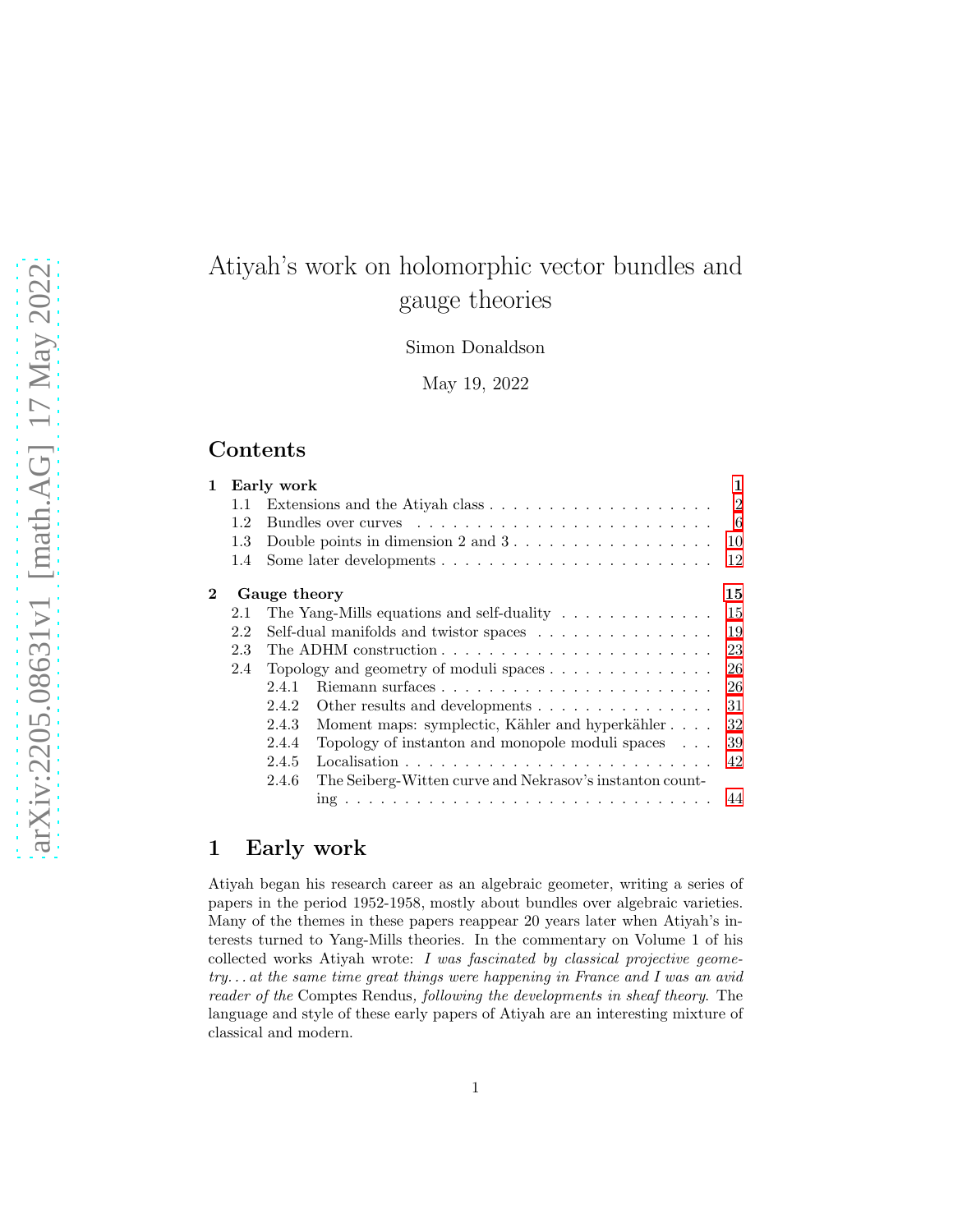## <span id="page-1-0"></span>1.1 Extensions and the Atiyah class

Extensions of vector bundles form a theme running through much of Atiyah's work. Let X be a complex manifold. A holomorphic vector bundle  $\pi : E \to X$ is a complex vector bundle in the ordinary sense such that the total space is a complex manifold, and the projection and structure maps are all holomorphic. Alternatively the bundle is defined by a system of holomorphic transition functions

$$
g_{\alpha\beta}: U_{\alpha}\cap U_{\beta}\to GL(r,\mathbf{C}),
$$

with respect to an open cover  $X = \bigcup U_{\alpha}$ . The definition of a subbundle  $F \subset E$ is the obvious one and we get a holomorphic quotient  $Q = E/F$  and an exact sequence:

$$
0 \to F \stackrel{i}{\to} E \stackrel{p}{\to} Q \to 0. \tag{1}
$$

The new feature, compared with the theory of topological or  $C^{\infty}$  bundles, is that this exact sequence need not split: it is not usually true that  $E$  is isomorphic to a direct sum  $F \oplus Q$ . We define an equivalence relation on short exact sequences like (1) by saying that two are equivalent if there is a commutative diagram:



Then the basic fact is:

**Proposition 1** Given holomorphic bundles  $F, Q$  there is a one-to-one correspondence between equivalence classes of extensions (1) and the sheaf cohomology group  $H^1(\text{Hom}(Q, F))$  such that the trivial extension defined by  $F \oplus Q$  corresponds to  $0 \in H^1(\text{Hom}(Q, F)).$ 

In [\[4\]](#page-45-0) Atiyah writes that this result "follows from the general theory of fibre bundles" and refers to unpublished notes of Grothendieck. In the notation used above we do not distinguish between a holomorphic vector bundle and its sheaf of local holomorphic sections. There is a one-to-one correspondence between vector bundles and sheaves of locally free modules over the structure sheaf  $\mathcal{O}_X$ of holomorphic functions on  $X$  and a version of Proposition 1 holds for locally free sheaves of modules in general. To define the extension class from the axioms of sheaf cohomology we apply  $Hom(Q, )$  to the sequence to get

 $0 \to \text{Hom}(Q, F) \to \text{Hom}(Q, E) \to \text{Hom}(Q, Q) \to 0$ 

and this has a long exact cohomology sequence with coboundary map

$$
\partial: H^0(\text{Hom}(Q,Q)) \to H^1(\text{Hom}(Q,F)).
$$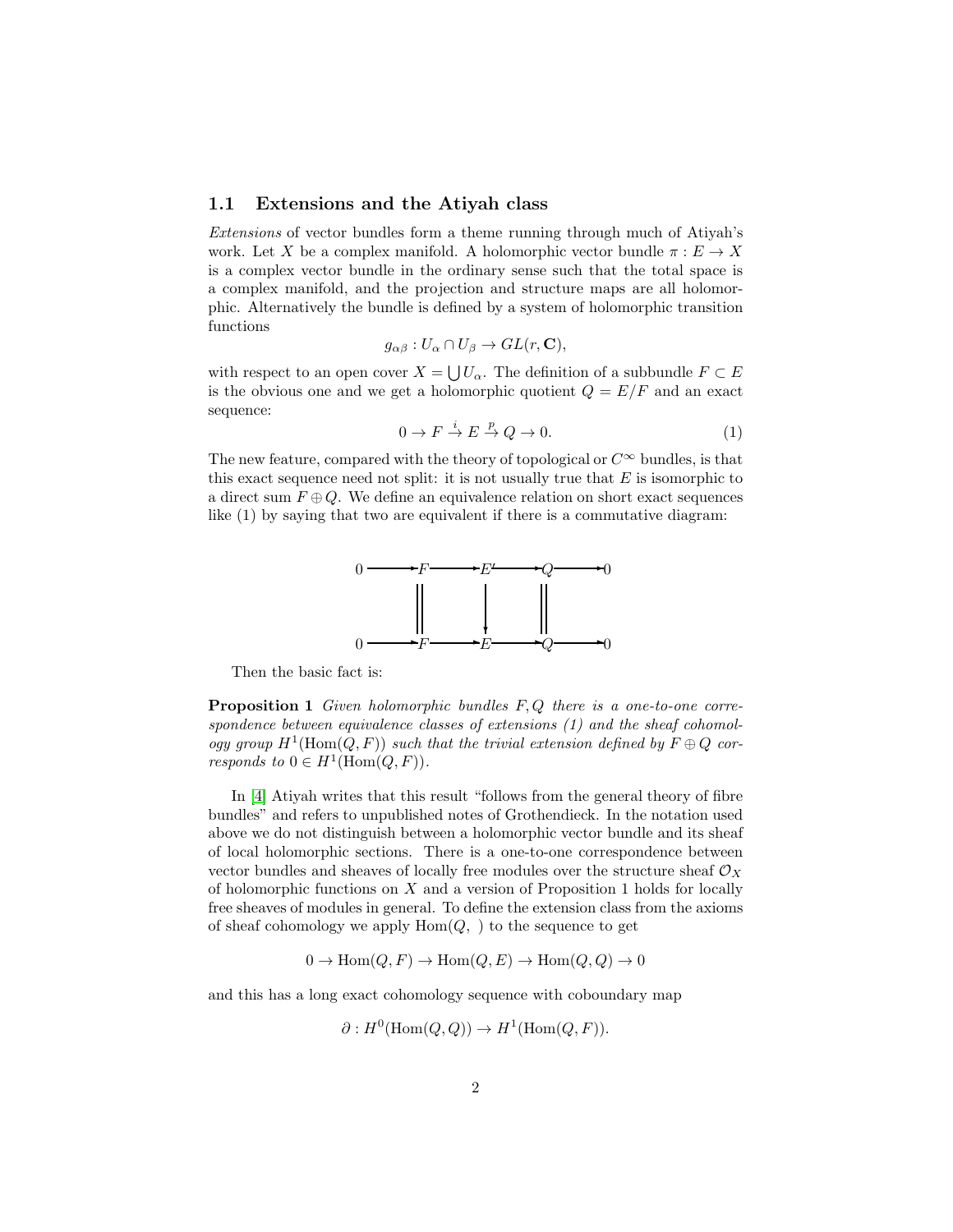The extension class is  $\partial 1_Q$  where  $1_Q$  is the identity on each fibre of  $Q$ .

We can see this more explicitly using either Cech or Dolbeault representations of the cohomology. For the first we use the fact that the extension can be split locally, so there is an open cover  ${U_\alpha}$  over which we have holomorphic splitting maps

$$
j_{\alpha}:Q|_{U_{\alpha}}\to E|_{U_{\alpha}}.
$$

On an intersection  $U_{\alpha\beta} = U_{\alpha} \cap U_{\beta}$  we have two splitting maps and

$$
j_{\alpha}-j_{\beta}=i\circ T_{\alpha\beta},
$$

where  $T_{\alpha\beta}: Q|_{U_{\alpha\beta}} \to F|_{U_{\alpha\beta}}$ . Thus  $\{T_{\alpha\beta}\}\)$  is a cochain in the Čech complex associated to the sheaf  $Hom(Q, F)$  and one finds that it is a cocycle and that its cohomology class is independent of choices.

The Dolbeault description of the extension class is important in complex differential geometry. To set this up, we recall that a holomorphic vector bundle can be viewed as a  $C^{\infty}$  bundle equipped with a  $\overline{\partial}$ -operator

$$
\overline{\partial}_E : \Omega^0(E) \to \Omega^{0,1}(E),
$$

satisfying the Leibnitz rule  $\overline{\partial}_E(fs) = (\overline{\partial}f)s + f\overline{\partial}_E s$ . Here we are writing  $\Omega^{0,1}(E)$ for the smooth  $(0, 1)$ -forms with values in E. Using the Leibnitz rule one gets an extension to operators

$$
\overline{\partial}_E : \Omega^{p,q}(E) \to \Omega^{p,q+1}(E)
$$

with  $\overline{\partial}_E^2 = 0$ . Fixing p, the cohomology of the resulting complex gives the sheaf cohomology  $H^*(E \otimes \Lambda^p T^*X)$ .

Returning to the extension class, this time we use the fact that a sequence of  $C^{\infty}$  bundles can be split. So we can choose a global  $C^{\infty}$  (not necessarily holomorphic) splitting map  $j: Q \to E$  and a corresponding projection  $\varpi: E \to$ F. Then the composite  $\varpi \circ \overline{\partial}_E \circ j$  is a map from  $C^{\infty}$  sections of Q to  $(0, 1)$ -forms with values in F. One finds that this commutes with multiplication by smooth functions so is given by a tensor  $B \in \Omega^{0,1}(\text{Hom}(Q, F))$  which gives a Dolbeault representative for the extension class. Said in another way, if we identify  $E$  with  $F \oplus Q$  as a  $C^{\infty}$  bundle then  $\overline{\partial}_E$  has a "matrix" representation:

$$
\overline{\partial}_E = \begin{pmatrix} \overline{\partial}_F & B \\ 0 & \overline{\partial}_Q \end{pmatrix} . \tag{2}
$$

With this background in place we begin our review of some of Atiyah's applications of the theory. In [\[4\]](#page-45-0) he introduced what is now called the Atiyah class of a bundle  $E \to X$ . This can be described in two ways. For the first, for a point  $x \in X$  let  $J(E)_x$  be the set of 1-jets of sections of E at x. By definition, such a 1-jet is an equivalence class of local holomorphic sections where  $s$  is equivalent to  $s'$  if  $s(x) = s'(x)$  and the derivative of  $s - s'$  at x vanishes. (Recall that the derivative of a section of a vector bundle is not intrinsically defined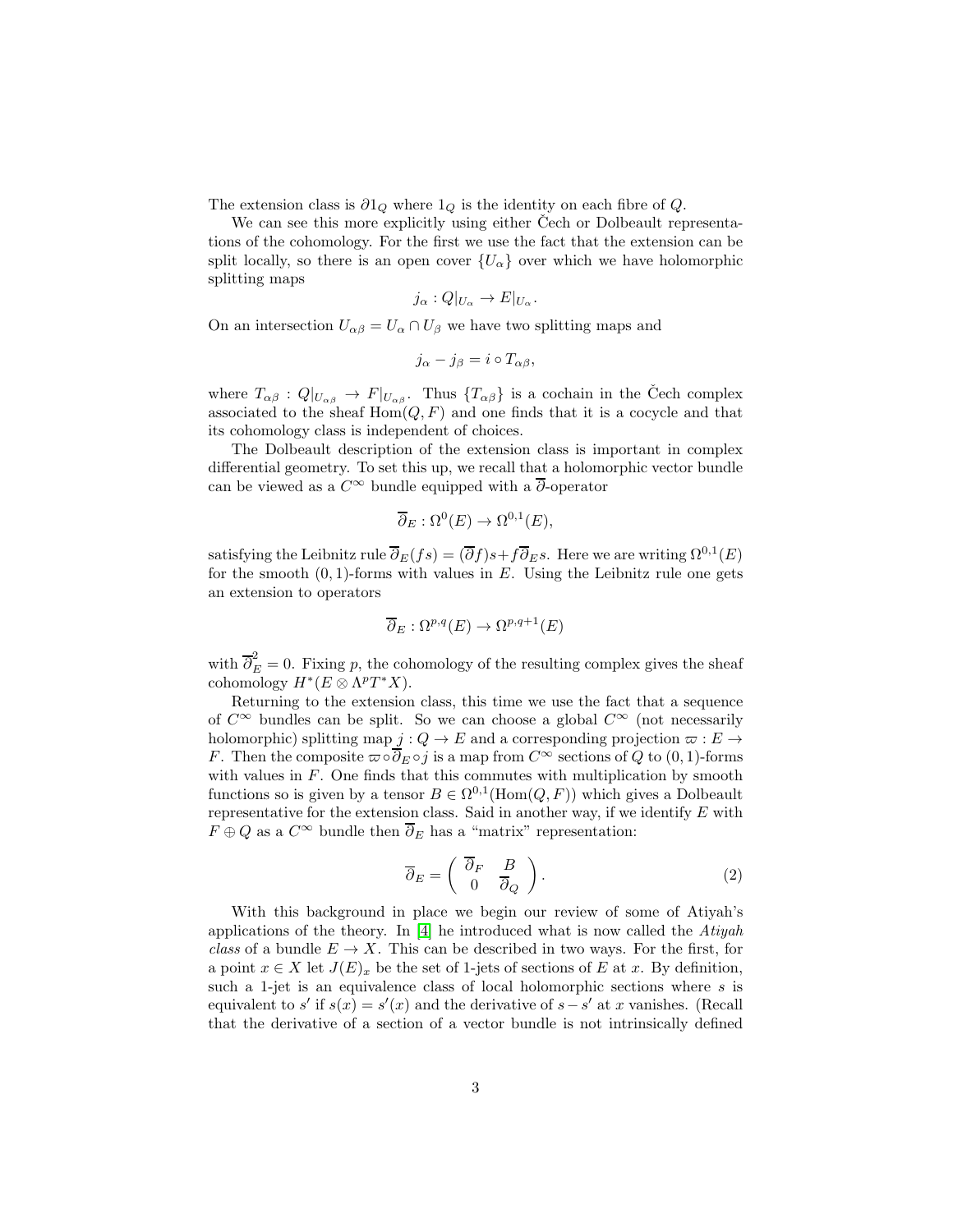in general but it is defined at a zero of the section.) Then we have an exact sequence of vector spaces

$$
0 \to T^* X_x \otimes E_x \to J(E)_x \to E_x \to 0.
$$

Letting  $x$  vary we get an exact sequence of bundles over  $X$ 

$$
0 \to T^*X \otimes E \to J(E) \to E \to 0,
$$
\n(3)

and the Atiyah class  $\alpha(E)$  is the extension class in

$$
H^1(\mathrm{Hom}(E, E \otimes T^*X) = H^1(\mathrm{End} E \otimes T^*X).
$$

A more general approach uses principal bundles, and this was the point of view Atiyah took in [\[4\]](#page-45-0). Let G be a complex Lie group and  $\pi : P \to X$  a principal G-bundle. Then there is an exact sequence of vector bundles over P:

$$
0 \to \underline{\rm Lie}(G) \to TP \to \pi^*TX \to 0
$$

Here Lie(G) is the trivial bundle with fibre the Lie algebra Lie(G) which can be identified with the "vertical' tangent vectors along the fibres of  $\pi$  using the group action. All three bundles in this sequence are equivariant with respect to the action of  $G$  and this implies that the sequence is pulled back from an exact sequence of vector bundles over X

$$
0 \to \mathrm{ad}P \to \mathbf{T} \to TX \to 0,\tag{4}
$$

where  $adP$  is the bundle over X associated to the adjoint representation of G on its Lie algebra. Then there is an extension class in  $H^1(T^*X \otimes \text{ad}P)$ . In the case when  $G = GL(r, \mathbb{C})$ , so P is the frame bundle of a vector bundle E, we have  $adP = EndE$  and we get the same class as before. The different approaches correspond to two ways of viewing connections. From the principal bundle point of view a connection is given by a splitting of the exact sequence (4), that is to say a G-invariant "horizontal" subbundle  $H \subset T$ . In the first approach a splitting of the sequence (3) gives a map  $\varpi : J(E) \to E \otimes T^*X$ . From the definition of the jet space, a section s of E induces a section  $J(s)$  of  $J(E)$  and  $\nabla s = \varpi(J(s))$  is a covariant derivative on sections of E. While  $C^{\infty}$  connections always exist holomorphic connections need not and one of the main results of Atiyah in [\[4\]](#page-45-0) is:

Proposition 2 A bundle E admits a holomorphic connection if and only if the Atiyah class  $\alpha(E) \in H^1(\text{End} E)$  is zero.

For another point of view on the Atiyah class we consider a  $C^{\infty}$  connection, or covariant derivative,  $\nabla_E$  on E which is compatible with the holomorphic structure in the sense that the  $(0, 1)$  component of  $\nabla_E$  equals  $\partial_E$ . (In the principal bundle approach this is the same as saying that the horizontal subspaces are complex subspaces of  $\mathcal{T}$ .) The connection has curvature  $F_{\nabla} \in \Omega^2(\text{End}E)$  and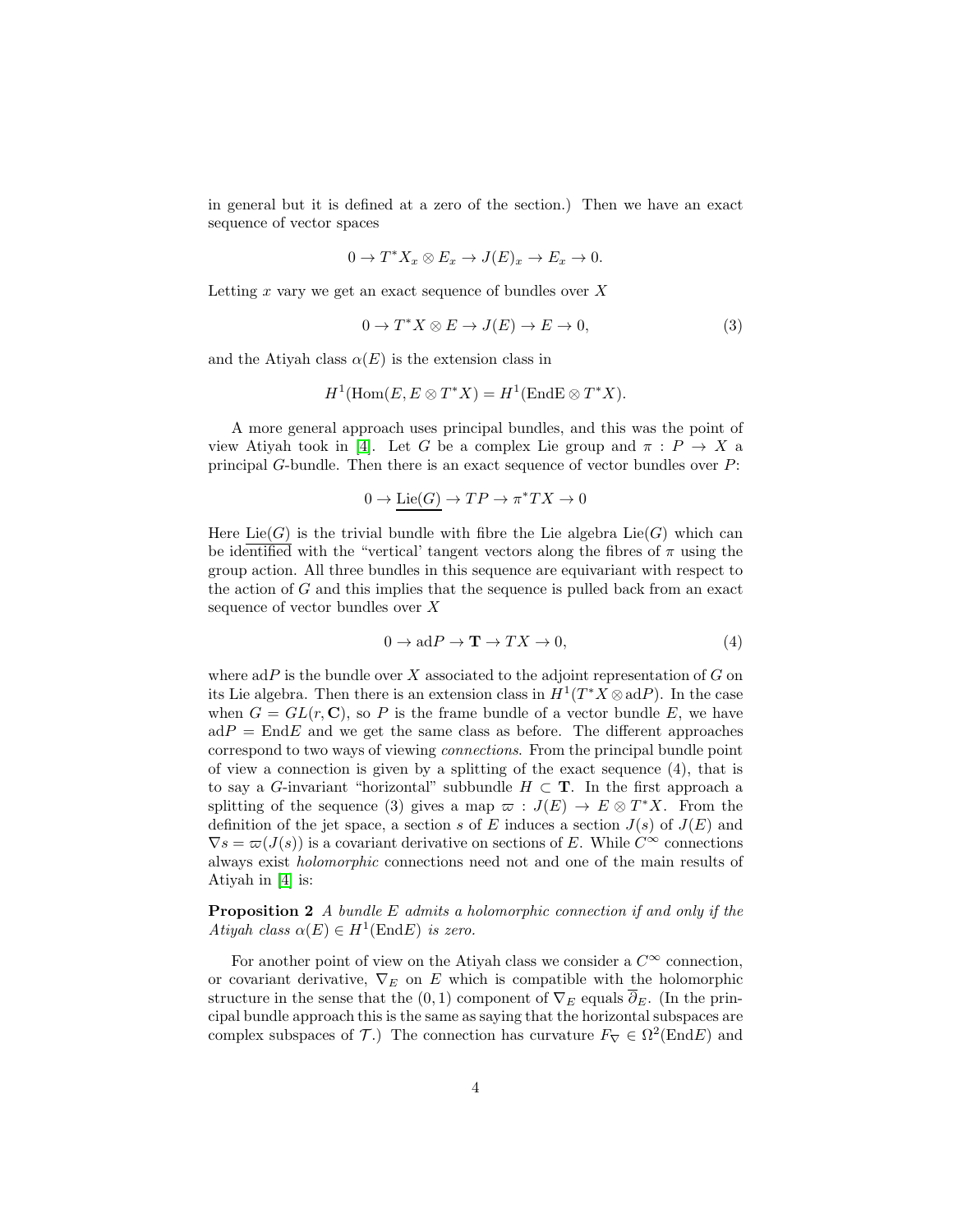since  $\overline{\partial}_E^2 = 0$  the (0,2) part of  $F_\nabla$  vanishes and  $F_\nabla = F_\nabla^{1,1} + F_\nabla^{2,0}$ . The Bianchi identity implies that  $\overline{\partial}_{\text{End}E} F_{\nabla}^{1,1} = 0$ , so  $F_{\nabla}^{1,1}$  defines a class in  $H^1(\text{End}E \otimes T^*X)$ which is another representation of the Atiyah class.

This makes a connection with Chern-Weil theory. Let  $\psi$  be an invariant polynomial of degree k on the Lie algebra of  $G = GL(r, \mathbb{C})$ . (In other words,  $\psi$  is a polynomial function on matrices with  $\psi(gmg^{-1}) = \psi(m)$ : these are just symmetric functions in the eigenvalues.) Then the combination of  $\psi$  and wedge product defines a map from the tensor product of k copies of End  $E \otimes T^*X$ to  $\Lambda^k T^* X$ . If we have any class  $\beta \in H^1(\text{End } E \otimes T^* X)$  we combine the map above with the product on cohomology to get  $\psi(\beta) \in H^k(\Lambda^kT^*X)$ . Suppose, for simplicity, that  $X$  is a compact Kähler manifold. Then we have a Hodge decomposition of the cohomology and

$$
H^k(\Lambda^k T^*X) = H^{k,k}(X) \subset H^{2k}(X, \mathbf{C}).
$$

So  $\psi(\beta)$  can be viewed as a class in the topological cohomology of X. Applying this to  $\beta = \alpha(E)$  we get the usual Chern-Weil construction for characteristic classes of E. This is clear from the representation of the Atiyah class by the curvature. We can choose a connection compatible with a Hermitian structure on the bundle. The curvature has type  $(1, 1)$  and writing out the recipe above, using the Dolbeault description where the product on cohomology is induced by wedge product on forms, gives exactly the Chern-Weil construction. (The whole discussion extends to general structure groups  $G$  and that is the context in which Atiyah worked.)

The curvature of a holomorphic connection has type  $(2, 0)$ , so when X is a Riemann surface a holomorphic connection is flat. Using this, Atiyah obtained alternative proofs of some results of Weil from his 1938 paper [\[70\]](#page-49-0) which began the study of higher rank vector bundles over Riemann surfaces. In the classical case of line bundles of degree 0 a standard approach is to view sections as automorphic functions on the universal cover, transforming according to a multiplier. In other words, the line bundle is endowed with a flat connection with structure group  $\mathbb{C}^*$  and arises from a representation  $\rho : \pi_1(X) \to \mathbb{C}^*$ . Weil extended this to higher rank bundles and flat bundles with structure group  $GL(r, \mathbb{C})$ . He showed that an indecomposable bundle  $E$  over a compact Riemann surface admits a flat connection if and only if it has degree (i.e. first Chern class) equal to 0. For a bundle  $E$  over  $X$  we have the Serre duality:

$$
H^1(\text{End}E \otimes T^*X) = H^0(\text{End}E)^*.
$$

So a flat connection exists if any only if the pairing between the Atiyah class and every holomorphic section of  $EndE$  vanishes. If the bundle is indecomposable (i.e. cannot be written as a non-trivial direct sum) then any holomorphic section of EndE can be written as  $\lambda 1_E + N$ , where N is nilpotent. (For otherwise the eigenspaces would give a decomposition.) By the discussion of Chern-Weil theory above, the pairing between  $1_E$  and  $\alpha(E)$  is the degree of E, so one has to see that the pairing of  $\alpha(E)$  with the nilpotent sections vanishes. Suppose, for simplicity that E has rank 2 and there is a rank 1 subbundle  $L = \text{ker } N = \text{Im } N$ .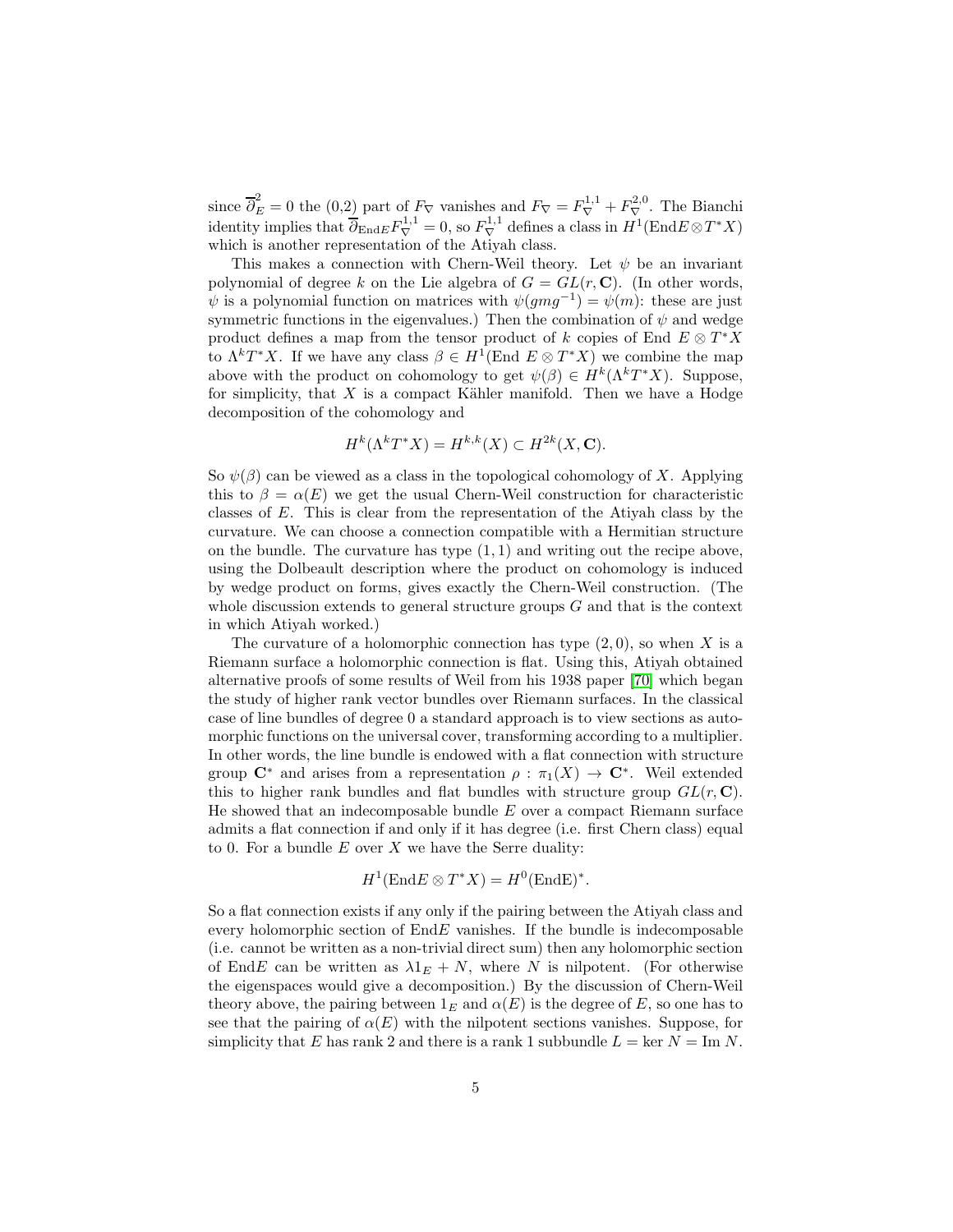Then we can choose a connection  $\nabla$  on E that preserves L. The pairing is given by

$$
\int_X \text{Tr}(F_{\nabla} N),
$$

and the integrand vanishes since  $F_{\nabla}$  preserves L.

#### <span id="page-5-0"></span>1.2 Bundles over curves

In this subsection we discuss the papers [\[3\]](#page-45-1) and [\[5\]](#page-45-2) of Atiyah which are more detailed investigations of holomorphic bundles, mainly over algebraic curves (or compact Riemann surfaces).

The first paper [\[3\]](#page-45-1) is focused on vector bundles  $E \to X$  of rank 2. Then the projective bundle  $P(E)$  is a ruled surface so the study becomes part of the general study of algebraic surfaces. The starting point is the fact that any such bundle contains rank 1 subbundles  $L \subset E$ . For if H is any positive line bundle over E and k is sufficiently large the tensor product  $E \otimes H^k$  has a non-zero holomorphic section. This section might vanish at some points of  $X$  but it is still true that the image of the section defines a rank 1 subbundle of  $E \otimes H^k$ . This is a special feature of dimension 1: in a local trivialisation about a point  $x$ in X the section is defined by a vector-valued function and we take the fibre of the subbundle over  $x$  to be the line spanned by the first non-vanishing derivative. This fact means that we can write  $E$  as an extension

$$
0 \to L \to E \to Q \to 0 \tag{5}
$$

where  $L$  and  $Q$  are line bundles and by the theory discussed in the previous subsection the bundle E is determined by L, Q and an extension class in  $H^1(L \otimes$ Q∗ ). Multiplying the extension class by a non-zero scalar just corresponds to scaling the inclusion map  $i: L \to E$  and does not change the rank 2 bundle. So if we leave out the trivial extension the data is  $(L, Q, \xi)$  where  $\xi \in \mathbf{P}(H^1(L \otimes$  $Q^{\ast})\setminus\{0\}.$  Thus, using the theory of extensions, Atiyah was able to "reduce" questions about rank 2 bundles to questions about line bundles and cohomology. The essential difficulty is that the line subbundle is not unique, so any bundle E has a multitude of descriptions of this form.

To reduce this multitude, Atiyah considers subbundles of maximal degree. As we will see, this is an idea that goes a long way, so we will make a definition.

**Definition 1** For a rank 2 bundle  $E$  over a compact Riemann surface  $X$  let  $\nu(E)$  be the maximal degree of a rank 1 subbundle of E.

(It is straightforward to show that this is well-defined.)

Let us illustrate the utility of this notion by classifying rank 2 bundles over the Riemann sphere  $\mathbf{P}^1$ . Recall that the line bundles over  $\mathbf{P}^1$  are just the powers  $\mathcal{O}(k)$  of the Hopf bundle  $\mathcal{O}(1)$  and that  $H^0(\mathcal{O}(k)) = 0$  for  $k < 0$  while  $H^1(\mathcal{O}(k)) = 0$  for  $k > -2$ . By taking the tensor product with a line bundle we may reduce to the case when  $\nu(E) = 0$ , so E is an extension

$$
0 \to \mathcal{O} \to E \to \mathcal{O}(-k) \to 0 \tag{6}
$$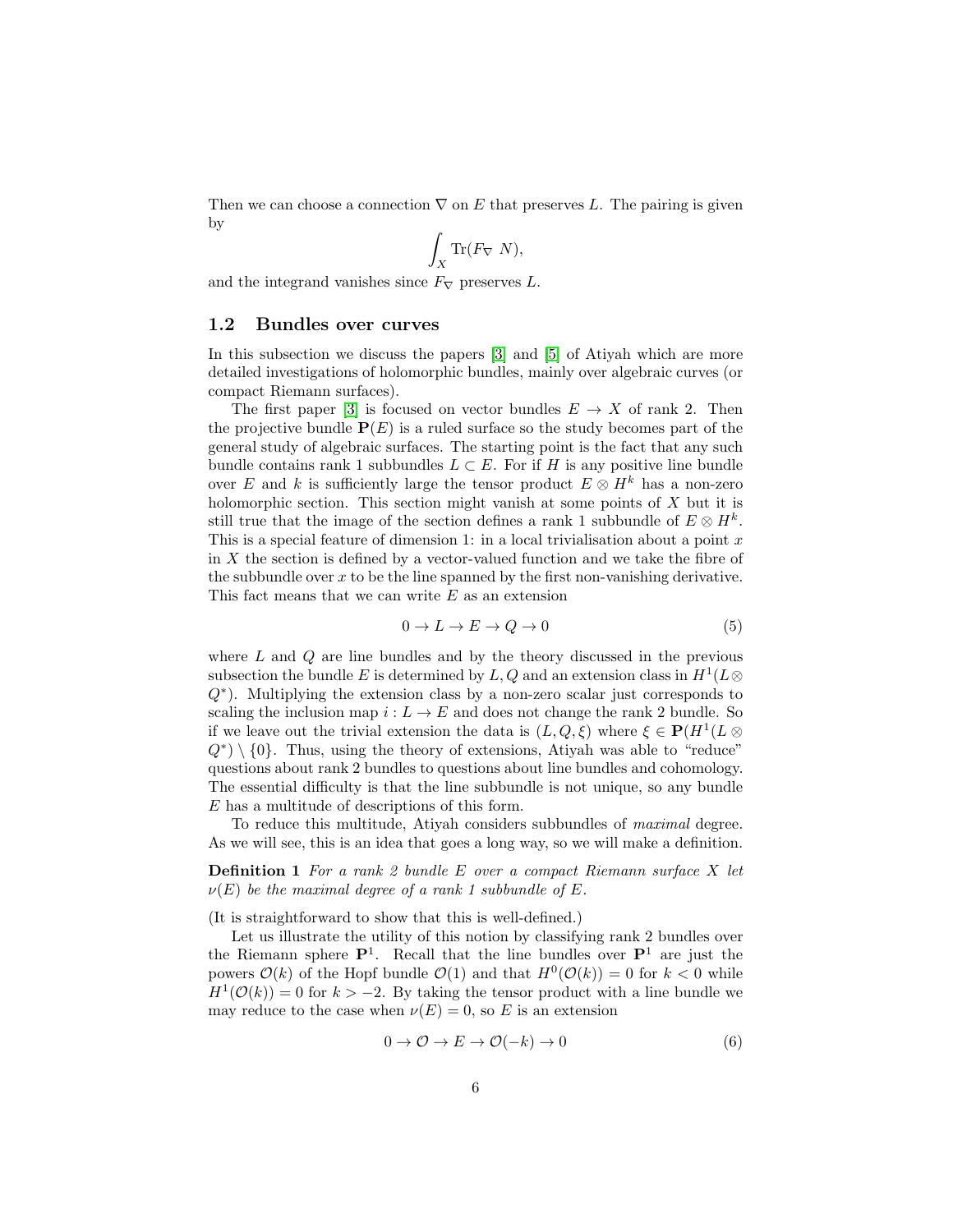but E has no subbundle of strictly positive degree. Take the tensor product of (6) with  $\mathcal{O}(-1)$  and the long exact sequence in cohomology, which runs

$$
\dots H^0(E(-1)) \to H^0(\mathcal{O}(-k-1)) \to H^1(\mathcal{O}(-1)) \dots
$$

(Here, and later, we write  $E(p)$  for  $E \otimes \mathcal{O}(p)$ .) If  $k \leq -1$  there is a section of  $\mathcal{O}(-k-1)$  which lifts to a section of  $E(-1)$  since  $H^1(\mathcal{O}(-1)) = 0$ . The image of this section is a line subbundle  $L$  of  $E$  and the section can be written as a section of  $L(-1)$  composed with inclusion map, so the degree of L is strictly positive which contradicts our hypothesis. Thus we see that  $k > -1$ . Now the extension class of (6) lies in  $H^1(\mathcal{O}(k))$  which vanishes for  $k > -1$ , so we conclude that the extension splits and  $E = \mathcal{O} \oplus \mathcal{O}(-k)$ . (The definition of  $\nu$  implies that in fact  $k \geq 0$ .) In terms of ruled surfaces the result states that the  $\mathbf{P}^1$  bundles over  ${\bf P}^1$  are the *Hirzebruch surfaces*  $\Sigma_k = {\bf P}({\cal O} \oplus {\cal O}(-k))$  for  $k \geq 0$ , which Atiyah refers to as the classical result "that every rational normal ruled surface can be generated by a 1-1 correspondence between two rational normal curves lying in skew spaces".

One of Atiyah's main results in [\[3\]](#page-45-1) determines when two extensions define isomorphic rank 2 bundles over a Riemann surface. Start with one description which we can take to be

$$
0 \to \mathcal{O} \to E \to L_1 \to 0,\tag{7}
$$

for a line bundle  $L_1$  of degree d and an extension class in  $H^1(L_1^*)$ . Assume that the extension does not split, so E is determined by a point  $\eta$  in the projective space  $\mathbf{P}(H^1(L_1^*))$  which we denote by  $\mathbf{P}_{L_1}$ . The Serre dual of  $H^1(L_1^*)$  is  $H^0(L_1 \otimes$  $K_X$ ) so we have  $\mathbf{P}_{L_1} = \mathbf{P}(H^0(L_1 \otimes K_X)^*)$  and the linear system  $L_1 \otimes K_X$  defines a map  $f: X \to \mathbf{P}_{L_1}$ .

Now take a non-trivial line bundle  $\Lambda$  of degree 0 and consider the possible existence of an extension

$$
0 \to \Lambda \to E \to L_1 \otimes \Lambda^{-1} \to 0,
$$

(where the last term is fixed by considering the determinant of  $E$ ). Taking a tensor product with  $\Lambda^{-1}$ , this is equivalent to considering extensions

$$
0 \to \mathcal{O} \to E \otimes \Lambda^{-1} \to L_2 \to 0,
$$

where  $L_2 = L_1 \otimes \Lambda^{-2}$ . The existence of such an extension is equivalent to a non-vanishing section of  $E \otimes \Lambda^{-1}$  and from (7) we have an exact sequence

$$
0 \to H^0(E \otimes \Lambda^{-1}) \to H^0(L_1 \otimes \Lambda^{-1}) \to H^1(\Lambda) \dots
$$

So we need a section of  $L_1 \otimes \Lambda^{-1}$  which maps to zero in the  $(g-1)$ -dimensional vector space  $H^1(\Lambda)$ . A section of  $L_1 \otimes \Lambda^{-1}$  defines a positive divisor say  $D =$  $Q_1 + \ldots Q_d$  for points  $Q_i \in X$ . Now we have  $L_1 \otimes L_2 = L_1 \otimes L_1 \otimes \Lambda^{-2} =$  $(L_1 \otimes \Lambda^{-1})^2$ . So

$$
\mathcal{O}(2D) = L_1 \otimes L_2. \tag{8}
$$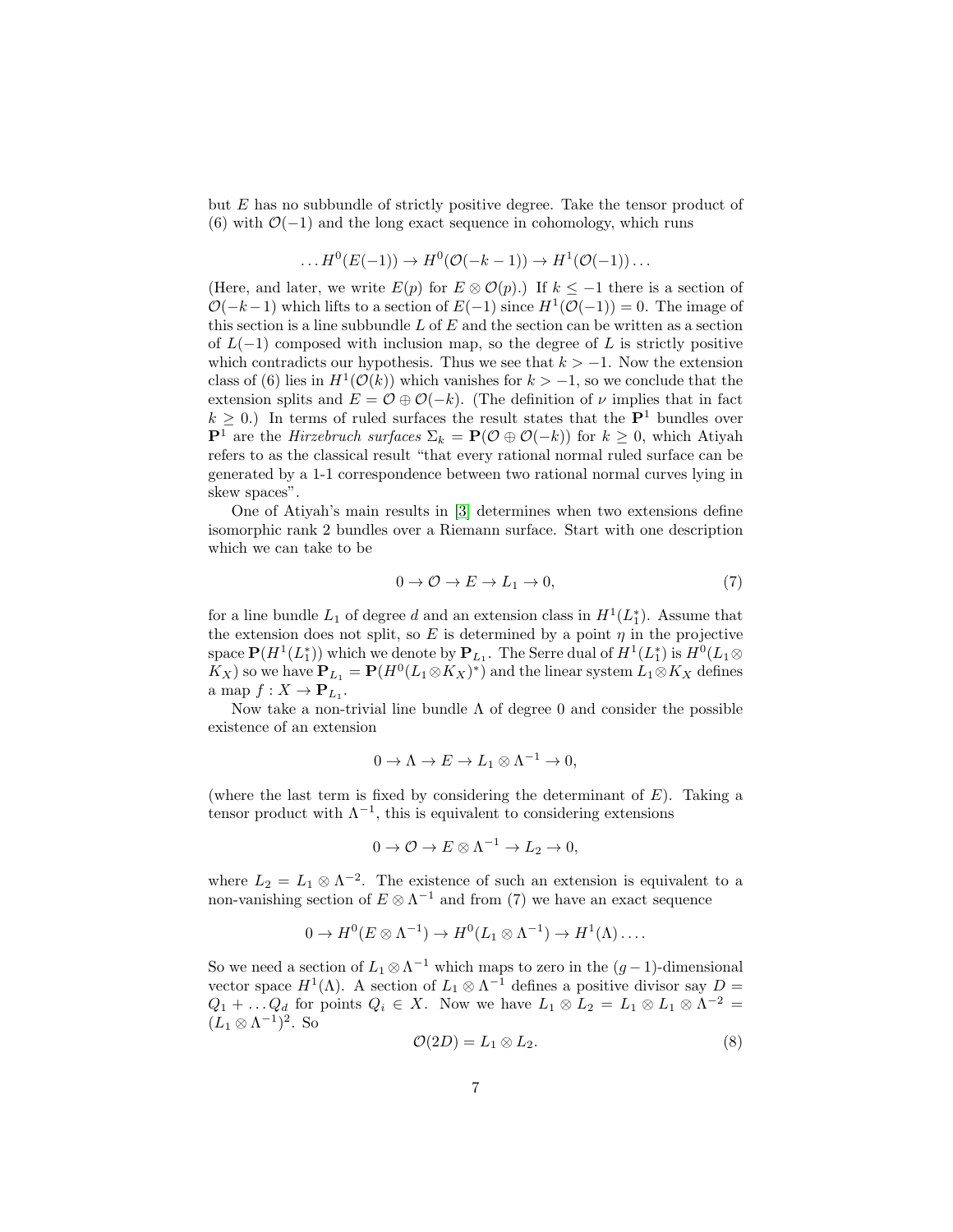Atiyah shows that this section maps to 0 in  $H^1(\Lambda)$  if and only if the point  $\eta \in \mathbf{P}_{L_1}$  is in the linear span of  $f(Q_1), \ldots, f(Q_d)$ . So, starting with  $L_1$  and  $\eta \in \mathbf{P}_{L_1}$ , we consider the curve  $f(X) \subset \mathbf{P}_{L_1}$  and find all the configurations of d points on this curve whose linear span contains  $\eta$ . For each such configuration we define another line bundle  $L_2$  by  $(8)$  and this gives all the descriptions of the rank 2 bundle by extensions with a sub-bundle of maximal degree.

Atiyah used these techniques in [\[3\]](#page-45-1) to classify all rank 2 bundles over curves of genus 1 and 2, extending the classical case of genus 0 that we saw above. Postponing the discussion of genus 1, we consider now genus 2. There are various cases, depending on the first Chern class of the bundle and the invariant  $\nu$ . By taking the tensor product with a line bundle it suffices to consider bundles E with  $c_1(E)$  equal to 0 or 1. The most interesting case, for reasons we will see more of later, is when  $c_1(E) = 1$  and  $\nu(E) = 0$ . So, after tensoring by a line bundle, we have an extension  $(7)$  where the line bundle L has degree 1. Thus  $L \otimes K_X$  has degree 3; the Riemann-Roch formula shows that  $H^0(L \otimes K_X)$  has dimension 2 and  $P_L$  is a projective line. Since the dimension of this vector space is 2 we have a canonical identification between the projective space and its dual so, in this special situation, we can regard the extension data as the zero divisor  $P+Q+R$  of a section of  $L\otimes K_X$ . Conversely, any divisor  $D=P+Q+R$  defines a degree 1 line bundle  $L = \mathcal{O}(D) \otimes K_X^{-1}$  and an extension class. So for each triple of points  $P, Q, R$  we have a rank 2 vector bundle  $E(PQR)$  say. The curve X is hyperelliptic, with an involution  $\tau : X \to X$ . Applying his criterion, Atiyah shows that a different triple  $P'Q'R'$  defines a bundle  $E(P'Q'R')$  projectively equivalent to  $E(PQR)$  if and only if the new triple is given by applying  $\tau$  to two of the points: for example  $P' = P, Q' = \tau(Q), R' = \tau(R)$ . In this way he constructs a 3-dimensional moduli space  $M_{\rm P}$  parametrising these projective bundles.

To see this moduli space more explicitly we start with the symmetric product  $s^3(X)$  of triples PQR. This is a fibre bundle over the Jacobian Jac(X) with fibre  $\mathbf{P}^1$ . There is a 4 - 1 map from  $s^3(X)$  to  $M_{\mathbf{P}}$  given by the identifications described above. This map takes the  $\mathbf{P}^1$  fibres in the symmetric product to the bundles constructed using a fixed line bundle but varying extension data. We have a 2 − 1 map from X to  $\mathbf{P}^1$  which induces an 8 − 1 map from  $s^3(X)$  to  $s^{3}(\mathbf{P}^{1}) = \mathbf{P}^{3}$ . This map factors through the space  $M_{\mathbf{P}}$  so we have

$$
s^3(X) \to M_{\mathbf{P}} \stackrel{\pi}{\to} \mathbf{P}^3,
$$

where  $\pi$  is 2 − 1. We have 6 branch points  $\lambda_i \in \mathbf{P}^1$  of the double covering  $X \to \mathbf{P}^1$ . Each of these points  $\lambda_i$  defines a plane  $\Pi_i$  in  $\mathbf{P}^3 = s^3(\mathbf{P}^1)$ . The 3-fold  $M_{\text{P}}$  is the double cover of  $\text{P}^3$  branched over these six planes  $\Pi_i$ .

We now turn to Atiyah's results on bundles over elliptic curves (genus 1). The rank 2 case was covered in [\[3\]](#page-45-1) and the later paper [\[5\]](#page-45-2) gave a complete classification for all ranks. Slightly before, Grothendieck classified bundles of all ranks over  $\mathbf{P}^1$ : they are all direct sums of line bundles and the proof follows the same lines as the rank 2 case discussed above, using induction on the rank.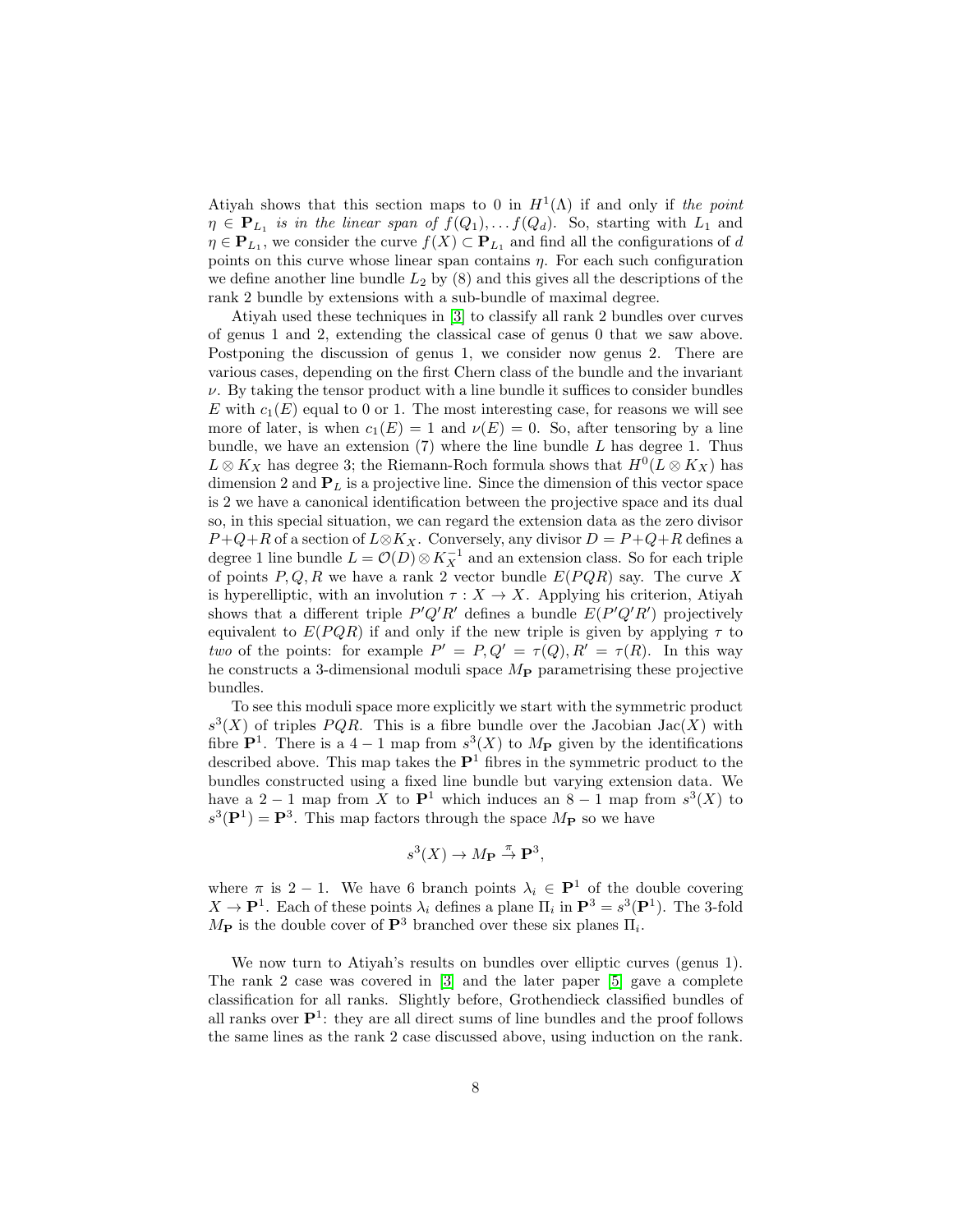Let X be a compact Riemann surface of genus 1 and fix a line bundle  $\lambda$ of degree 1 over X. For integers r, d with  $r > 0$  let  $\mathcal{E}(r, d)$  be the set of isomorphism classes of indecomposable bundle of rank r and degree d. The most straightforward case is when  $r, d$  are coprime so we begin with that. Atiyah proved

**Proposition 3** There is a unique way to define indecomposable bundles  $E_{r,d}$ (up to isomorphism) for coprime rank  $r$  and degree d such that

- $E_{1,0} = \mathbf{C}$
- $E_{r,d+r} = \lambda \otimes E_{r,d}$
- If  $0 < d < r$  there is an exact sequence

$$
0 \to \underline{\mathbf{C}}^d \to E_{r,d} \to \to E_{r-d,d} \to 0.
$$

Atiyah's construction of the  $E_{r,d}$  follows the Euclidean algorithm for the pair  $(r, d)$ . To illustrate this, consider the case of  $E_{5,3}$ . Following the third bullet, we want to build this as an extension

$$
0 \to \underline{\mathbf{C}}^3 \to E_{5,3} \to E_{2,3} \to 0,\tag{9}
$$

so we first have to construct  $E_{2,3}$ . Following the second bullet, we have  $E_{2,3}$  =  $\lambda \otimes E_{2,1}$  so we have to construct  $E_{2,1}$ . The three bullets together state that this should be an extension

$$
0 \to \underline{\mathbf{C}} \to E_{2,1} \to \lambda \to 0. \tag{10}
$$

These extensions (10) are classified by  $H^1(\lambda^*)$  which is 1-dimensional, so there is indeed a unique indecomposable  $E_{2,1}$ . Standard arguments show that, with  $E_{2,3} = E_{2,1} \otimes \lambda$ , the cohomology  $H^1(E_{2,3}^*)$  is 3-dimensional. So an isomorphism  $h: H^1(E_{2,3}^*) \to \mathbb{C}^3$  builds an extension (9) and the middle term  $E_{5,3}$  does not depend (up to isomorphism) on the choice of  $h$  (for any two choices differ by an automorphism of  $\mathbb{C}^3$ ).

Now the basic fact is that this construction essentially gives all indecomposable bundles with  $(r, d)$  coprime: as L runs over the line bundles of degree 0 the tensor products  $E_{r,d} \otimes L$  run once over all of  $\mathcal{E}(r,d)$ , so  $\mathcal{E}(r,d)$  is identified with the Jacobian  $Jac(X)$ .

The statements for  $(r, d) = h > 1$  are similar except that we start with a more complicated initial bundle  $F_h \in \mathcal{E}(h, 0)$ . These are the unique indecomposble bundles with degree 0, rank  $h$  and having non-trivial sections and they can be built inductively as

$$
0 \to \mathbf{C} \to F_h \to F_{h-1} \to 0.
$$

In the end, each  $\mathcal{E}(r, d)$  is a copy of the Jacobian.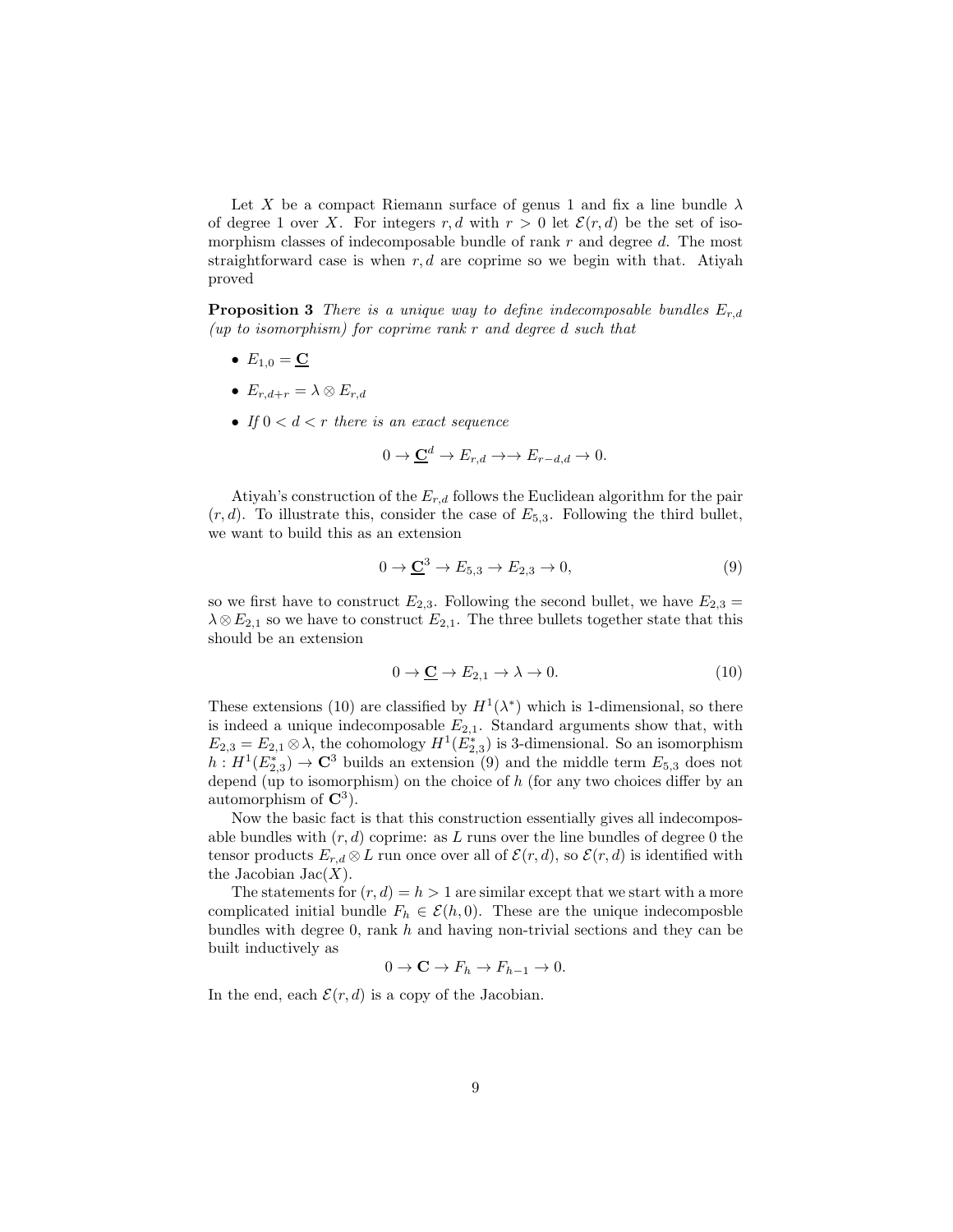#### <span id="page-9-0"></span>1.3 Double points in dimension 2 and 3

The paper [\[6\]](#page-45-3) contains some of the most significant results from Atiyah's early work. It lies a little outside the main themes that we have discussed but vector bundles have some bearing on the material.

Consider a hypersurface X in  $\mathbb{C}^{n+1}$  defined by an equation  $f(z) = 0$  with one singular point at the origin, so the analytic function  $f$  and its first derivatives vanish at  $z = 0$ . There are two operations we can perform to replace X by a complex manifold:

- Resolution: blowing up the origin in  $\mathbb{C}^{n+1}$  sufficiently many times with suitable centres, the proper transform of X is a complex manifold  $\tilde{X}$  with a map  $\pi : \tilde{X} \to X$  and an exceptional divisor  $E \subset \tilde{X}$  which is collapsed to the origin. The map gives a holomorphic isomorphism from  $\hat{X} \setminus E$  to  $X \setminus \{0\}$ .
- Smoothing: for small non-zero  $\delta \in \mathbb{C}$  we get a smooth hypersurface  $X_{\delta}$ defined by the equation  $f(z) = \delta$ .

The spaces  $\tilde{X}$  and  $X_{\delta}$  are usually completely different as smooth manifolds. The singularity is called an ordinary double point if the Hessian  $\frac{\partial^2 f}{\partial z_i \partial z_j}$  of f at the origin is nonsingular. Atiyah's first result in [\[6\]](#page-45-3) is that:

Proposition 4 For ordinary double points of complex surfaces the manifolds  $\tilde{X}, X_{\delta}$  are diffeomorphic.

More generally if we have any surface  $S$  with ordinary double point singularities which arises as a limit of smooth surfaces  $S_{\delta}$  then the resolution S is diffeomorphic to the smoothings  $S_\delta$ .

If the Hessian of  $f$  is nonsingular then, as Atiyah proved, there is a local holomorphic co-ordinate transformation taking  $f$  to the standard quadratic form  $\sum z_i^2$ . (This is a holomorphic version of the Morse lemma for smooth real-valued functions.) In this way one can reduce to the case when  $X$  is the singular quadric surface  $z_1^2 + z_2^2 + z_3^2 = 0$ . To see how this is related to vector bundles, consider extensions over  $\mathbf{P}^1$ :

$$
0 \to \mathcal{O}(-1) \to E \to \mathcal{O}(1) \to 0,\tag{11}
$$

classified by  $H^1(\mathcal{O}(-2)) = \mathbf{C}$ . For each point  $\tau \in H^1(\mathcal{O}(-2))$  we can construct a bundle  $E<sub>\tau</sub>$  and these fit into a smooth family as  $\tau$  varies and it is clear that the projective bundles  $P(E_{\tau})$  are all diffeomorphic. When  $\tau$  is non-zero the bundle  $E_{\tau}$  is holomorphically trivial: the sequence (11) is just that arising from the inclusion of the tautological bundle  $\mathcal{O}(-1)$  in the trivial bundle  $\underline{\mathbf{C}}^2$ . Thus for  $\tau \neq 0$  the ruled surface  $P(E_{\tau})$  is the product  $P^1 \times P^1$ , the Hirzebruch surface  $\Sigma_0$ . When  $\tau$  is zero we have  $E_{\tau} = \mathcal{O}(1) \oplus \mathcal{O}(-1)$  which has the same projectivisation as  $\mathcal{O} \oplus \mathcal{O}(2)$  so  $\mathbf{P}(E_0)$  is the Hirzebruch surface  $\Sigma_2$ . We see that  $\Sigma_2$  is diffeomorphic to  $\Sigma_0 = \mathbf{P}^1 \times \mathbf{P}^1$  but with a different complex structure. In general, the ruled surfaces  $\Sigma_k$  for even k are all diffeomorphic (as Atiyah mentions in [\[3\]](#page-45-1)).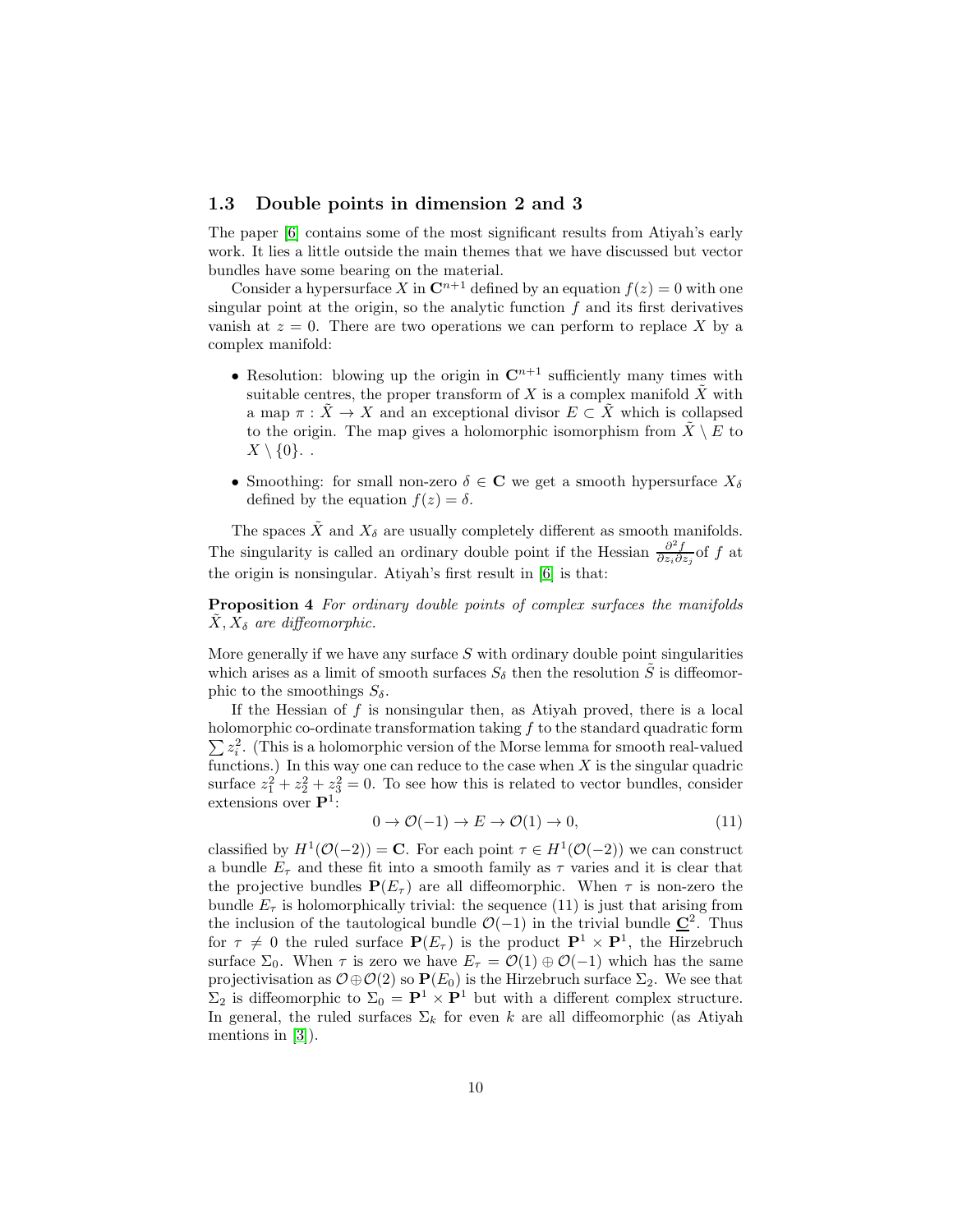For  $\delta \neq 0$  the projective completion in  $\mathbf{P}^3$  of the affine surface  $\sum_{i=1}^{n} z_i^2 = \delta$  is a non-singular projective quadric surface  $S_{\delta}$ , hence equivalent to  $\mathbf{P}^1 \times \mathbf{P}^1$ . The projective completion  $S_0$  of the singular affine surface  $\sum z_i^2 = 0$  is a cone over the conic  $Q$  in the hyperplane at infinity defined by the same equation. Blowing up the origin, we get a resolution  $\tilde{S}_0 \to S_0$  with exceptional divisor E which is a copy of Q with self-intersection  $E.E = -2$ . The proper transforms of the lines in  $\tilde{S}_0$  through the origin give a ruling of  $\tilde{S}_0$  which displays  $\tilde{S}_0$  as the Hirzebruch surface  $\Sigma_2$ . So the preceding discussion shows that  $\tilde{S}_0$  is diffeomorphic to  $S_\delta$ and it is not hard to see that this implies Proposition 4.

In fact there are many ways of understanding this. If we take  $\delta$  to be a small positive real number then the complex quadric  $X_{\delta}$  in  $\mathbb{C}^{n+1}$  defined by the equation  $\sum z_i^2 = \delta$  contains an *n*-dimensional sphere as the set of real solutions. It is easy to show that, as a  $C^{\infty}$  manifold,  $X_{\delta}$  fibres over  $S^n$  with fibres  $\mathbb{R}^n$ . On the other hand the resolution  $\tilde{X}$  contains the exceptional divisor which can be identified with a complex quadric  $Q \subset \mathbf{CP}^n$  and  $\tilde{X}$  is a holomorphic fibration over Q with fibre C. For  $n > 2$  the spaces  $X_{\delta}$  and  $\tilde{X}$  do not even have the same homotopy type: the special feature of the surface case, when  $n = 2$ , is that the conic  $Q \subset \mathbf{P}^2$  is diffeomorphic to the 2-sphere.

Something special also happens when  $n = 3$  and this is the most original and significant aspect of Atiyah's paper: the discovery of "small resolutions". We can explain this, in a way which will fit in with material later in this article, by considering quotient spaces. Consider first the action of  $\mathbb{C}^*$  on  $\mathbb{C}^2$  given by

$$
\lambda \mapsto \left( \begin{array}{cc} \lambda & 0 \\ 0 & \lambda^{-1} \end{array} \right).
$$

There is an invariant polynomial xy and for  $t \neq 0$  the set  $xy = t$  is one orbit of the action. But in the exceptional case  $t = 0$  there are 3 distinct orbits: the origin and the two axes minus the origin. The quotient space  $\mathbb{C}^2/\mathbb{C}^*$  is a non-Hausdorff space since these orbits cannot be separated. To get around this we make a choice of which orbit to include and then we get a quotient space C.

Now extend this to consider the action of  $\mathbb{C}^*$  on  $\mathbb{C}^4$  with co-ordinates  $(x_1, x_2, y_1, y_2)$  with  $\lambda$  acting as multiplication by  $\lambda$  on the  $x_i$  and  $\lambda^{-1}$  on the  $y_j$ . There are 4 invariant polynomials  $A_{ij} = x_i y_j$  and these satisfy an identity

$$
A_{11}A_{22} - A_{12}A_{21} = 0. \t\t(12)
$$

In more invariant terms, if we write  $\mathbb{C}^4 = V_1 \otimes V_2$  for 2-dimensional spaces  $V_i$ then the polynomials  $A_{ij}$  define the tensor product map  $\alpha: V_1 \times V_2 \to V_1 \otimes V_2$ and the image is the variety of matrices with determinant zero.

The left hand side of (12) is a nondegenerate quadratic form so the image of  $\alpha$  can be identified with our standard singular quadric  $X \subset \mathbb{C}^4$  with one ordinary double point. The fibre of  $\alpha$  over any nonzero point is a single  $\mathbb{C}^*$ orbit but the quotient  $\mathbf{C}^4/\mathbf{C}^*$  is not Hausdorff for the same reason as before. So, as before, we consider three different subsets  $U_0, U_+, U_-$  of  $\mathbb{C}^4$ :

• in  $U_+$  we include all points  $(x, y)$  with  $x \neq 0$ ;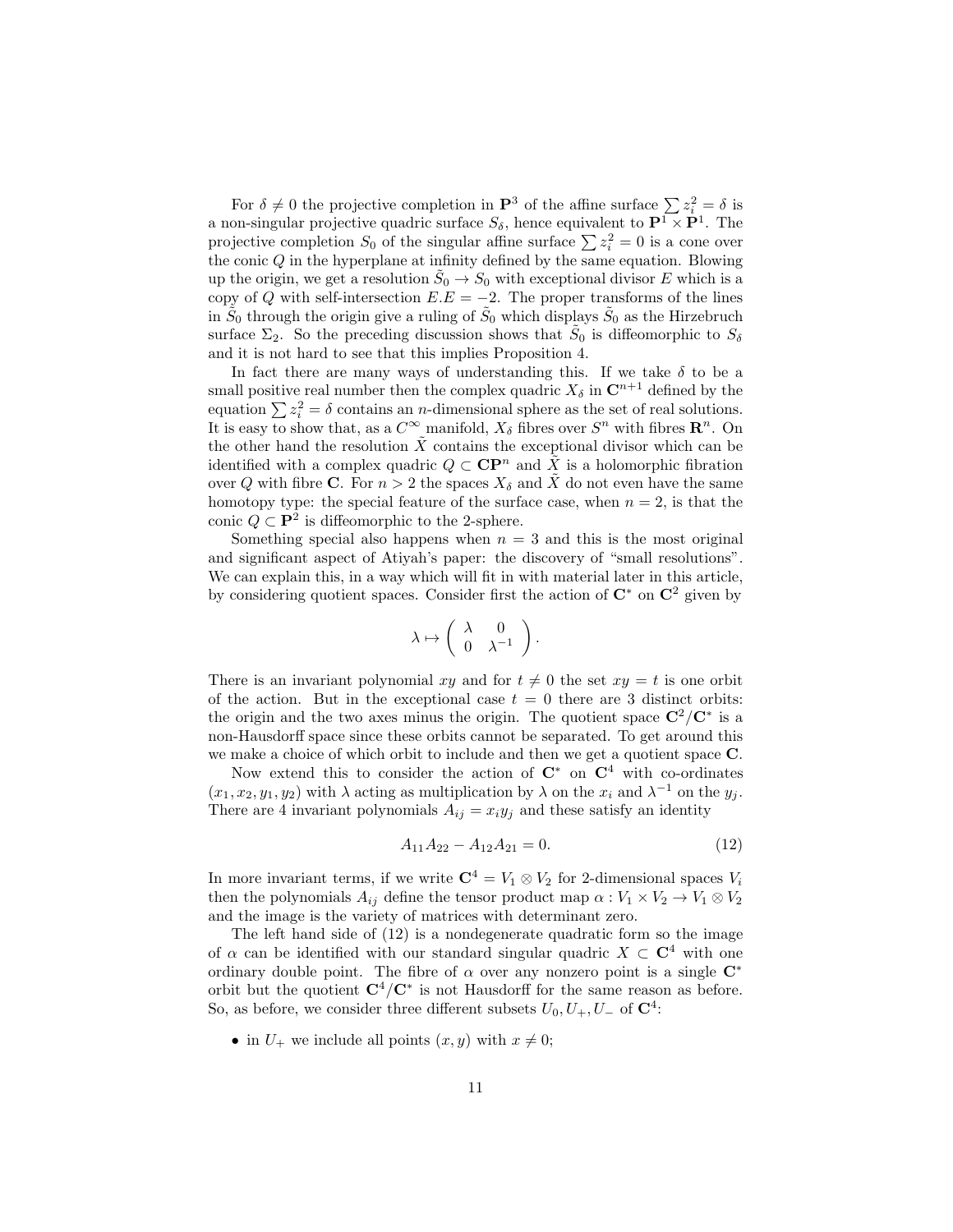- in  $U_-\,$  we include all points  $(x, y)$  with  $y \neq 0;$
- in  $U_0$  we include the origin but no other point  $(x, y)$  with x or y equal to  $\Omega$ .

Then  $U_0/C^*$  is identified by  $\alpha$  with the singular quadric X while  $Y_{\pm} = U_{\pm}/C^*$ are complex manifolds. The projectivization map from  $V_1 \setminus \{0\}$  to  $\mathbf{P}(V_1)$  induces a map from  $Y_+$  to  $\mathbf{P}^1$  with fibre  $\mathbf{C}^2$ . More precisely,  $Y_+$  is the total space of the bundle  $\mathcal{O}(-1) \oplus \mathcal{O}(-1)$  over  $\mathbf{P}^1$ . The map  $\alpha$  induces a map from  $Y_+$  to the singular quadric X with fibre  $\mathbf{P}^1$  over the origin. This is a *small* resolution because this fibre has codimension 2 rather than 1. Of course the same applies to  $Y_$ , but this gives a *different* small resolution. In the usual resolution  $\tilde{X}$ , obtained by blowing up the origin, the exceptional fibre is a copy of a nonsingular quadric surface  $Q \subset \mathbf{CP}^3$  which is the product  $\mathbf{P}^1 \times \mathbf{P}^1$ . Then the map  $\tilde{X} \to X$ factors through either  $Y_+$  or  $Y_-\,$  by collapsing one of the  $\mathbf{P}^1$  factors in  $Q$  and we have a diagram:



To relate this to the two dimensional case we take the composition of the map  $Y_+ \to \mathbf{C}^4$  with a generic linear projection from  $\mathbf{C}^4$  to  $\mathbf{C}$  to get  $p: Y_+ \to \mathbf{C}$ . For nonzero t in C the fibre  $p^{-1}(t)$  is a smooth quadric surface in  $\mathbb{C}^3$  while  $p^{-1}(0)$  is the resolution of the singular quadric surface. One checks that p is a submersion which shows again that the two are diffeomorphic, and this is the way that Atiyah proves Proposition 4.

Finally, suppose that Z is a 3-fold and  $q: Z \rightarrow B$  is a holomorphic map to a Riemann surface such that the fibres have at worst ordinary double point singularities. In other words the triple  $(Z, B, q)$  is a family of surfaces over B. Atiyah considers a double cover  $\varpi : \hat{B} \to B$  branched over the critical values of q (and possibly other points of B). Then there is a pulled back family  $\hat{Z} \rightarrow \hat{B}$ but each critical point of  $q$  produces an ordinary double point singularity in  $Z$ . Performing small resolutions of these singularities Ativah gets a new family  $q^* : Z^* \to \hat{B}$  which is a submersion with all fibres smooth. In other words, he resolves the singularities of the fibres of  $q$  "in the family", after going to the double cover. (The cover cannot be avoided since the original family has non-trivial monodromy around the critical values in  $B$  but the monodromy has order 2 so is removed in the double cover.)

#### <span id="page-11-0"></span>1.4 Some later developments

In Part II we jump forward almost two decades so here we will mention some developments in the intervening period, roughly 1958-1977, which are relevant to both Atiyah's early and later work.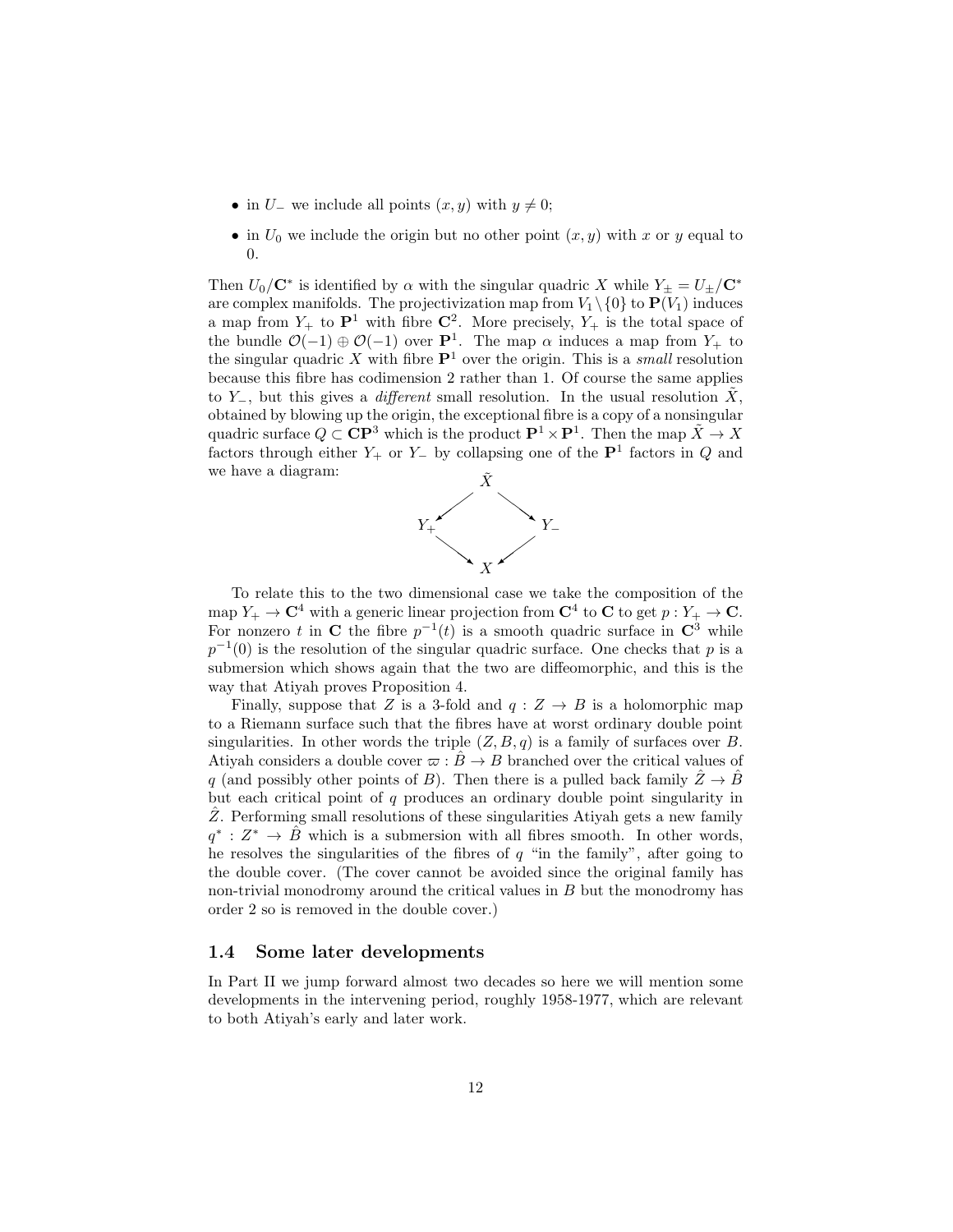The theory of moduli spaces of bundles over Riemann surfaces, which had appeared in an informal way in Atiyah's early papers, was put on solid foundations in the early 1960's by Mumford [\[47\]](#page-47-0), as an application of his Geometric Invariant Theory. He introduced the notion of "stability" of a vector bundle over a compact Riemann surface X and showed that each  $(r, d)$  there is a moduli space  $M(r, d)$  of stable holomorphic or rank r and degree d over X. These map to the Jacobian of X by the determinant of the bundle and the fibre,  $N(r, d)$  say, has complex dimension  $(r^2 - 1)(g - 1)$ . These are quasiprojective varieties and when  $r$  and  $d$  are coprime they are projective. In the case of rank 2 bundles the stability condition is just that  $\nu(E) < d/2$  where  $\nu$  is the invariant we discussed in 1.2 above. The geometry and topology of these moduli spaces was studied by Newstead (a former student of Atiyah), Narasimhan, Seshadri, Ramanan and others. The simplest case is when X has genus 2 with  $r = 2, d = 1$ . It was shown by Newstead [\[55\]](#page-48-0) and Narasimhan and Ramanan [\[50\]](#page-48-1) that  $N = N(2, 1)$ is the intersection of two quadrics in  $\mathbf{P}^5$ . Up to a covering this is the same as Atiyah's moduli space of projective bundles, discussed in subsection 1.2 above. If L is a line bundle over X with  $L^2 = \underline{C}$  then rank 2 bundles E and  $E \otimes L$ have the same determinant. In genus 2 there are  $2<sup>4</sup>$  such line bundles L and we get an action of  $(\mathbf{Z}/2)^4$  on N with quotient  $M_P$ . Write N in standard form as the intersection of the quadrics  $\sum w_i^2 = 0$  and  $\sum \lambda_i w_i^2 = 0$  in  $\mathbb{CP}^5$ . The group  $G = (\mathbf{Z}/2)^6$  acts on  $\mathbf{C}^6$  by multiplication of the co-ordinates  $w_i$  by  $\pm 1$ . Let  $G_0 \subset G$  be the index 2 subgroup which changes only an even number of signs. Then −1 is in  $G_0$  and acts trivially on  $\mathbf{P}^5$  and  $G_1 = G_0/(\pm 1)$  is isomorphic to  $({\bf Z}/2)^4$ . This gives the  $({\bf Z}/2)^4$  action on N and  $M_{\bf P} = N/G_1$ . To relate this to Atiyah's description, the map  $Z_i = w_i^2$  induces an equivalence between  $N/G$ and the 3-plane  $\mathbf{P}^3 = \{\sum Z_i = 0, \sum \lambda_i Z_i = 0\}$  in  $\mathbf{CP}^5$ . The induced map from  $M_{\rm P} = N/G_1$  to  $\rm P^3$  has degree 2 (since  $\pm 1$  acts trivially on N) and is a double cover branched over the six planes  $\{Z_i = 0\}$  in  $\mathbf{P}^3$ . We saw that the extension construction gives a map from a  $\mathbf{P}^1$  bundle over the Jacobian Jac(X) to  $M_{\mathbf{P}}$ . This lifts to N if we take the cover of  $Jac(X)$  by itself given by the doubling map. So for each point in  $Jac(X)$  we get a map from  $\mathbf{P}^1$  to N. Newstead and Narasimhan and Ramanan showed that the images are lines and all lines in N arise in this way. This fits into a famous classical picture involving three spaces (see [\[34\]](#page-47-1) Chapter  $6$ ).

- Genus 2 curves  $X$ .
- Principally polarised abelian surfaces J.
- Intersections N of two quadrics in  $\mathbf{P}^5$ .

To get from X to J we take the Jacobian Jac $(X)$ . To get from J to X we take the theta divisor (assuming that  $J$  is not a product). To get from  $X$  to  $N$ we take the moduli space of rank 2 bundles  $N(2, 1)$ . To get from N to X we take the six points  $\lambda_i$  in  $\mathbf{P}^1$  corresponding to the singular quadrics in the pencil through N and the double cover of  $\mathbf{P}^1$  branched at these points. Finally, to get from  $N$  to  $J$  we take the set of lines in  $N$ .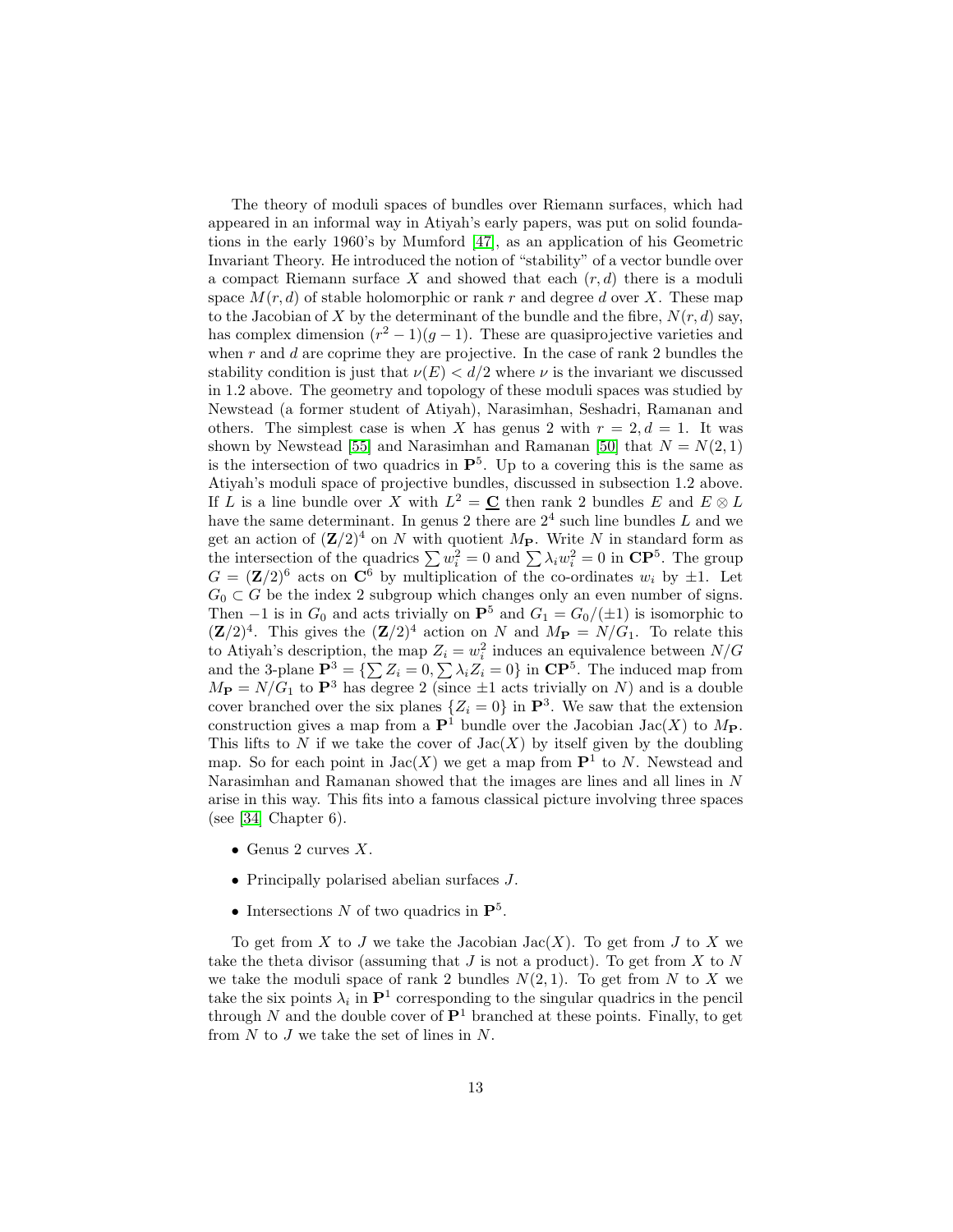In subsection 1.1 we mentioned the 1938 result of Weil which states that an indecomposable rank r vector bundle of degree 0 over a curve arises from a representation of the fundamental group in  $GL(r, \mathbb{C})$ . The drawback of this is that the representation is far from unique. For example in the case of rank 1 bundles the space of representations has dimension  $2q$  while the space of degree 0 line bundle—the Jacobian—has dimension g. In 1965 Narasimhan and Seshadri obtained a much sharper result. First, the degree restriction can be removed by considering projective representations. More important they showed that considering irreducible unitary representations selects out exactly the stable bundles of Mumford and the representation associated to a bundle is unique. More precisely, let  $x_0 \in X$  be a base point and  $\alpha_i, \beta_i$  be standard generators for the fundamental group  $\pi_1(X, x_0)$  with relation

$$
\prod_{i=1}^{g} [\alpha_i, \beta_i] = 1.
$$

Let  $\tilde{\pi}_r$  be the central extension of  $\pi_1(X, x_0)$  defined by adjoining an element z such that  $z^r = 1$  and  $\prod_{i=1}^g [\alpha_i, \beta_i] = z$ . Then Narasimhan and Seshadri proved in [\[51\]](#page-48-2) that there is a 1-1 correspondence between equivalence classes of stable rank r bundles E with  $\Lambda^r E = d \mathcal{O}(x_0)$  and conjugacy classes of irreducible unitary representation of  $\tilde{\pi}_r$  in  $U(r)$  which map z to  $\exp(2\pi i d/r)$ . It is hard to overstate the significance of this result for later developments, some of which we will discuss in Part II. Here we will just see how it fits in with Atiyah's classification of bundles over elliptic curves. In that case stable bundles only occur when  $r, d$  are coprime, so we assume that. The representations are given by  $A, B \in U(r)$  satisfying

$$
ABA^{-1}B^{-1} = \zeta 1
$$

where  $\zeta = \exp(2\pi i d/r) \in \mathbb{C}$  is a primitive rth. root of unity. To construct such a representation, let A be the map which permutes the standard basis vectors cyclically

$$
Ae_1=e_2,\ldots,Ae_r=e_1,
$$

and let B be diagonal in this basis with  $Be_k = \zeta^k e_k$ . This is the unique irreducible representation up to conjugacy and corresponds to Atiyah's bundle  $E_{r,d}.$ 

Meanwhile, there were developments in the study of bundles over higher dimensional varieties. Maruyama constructed moduli spaces of stable bundles over projective surfaces, with an extension of Mumford's definition of stability. Atiyah's former student Schwarzenberger studied bundles over the projective plane and other surfaces [\[61\]](#page-48-3). He introduced the notion of "jumping lines". A stable bundle with first Chern class 0 over the plane is trivial on generic lines but not on all. There is a curve in the dual plane parametrising lines such the restriction is non-trivial–typically  $\mathcal{O}(1) \oplus \mathcal{O}(-1)$ . This jumping curve is an interesting invariant of the bundle. The degree of the curve is equal to the second Chern class of the bundle. For bundles of rank 2 and  $c_2 = 2$  we get a conic and the bundle can be reconstructed from the conic. One takes a suitable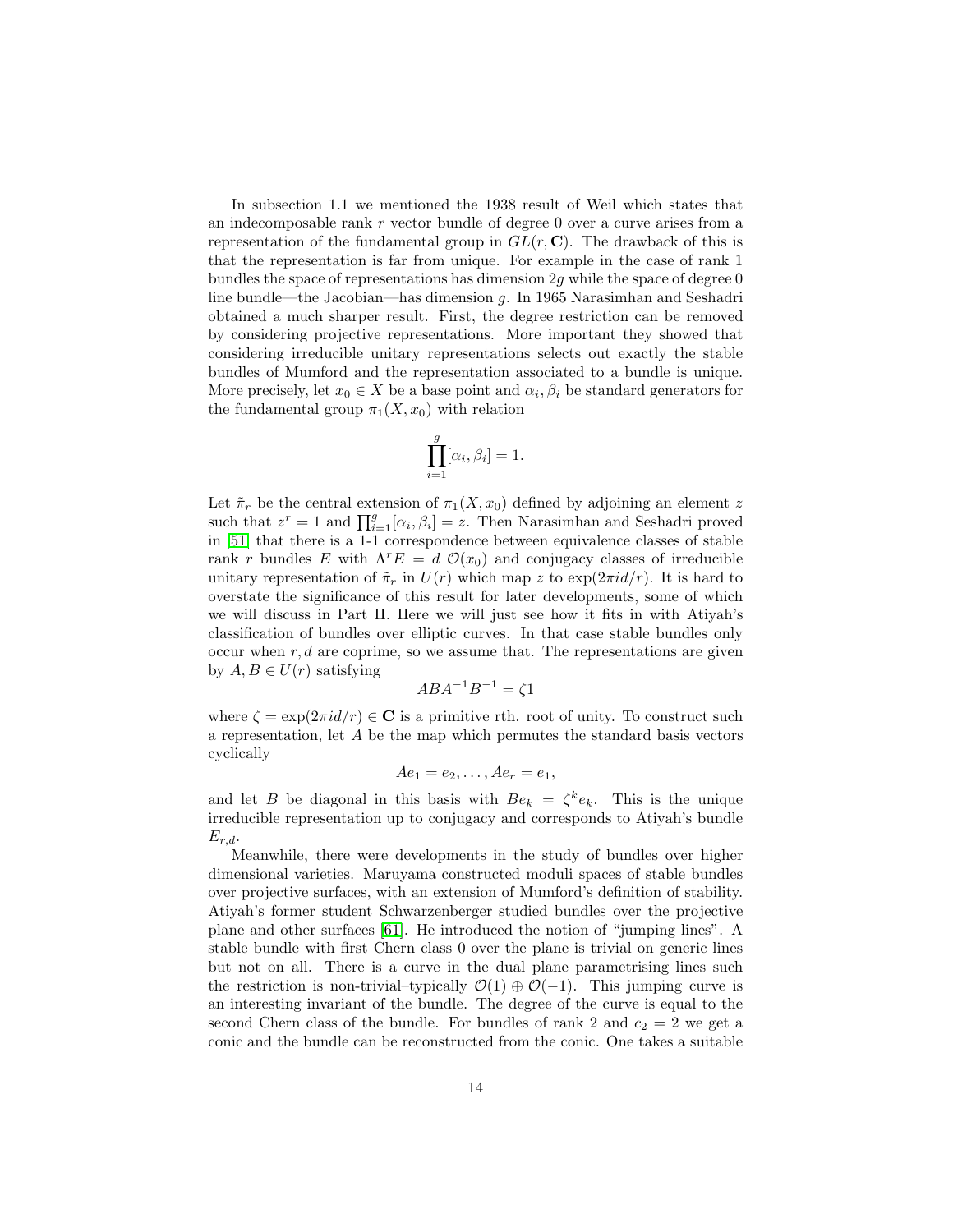line bundle  $L \to Q$  over the quadric surface Q which is a double cover of  $\mathbf{P}^2$ branched over the conic. The direct image of this line bundle is a rank 2 bundle over  $\mathbf{P}^2$ .

The ramifications of Atiyah's results on double points are so extensive that they would require much more space then we have and much more knowledge on the part of the author to treat properly. In one direction they lead on to Brieskorn's theory of simple singularities associated to the Lie algebras of types A,D,E (which we will see a little of in 2.4.3 below). In another direction, small resolutions are crucial in the classification theory of higher dimensional varieties and in Mirror symmetry for Calabi-Yau threefolds.

# <span id="page-14-0"></span>2 Gauge theory

In the commentary on Volume 5 of his collected works [\[7\]](#page-45-4), Atiyah wrote: From 1977 onwards my interests moved in the direction of gauge theories and the interaction between geometry and physics....the stimulus came from two sources. On the one hand Singer told me about the Yang-Mills equations which through the influence of Yang were just starting to percolate into mathematical circles... The second stimulus came from the presence in Oxford of Roger Penrose and his group.

# <span id="page-14-1"></span>2.1 The Yang-Mills equations and self-duality

Gauge theory refers to the study of a connection  $A$  on a principal bundle  $P$ with structure group G over a manifold M. The curvature  $F(A)$  is a 2-form with values in the bundle ad  $P$  associated to the adjoint action of  $G$  on its Lie algebra. If M has a Riemannian or pseudo-Riemannian metric q and if we have an invariant quadratic form on the Lie algebra we can write down the Lagrangian

$$
\mathcal{L} = \int_{M} |F(A)|^2 d\mu,
$$
\n(13)

and associated Euler-Lagrange equations

$$
d_A^*F(A) = 0.\t\t(14)
$$

This is a second order partial differential equation for the connection A. (Of course the Euler-Lagrange equations are generated by the formal expression (13)—there is no assumption that the integral is well-defined.) If the structure group G is  $S^1$  the curvature is an ordinary 2-form. If M is Lorentz space-time  $\mathbb{R}^{3,1}$  this is the setting for classical electro-magnetism, with F the electromagnetic field. Writing this in terms of a space-time splitting as a pair  $(E, B)$  of electric and magnetic fields the Lagrangian is

$$
\int_{\mathbf{R}^{3,1}}|E|^2-|B|^2,
$$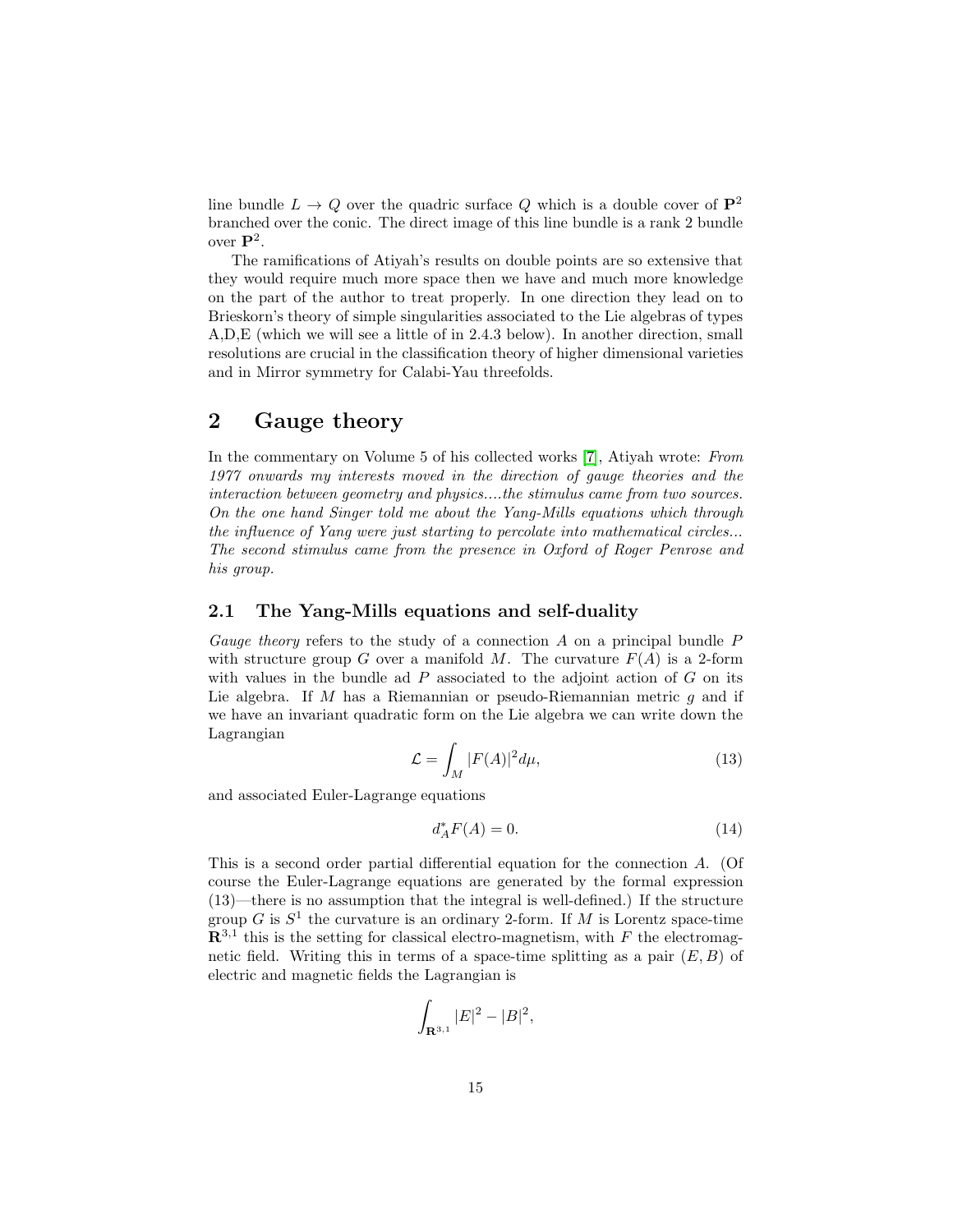and the equation  $d^*F = 0$  along with  $dF = 0$  (which is true for any curvature 2-form) are the source-free Maxwell equations for  $(E, B)$ . In all that follows we will be concerned with the case when M has a Riemannian metric  $q$  and we usually suppose that  $G$  is compact and the form on the Lie algebra is positive definite. Then the integral (13) is the square of the standard  $L^2$  norm of the curvature, as the notation suggests. The passage from Lorentzian to Euclidean signature becomes relevant to physics in Quantum Field Theory, which we will not attempt to say anything about here.

There are several special features of Yang-Mills theory when the dimension of the base manifold  $M$  is 4. The integral (13) and the Yang-Mills equation (14) are conformally invariant and there are first-order "instanton" equations whose solutions satisfy the second order Yang-Mills equations, in much the same way as holomorphic functions on C are harmonic. We assume that the Riemannian 4-manifold M is oriented; then there is a  $*$ -operator  $* : \Lambda^2 \to \Lambda^2$  with  $*^2 = 1$ and the 2-forms decompose into the  $\pm 1$  eigenspaces  $\Lambda^2 = \Lambda^2_+ \oplus \Lambda^2_-$  of self-dual and anti self-dual forms. Then we can write

$$
F(A) = F^+(A) + F^-(A)
$$

and the "instantons" have  $F^+ = 0$  (self-dual connections) or  $F^- = 0$  (anti selfdual connections). If  $M = \mathbb{R}^4$  with a "space-time" splitting  $\mathbb{R}^4 = \mathbb{R}^3 \times \mathbb{R}$  we can write the curvature as a pair  $(E, B)$  and the instanton condition is  $E = \pm B$ .

Another special feature of dimension 4 is that there are topological invariants characteristic numbers—which are also given by integrals of quadratic expressions in the curvature. Let b be an invariant quadratic form on the Lie algebra. In Chern-Weil theory, for any connection A on a G bundle  $P \to M$ , one considers a 4-form  $b(F(A))$  on M. One shows that this is a closed form and that its de Rham cohomology class depends only on the bundle P not on the choice of connection. It defines a characteristic class  $\kappa_b$  of P in  $H^4(M; \mathbf{R})$ . When M is a compact oriented 4-manifold we get a characteristic number

$$
\kappa_b(P) = \int_M b(F).
$$

Take b to be the positive definite form used to define the Lagrangian. Then from the definition of the ∗-operator we have

$$
\kappa_b(P) = \int_M |F^+|^2 - |F^-|^2 \ d\mu,
$$

while

$$
\mathcal{L}(A) = \int_M |F^+|^2 + |F^-|^2 \, d\mu.
$$

It follows that an instanton connection on P is an absolute minimum of  $\mathcal{L}$ : it is a  $\pm$  self-dual connection depending on the sign of  $\kappa_b(P)$ . For example consider the group  $G = SU(r)$  with the standard positive definite form  $b(\xi) = -\text{Tr}(\xi^2)$ on its Lie algebra. Then Chern-Weil theory shows that

$$
\kappa_b(P) = -8\pi^2 \langle c_2(P), [M] \rangle,
$$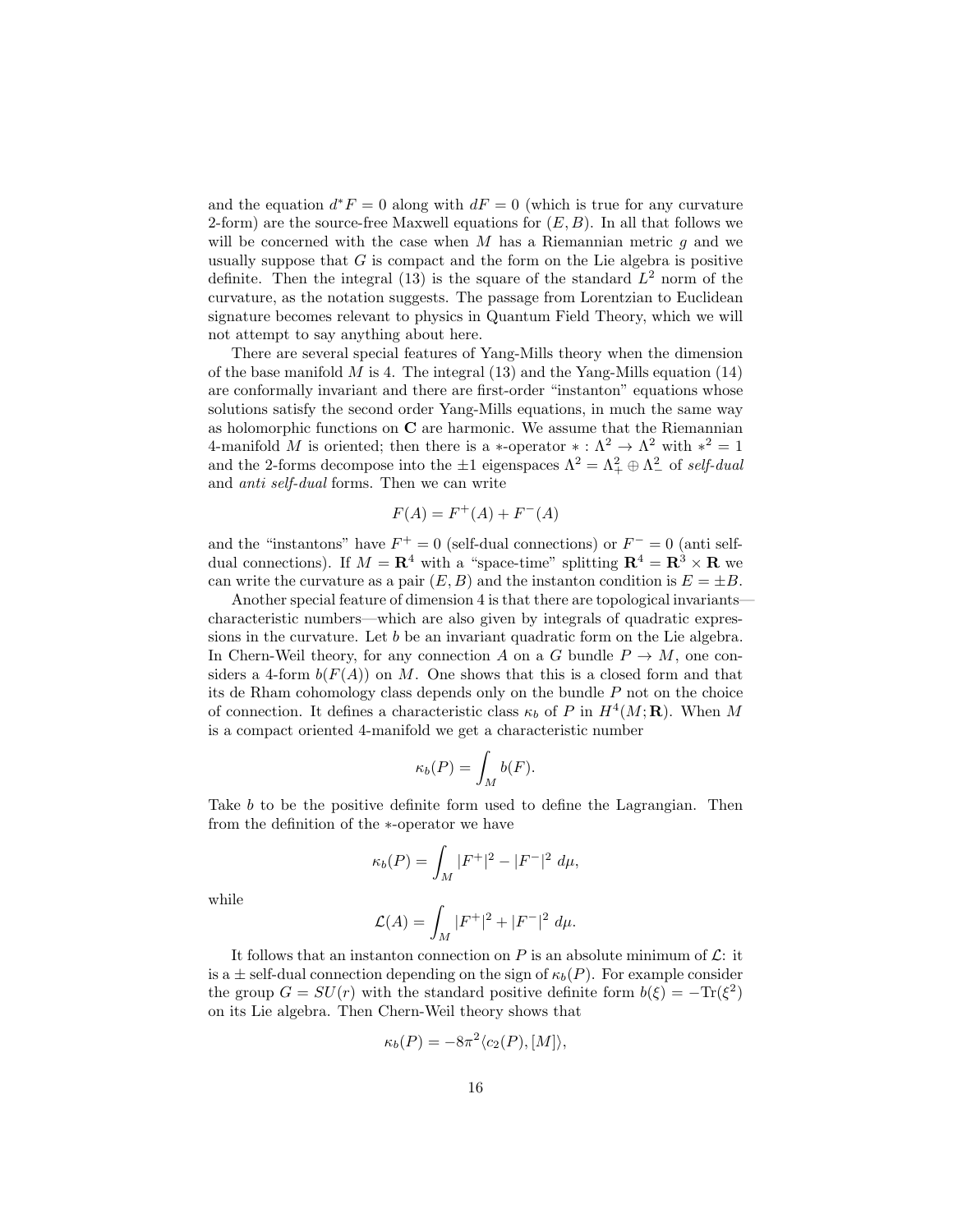where  $c_2$  is the second Chern class. So on a bundle with  $c_2 < 0$  we can look for self-dual connections and on a bundle with  $c_2 > 0$  we look for ant-self-dual connections. If  $c_2 = 0$  the formulae show that any instanton must be flat, with  $F=0.$ 

Atiyah's first contribution to Yang-Mills theory (with Hitchin and Singer) was an application of the Index Theorem to find the dimensions of moduli spaces of instantons. This was outlined in a note [\[16\]](#page-46-0) with full details and applications in [\[17\]](#page-46-1). For physics the main case of interest was when the base manifold is Euclidean  $\mathbb{R}^4$  which has the 4-sphere  $S^4$  as conformal compactification. Finite action solutions of the Yang-Mills equations over  $\mathbb{R}^4$  are equivalent to smooth solutions on  $S<sup>4</sup>$  (as was proved a few years later by Uhlenbeck). Changing orientation switches self-dual and anti self-dual. There is a better fit with standard conventions if one chooses to discuss anti-self-dual (ASD) connections so we will follow that convention here (different to the convention in the papers of Atiyah, Hitchin, Singer). The first interesting case is the structure group  $G = SU(2)$ and a bundle  $P \to S^4$  with  $c_2(P) > 0$ . A construction of t'Hooft (which we will discuss further below) gave families of solutions depending on approximately  $5k$ parameters. Atiyah, Hitchin and Singer showed that the general solution depends on  $8k-3$  parameters. More precisely, the moduli space  $\mathcal{M}_k$  of solutions is a manifold of dimension  $8k - 3$ .

We will now review Atiyah, Hitchin and Singer's analysis of the deformation problem in general. This involves variants of the ideas and technology used to study deformations of complex manifolds and holomorphic bundles. Let A be an ASD connection on a G-bundle  $P \to M$  with M a compact oriented 4-manifold and G compact. Recall that "the difference of two connections is a tensor": the general connection on P can be written as  $A + a$  where  $a \in \Omega^1(\text{ad}P)$ : the 1-forms with values in the bundle  $adP$ . We have a coupled exterior derivative

$$
d_A: \Omega^p(\mathrm{ad}P) \to \Omega^{p+1}(\mathrm{ad}P)
$$

and the formula for the curvature is

$$
F(A+a) = F(A) + d_A a + \frac{1}{2}[a, a],
$$
\n(15)

where the last expression combines the bracket on the fibres of  $adP$  with the wedge product on forms. Thus

$$
F^{+}(A+a) = d_{A}^{+}a + \frac{1}{2}[a,a]^{+},
$$
\n(16)

where the  $+$  superscripts denote projection to the self-dual forms. The group G of automorphisms of the bundle P covering the identity on  $M$  acts on the connections and connections in the same orbit are geometrically equivalent. By definition the moduli space  $\mathcal M$  is the quotient of the set of solutions to the ASD equation by  $\mathcal{G}$ . We can write

$$
g(A) = A - (d_A g)g^{-1}.
$$
 (17)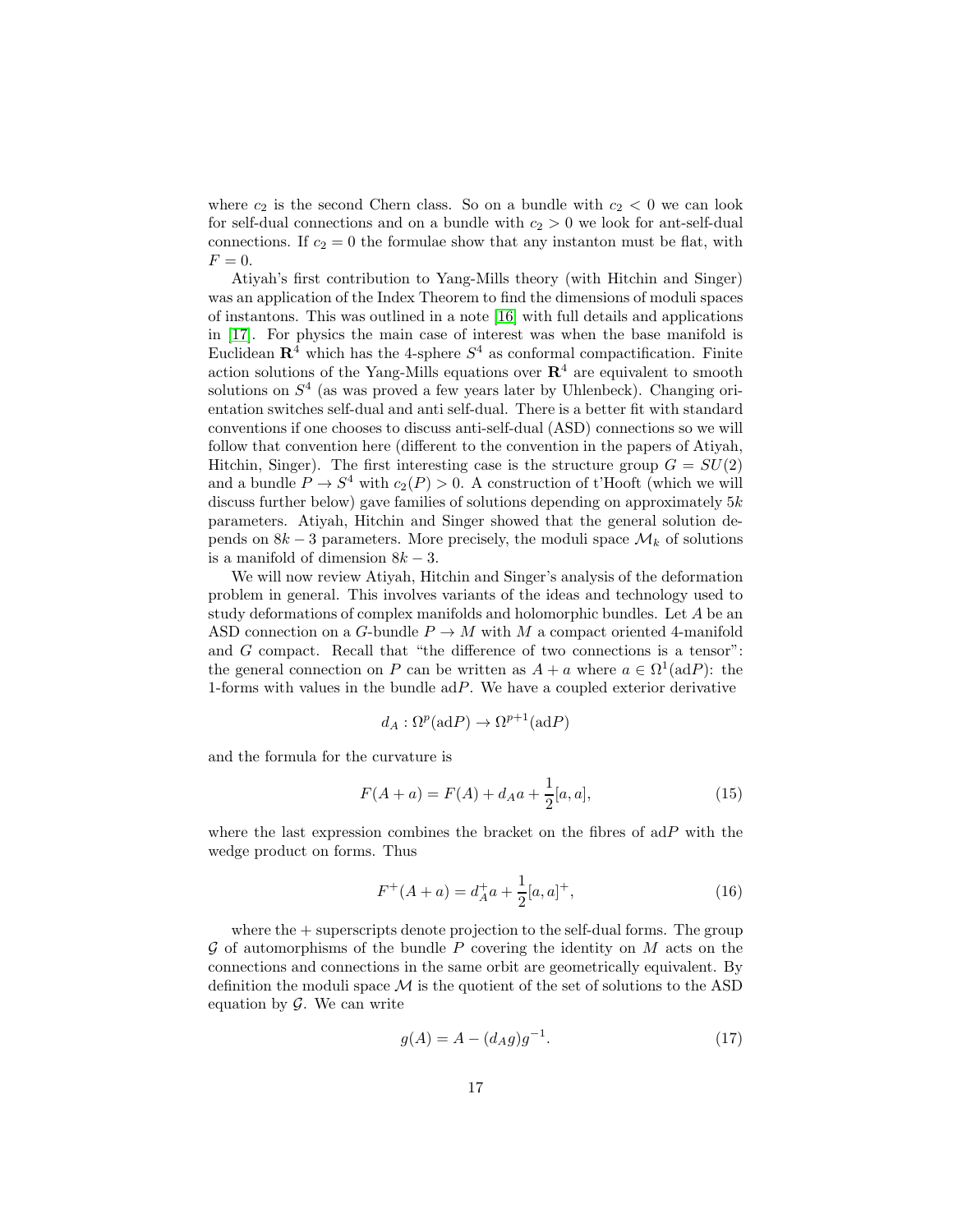(Strictly, the notation here assumes that G is a matrix group so that  $g$  can be regarded as a section of an associated vector bundle.)

For small a we have, schematically,  $F^+(A + a) = d_A^+ a + O(a^2)$ . If g is close to the identity we can write  $g = \exp(-u)$  for  $u \in \Omega^0(\text{ad}P)$  and, again schematically,  $g(A) = A + d_A u + O(u^2)$ . The linearised version of the deformation problem is expressed through a complex

$$
\Omega^0(\text{ad}P) \stackrel{d_A}{\to} \Omega^1(\text{ad}P) \stackrel{d_A^+}{\to} \Omega^2_+(\text{ad}P),\tag{18}
$$

with cohomology groups  $H_A^0, H_A^1, H_A^2$ . The cohomology  $H_A^1$  consists of solutions of the linearised ASD equation modulo those that arise from gauge transformations of A, so it is a natural candidate to be the tangent for the moduli space  $\mathcal M$ at the equivalence class [A]. One of the main results is that this is true provided that the connection A is "irreducible" and the second cohomology  $H_A^2$  vanishes. Here "irreducible" means that the bundle  $P$  with connection  $A$  does not reduce to any proper subgroup of G. (In fact one needs the weaker condition that the bundle does not reduce to a subgroup whose centralizer in  $G$  is larger than the centre of  $G$ .) This implies that  $H_A^0$  vanishes, because a non-zero covariant constant section of  $\mathrm{ad}P$  induces a reduction of the bundle.

Index theory computes the Euler characteristic  $h_0 - h_1 + h_2$  of the complex (18). For this we consider, as standard in elliptic and Hodge theory, the operator

$$
D_A = d_A^* + d_A^+ : \Omega^1(\mathrm{ad}P) \to \Omega^0(\mathrm{ad}P) \oplus \Omega^2_+(\mathrm{ad}P),
$$

whose kernel is isomorphic to  $H_A^1$  and cokernel to  $H_A^0 \oplus H_A^2$ , so the index of  $D_A$  is minus the Euler characteristic. Suppose for a moment that  $M$  is a spin manifold, so we have bundles  $V^{\pm} \to M$  of positive and negative spinors. These are bundles with fibre  $\mathbb{C}^2$  and structure group  $SU(2)$ . We have  $V^+ \otimes V^+ = \Lambda^2 V^+ \oplus S^2 V^+$ . The first summand has a fixed isomorphism with **C** and the second with  $\Lambda^2_+ \otimes \mathbf{C}$ . On the other hand  $V^+ \otimes V^-$  is isomorphic to the complexified cotangent bundle of  $M$ . So the complexification of  $D<sub>A</sub>$  is an operator

$$
D_A^{\mathbf{C}} : \Gamma(V^- \otimes E) \to \Gamma(V^+ \otimes E),
$$

where E is the complex vector bundle  $V^+ \otimes adP$ . This operator is the Dirac operator (from negative to positive spinors) coupled to the vector bundle  $E$  so Atiyah, Hitchin and Singer conclude that

$$
\operatorname{ind}(D_A) = -\int_M \operatorname{ch}(V^+ \otimes \operatorname{ad}P) \hat{A}(M),\tag{19}
$$

(see the article of Dan Freed in this volume). From general considerations, the formula is still valid if  $M$  has no spin structure.

In the case when  $M = S<sup>4</sup>$ , Atiyah Hitchin and Singer used this index formula, to find exactly which bundles admit ASD connections. In this case we can assume that G is compact, simply connected and simple. The G-bundles over  $S<sup>4</sup>$  are classified by  $\pi_3(G)$  and by Lie theory there is an  $SU(2)$  subgroup  $K \subset$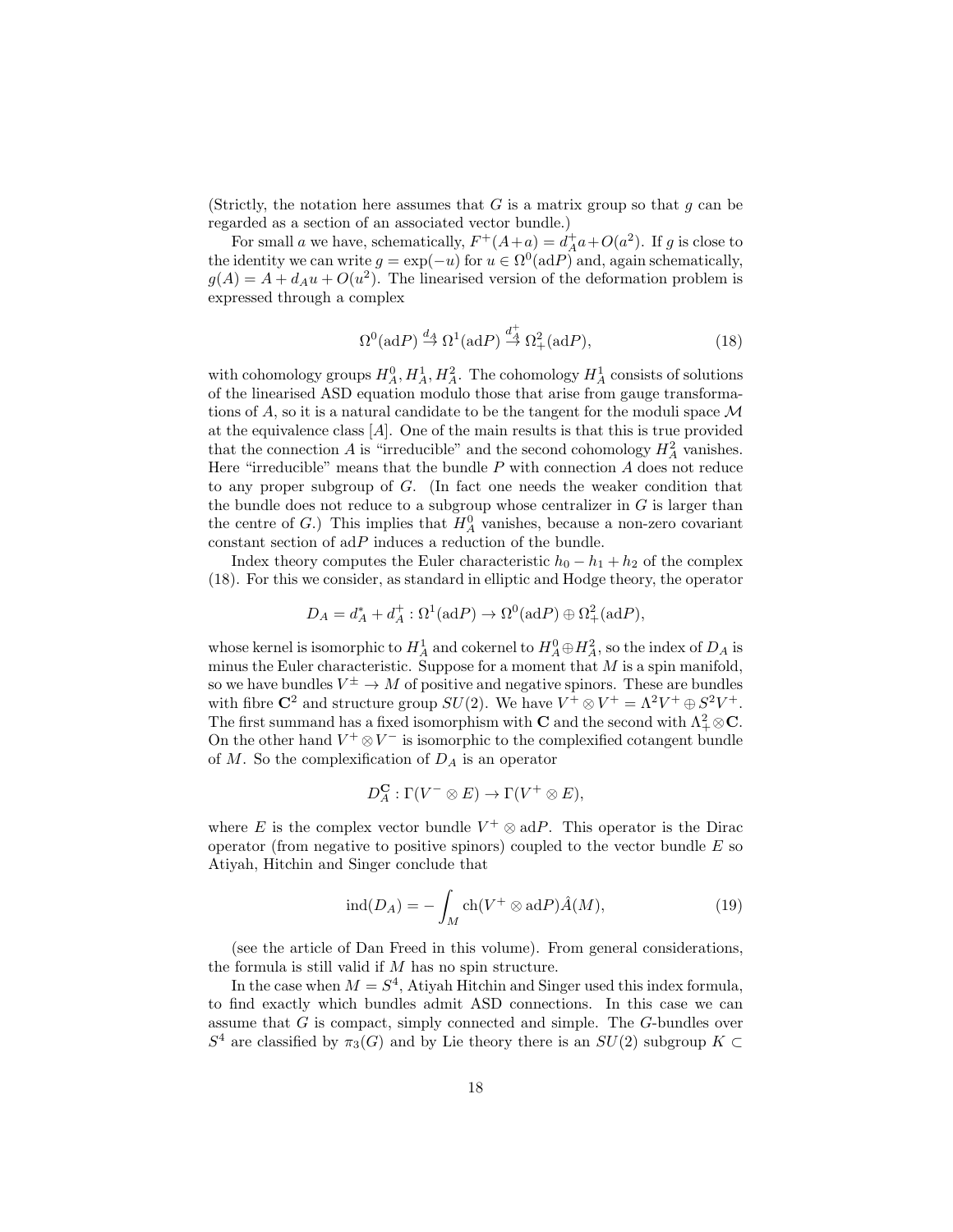G, unique up to conjugacy, such that the inclusion defines an isomorphism  $\mathbf{Z} = \pi_3(SU(2)) \to \pi_3(G)$ . So the G-bundles are determined by an integer k and this is compatible with reduction of structure groups. The existence result is:

**Theorem 1** There exist G irreducible ASD connections G connections over  $S<sup>4</sup>$ if and only if

- for  $G = SU(r)$ ,  $k > r/2$ ;
- for  $G = Sp(r)$ ,  $k > r$ ;
- for  $G = Spin(r)$  and  $r \geq 7$ ,  $k \geq r/4$ ;
- for  $G = G_2, k > 2$ ;
- for  $G = F_4, E_6, E_7, E_8, k > 3.$

The proof is, roughly speaking, to start with the known  $SU(2)$  solutions and to compare moduli space dimensions to see when they can be deformed to larger structure groups. This involves a more delicate analysis of the deformation theory, when  $H_A^0$  is nonzero.

## <span id="page-18-0"></span>2.2 Self-dual manifolds and twistor spaces

Another theme in the paper [\[17\]](#page-46-1) of Atiyah, Hitchin and Singer was a foundational study of self-dual 4-manifolds and their twistor spaces, in the Riemannian case. (Twistors were introduced by Penrose, initially over Lorentzian spacetimes.)

Let  $(M, g)$  be an oriented Riemannian manifold of even dimension  $2m$ . For each point  $p \in M$  we can consider complex structures on the real vector space  $TM_p$  compatible with the metric and orientation. The compatible complex structures on  $\mathbb{R}^{2m}$  are parametrised by the homogeneous space  $\Sigma = SO(2m)/U(m)$  which has a standard  $SO(2m)$ -invariant complex structure. We get a bundle  $\pi: Z \to M$  with fibre  $\Sigma$  such that a point z of  $\pi^{-1}(p)$ defines a compatible complex structure  $I_z$  on  $TM_p$ . The Levi-Civita connection of  $(M, g)$  defines a horizontal subbundle  $H \subset TZ$ , complementary to the tangent bundle along the fibres (the vertical subbundle). We define an almost complex structure  $J$  on  $Z$  by specifying that at a point  $z \in \pi^{-1}(p)$ :

- $J: T Z_z \rightarrow T Z_z$  preserves the horizontal and vertical subbundles.
- $J: H_z \to H_z$  is equal to  $I_z$  under the isomorphism  $d\pi: H_z \to TM_p$ .
- The restriction of  $J$  to the vertical subspace is given by the standard complex structure on  $\Sigma$ .

It is not hard to check that this almost-complex structure depends only on the conformal class of the metric  $q$ .

We now restrict attention to 4-manifolds, with  $m = 2$ . Then  $\Sigma$  is just the Riemann sphere. A compatible complex structure I on  $\mathbb{R}^4$  defines a 2-form  $\omega$  by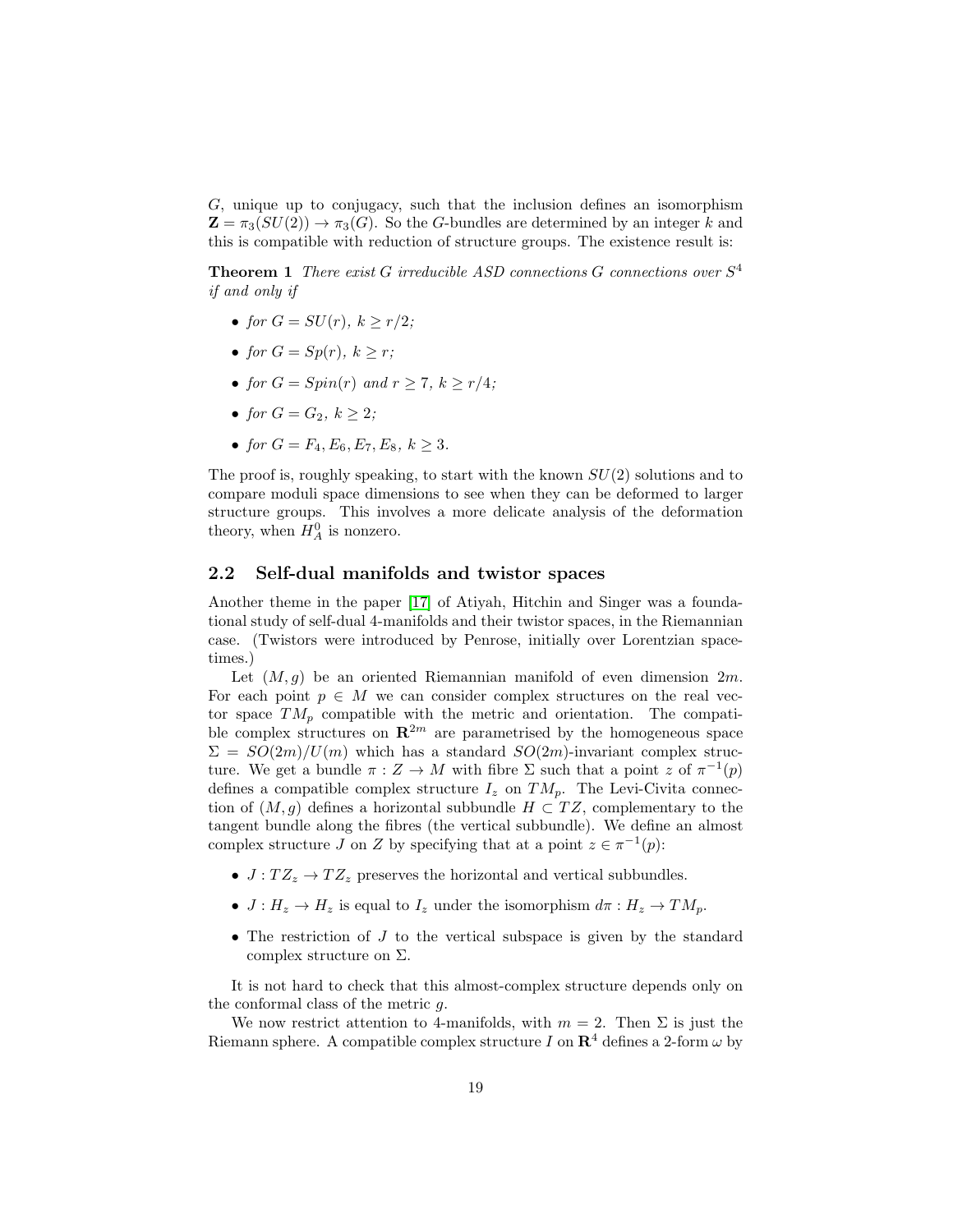the usual formula  $\omega(\xi, \eta) = \langle I\xi, \eta \rangle$  and this is a self-dual form of length  $\sqrt{2}$ . For example, if we take the standard complex structure with complex co-ordinates  $z_1 = x_1 + ix_2, z_2 = x_3 + ix_4$  then  $\omega = dx_1 dx_2 + dx_3 dx_4$ . This gives a 1-1 correspondence between  $\Sigma$  and the unit sphere in  $\Lambda^2_+$ . Similarly Z is identified with the unit sphere bundle in the rank 3 real vector bundle  $\Lambda^2_+ \to M^4$ . The antipodal map on the fibres defines a map  $\tau : Z \to Z$  which reverses the almostcomplex structure.

The curvature tensor Riem of a Riemannian manifold is a section of  $\Lambda^2$  ⊗  $\Lambda^2$ . In dimensions greater than 4 it has a decomposition into three irreducible components: the trace-free Ricci curvature Ricci<sub>0</sub>, the scalar curvature  $R$  (which is the trace of the Ricci curvature) and the Weyl curvature, which is conformally invariant. For an oriented 4-manifold there is another decomposition. We split  $\Lambda^2$  into self-dual and anti self-dual parts and we get 4 components  $R_{++} \in$  $\Lambda^2_+ \otimes \Lambda^2_+$  etc. of Riem. Then

- $R_{+-}$  and  $R_{-+}$  are naturally identified with the trace-free Ricci tensor  $Ricci<sub>0</sub>$ .
- The traces of  $R_{++}$ ,  $R_{--}$  are both equal to 1/4 the scalar curvature.
- The trace-free parts  $W_+, W_-\$  of  $R_{++}, R_{--}$  are the self-dual and anti-selfdual parts of the Weyl curvature.

The main foundational result then is

**Theorem 2** For an oriented Riemannian 4-manifold  $(M, g)$  the almost-complex structure on Z is integrable if and only if  $W_+ = 0$ .

In this case the space Z is called the twistor space of  $(M, q)$ . Atiyah, Hitchin, Singer use the opposite orientation convention, so they consider manifolds with  $W_$  = 0 called *self-dual 4-manifolds*, whereas we are considering anti self-dual manifolds. The 4-manifold  $M$  with its conformal structure can be recovered from Z as the space of "real lines"—embedded complex curves of genus 0 which are preserved by the antiholomorphic involution  $\tau$ .

Before discussing the proof of Theorem 2 we consider the model case when  $M = \mathbf{R}^{4}$ . We use a different description of  $\Sigma$  as  $\mathbf{P}(V^{+})$  where  $V^{+}$  is the positive spin space. Let  $\mathbf{P}^3 = \mathbf{P}(V^+ \oplus V^-)$  so  $\mathbf{P}^3$  is a complex projective space containing two distiguished lines  $P(V^+)$  and  $P(V^-)$ . Write  $\mathbf{P}^3_*$  for the complement of  $\mathbf{P}(V^-)$ . Then there is a holomorphic fibration  $\varpi : \mathbf{P}^3_* \to \mathbf{P}(V^+)$ with fibres affine complex planes whose projective completions correspond to the family of projective planes through the line  $P(V^-)$ .

The spin spaces  $V^+, V^-$  can be regarded as 1-dimensional quaternionic vector spaces and we have an isomorphism  $c : \mathbf{R}^4 \to \text{Hom}_{\mathbf{H}}(V^+, V^-)$ . For a non-zero  $\psi_+ \in V^+$  the map

$$
x \mapsto (\psi_+, c(x)(\psi_+))
$$

induces a 1-1 correspondence between  ${\bf R}^4$  and the affine complex plane  $\varpi^{-1}([\psi_+])$ and the induced complex structure on  $\mathbb{R}^4$  is that specified by  $[\psi_+] \in \mathbb{P}(V^+)$  and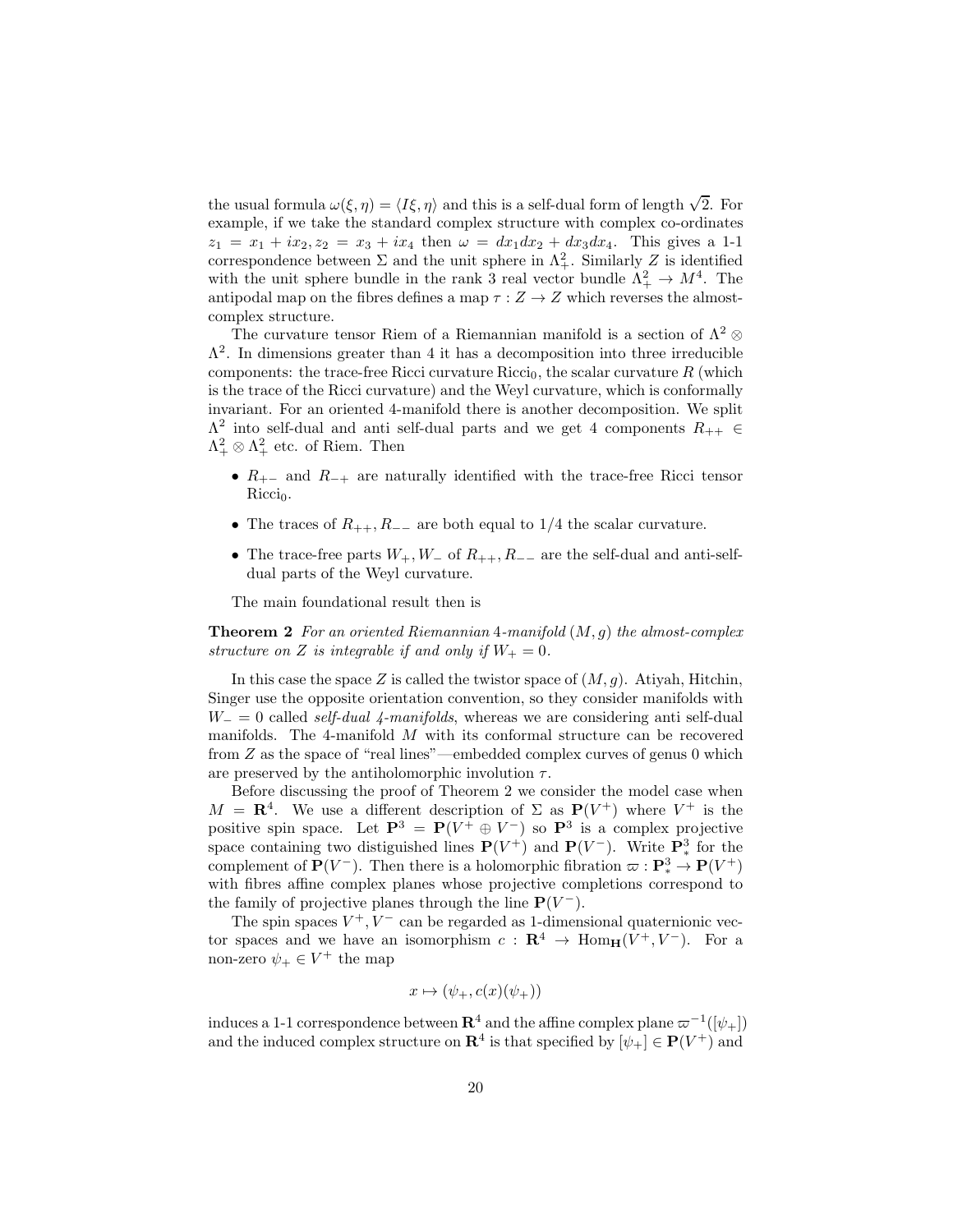the isomorphism  $\Sigma = P(V^+)$ . This gives an equivalence between the twistor space  $Z(\mathbf{R}^4)$  and  $\mathbf{P}^3_*$ . The twistor space of the conformal compactification  $S^4$  is CP<sup>3</sup> . Another way of expressing things is to start with the quaternionic vector space  $H^2$ . Then we can take the quaternionic projective space

$$
S^4 = \mathbf{HP}^1 = \mathbf{H}^2 \setminus \{0\} / \mathbf{H}^*,
$$

or the complex projective space

$$
\mathbf{CP}^3=\mathbf{H}^2\setminus\{0\}/\mathbf{C}^*
$$

and we see that there is a natural map  $\pi : \mathbb{CP}^3 \to S^4$  which is the twistor fibration.

We now return to the foundational Theorem 2. The Newlander-Nirenberg theorem states that an almost-complex structure is integrable if and only if its Nijenhius tensor vanishes. Given this, the proof of Theorem 2 is a differential geometric calculation which can be done in various ways. Atiyah, Hitchin and Singer work on the total space of a  $\mathbb{C}^*$ -bundle over Z (which is  $\mathbf{H}^2 \setminus \{0\}$  in the case of  $M = S<sup>4</sup>$  and consider the "twistor equation", an overdetermined linear equation for spinor fields on  $M$ . A more direct approach exploits the conformal invariance by varying the Riemannian metric. If  $p$  is a point in a Riemannian manifold we can choose a conformally equivalent metric whose Ricci curvature vanishes at  $p$ . This follows from the fact that the change in the Ricci curvature under a conformal factor  $e^f$  is given by the Hessian of  $f$ plus lower order terms. We will apply this to our 4-manifold M. Another way of expressing the Newlander-Nirenberg theorem is that an almost-complex structure J on a manifold W is integrable if and only for each point  $w \in W$ we can choose local co-ordinates centred at  $w$  such that structure  $J$  agrees with the standard structure up to first order–i.e. the first derivatives of the almostcomplex structure expressed in these co-ordinates vanish at the origin. We apply this to a point  $z \in \pi^{-1}(p) \subset Z(M)$ . Choose a metric in the conformal class such that the Ricci curvature vanishes at  $p$ . In the decomposition of the Riemann curvature tensor the curvature of the bundle  $\Lambda^+$  is given by  $R_{++}$  and  $R_{+-}$ . So in our situation, with  $W_+ + 0$ , the curvature of the bundle  $\Lambda^+$  vanishes at p. This means that we can choose a geodesic co-ordinate chart on M and a trivialisation of  $\Lambda^+$  around p in which the connection matrix of  $\Lambda^+$  vanishes to first order. It is then clear that the almost-complex structure on  $Z(M)$  agrees with that on  $Z(\mathbf{R}^4)$  to first order around  $\pi^-(p)$  and since the latter is integrable, as we have seen above, the same holds for  $Z(M)$ .

The upshot of this theory is that an (anti) self-dual conformal structure is encoded in the complex geometry of a complex 3-fold Z with antiholomorphic involution  $\tau$ . Similarly, the ASD Yang-Mills instantons are encoded as holomorphic bundles over Z by a construction originating with Ward [\[69\]](#page-49-1). We consider first the noncompact structure group  $GL(r, \mathbb{C})$ . Recall from subsection 1.1 that a holomorphic vector bundle  $E \to Z$  has an intrinsic  $\overline{\partial}$ -operator

$$
\overline{\partial}_E : \Omega^0(E) \to \Omega^{0,1}(E),
$$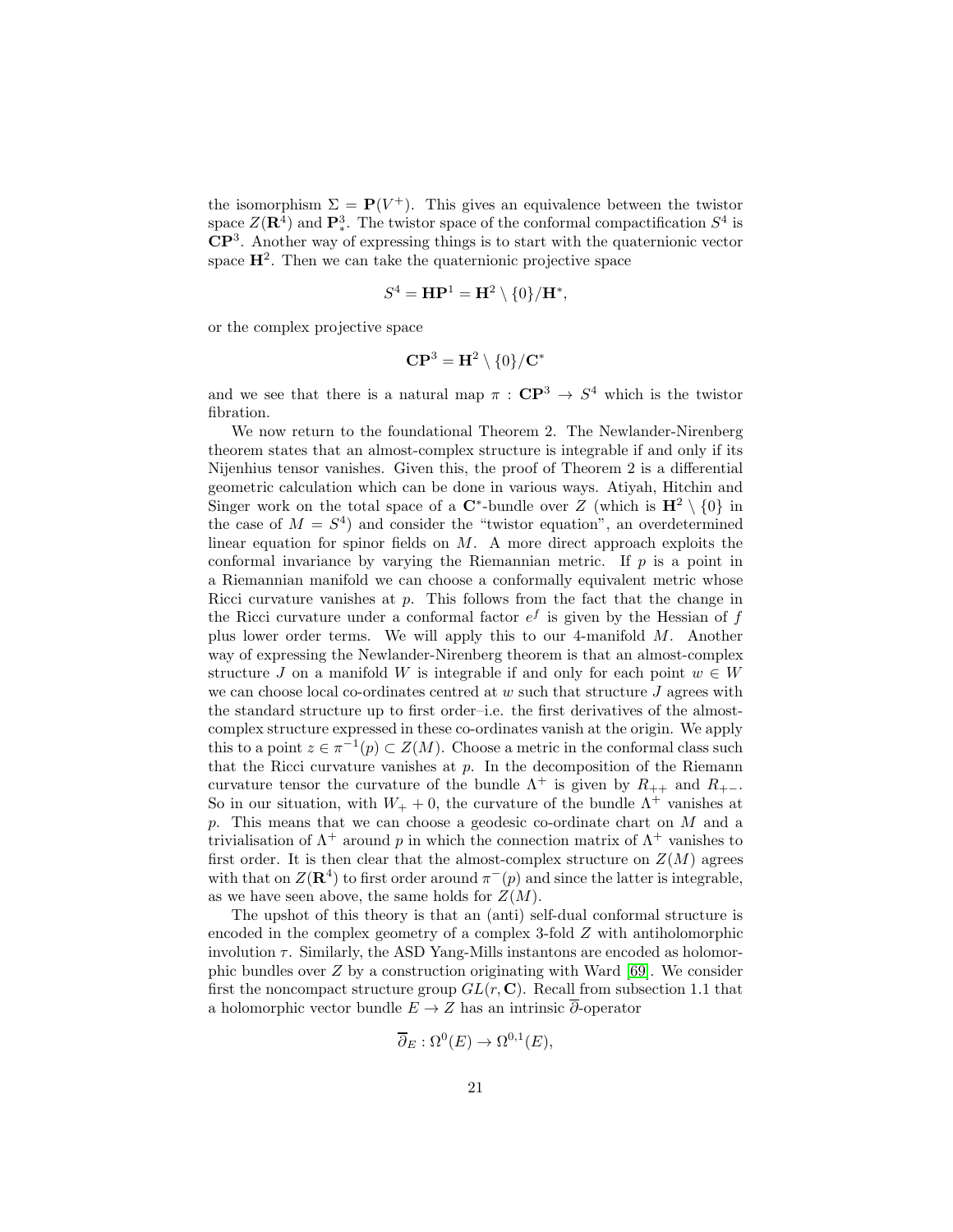which has an extension to forms  $\Omega^{p,q}(E)$  with  $\overline{\partial}_E^2 = 0$  and hence the  $(0, 2)$  component  $F^{0,2}$  of the curvature of a compatible connection  $\nabla_E$  vanishes. A version of the Newlander-Nirenberg theorem states that conversely any connection on a  $C^{\infty}$  bundle with  $F^{0,2} = 0$  defines a holomorphic structure. Now let  $\underline{E}$  be a bundle with connection  $\sum_{n=1}^{\infty}$  on the ASD 4-manifold M and let  $E = \pi^*(\underline{E})$ —a bundle over Z with a pulled-back connection  $\nabla = \pi^*(\nabla)$ . The counterpart to Theorem 2 is

**Theorem 3** The curvature of  $\nabla$  has  $F^{0,2} = 0$  if and only if  $\underline{\nabla}$  is an ASD instanton over M.

This is a much easier calculation. In the horizontal and vertical splitting of TZ the curvature of  $\nabla$  is purely horizontal, since it is lifted from the base. To understand the horizontal component we have to consider the  $\pm$  self-dual decomposition for 2-forms on  $\mathbb{C}^2$ , equipped with its standard metric. The  $(p, q)$ decomposition of the complexified forms is

$$
\Lambda^2_{\mathbf{C}} = \Lambda^{2,0} \oplus \Lambda^{1,1} \oplus \Lambda^{0,2}.
$$

We have a  $U(2)$ -invariant metric form  $\omega$  which is of type  $(1, 1)$  so  $\Lambda^{1,1}$  decomposes as the  $\mathbf{C} \omega \oplus \Lambda_0^{1,1}$ . One readily sees that the complexified anti-dual forms are just  $\Lambda_0^{1,1}$  and the complexified self-dual forms are  $\mathbf{C}.\omega \oplus \Lambda^{2,0} \oplus \Lambda^{0,2}$ . This implies one direction in the statement: if  $\nabla$  is an ASD instanton the pullback curvature has type  $(1, 1)$ . For the converse one checks that a self-dual form on  $\mathbb{R}^4$  has non-zero  $(0, 2)$ -component for some complex structure.

Again, one can recover the ASD connection  $\nabla$  from holomorphic data on Z. By the integrability theorem, the connection  $\nabla$  defines a holomorphic structure on the bundle  $E$  over  $Z$  and this is clearly holomorphically trivial on the fibres of  $\pi$ —the real lines. Conversely if E is any holomorphic bundle over Z which is holomorphically trivial on the real lines then we can define a  $C^{\infty}$  vector bundle E over M by a "direct image" construction: the fibre of  $\underline{E}$  at a point  $p \in M$  is the space of holomorphic sections of E over  $\pi^{-1}(z)$ . We define a connection on E in the following fashion. Let s be a section of  $\underline{E} \to M$ , by definition this gives a section  $s$  of  $E$ , holomorphic along the fibres. For a point  $p$  in  $M$  we define a subset  $I_p$  of sections <u>s</u> by saying that  $s \in I_p$  if  $\overline{\partial}_E s$  vanishes along  $\pi^{-1}(p)$ . Then one checks that there is a unique connection  $\sum$  on E such that s is in  $I_p$  if and only if  $\nabla s$  vanishes at p. (The verification of this uses the fact that the holomorphic bundle  $E$  is trivial on the first formal neighbourhood of each fibre.)

The conclusion is that the study of instantons with structure group  $GL(r, \mathbb{C})$ on the ASD manifold  $M$  is equivalent to the study of rank  $r$  holomorphic bundles on Z which are trivial on all real lines. The theory can be extended to general groups. For structure group  $U(r)$  one needs the additional condition of a "real structure" on the bundle: an isomorphism  $\overline{E} = \tau^*(E^*)$ .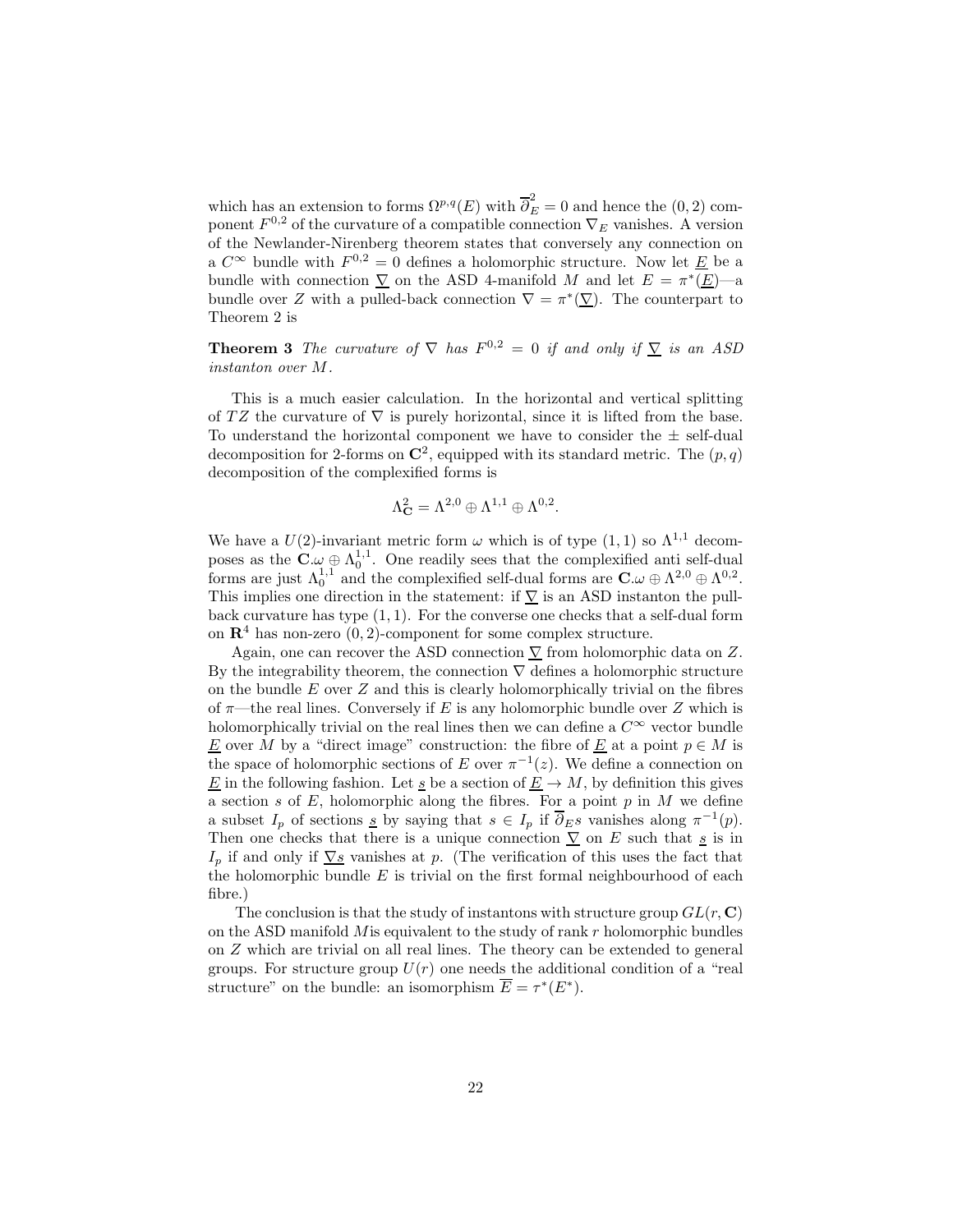In higher dimensions the almost-complex structure on the "twistor space" with fibre  $SO(2m)/U(m)$  is almost never integrable. There is a good higher dimensional version of the theory, developed by Salamon [\[58\]](#page-48-4),[\[59\]](#page-48-5) for quaternionic and quaternion Kähler base manifolds.

# <span id="page-22-0"></span>2.3 The ADHM construction

One of Atiyah's most decisive contributions to Yang-Mills theory was his construction (in joint work with Hitchin, contemporaneous with independent work of Drinfeld and Manin) of the general solution of the Yang-Mills instanton equations over  $S<sup>4</sup>$  (for compact classical groups). This was preceded by some earlier work with Ward [\[19\]](#page-46-2) which we will touch on later.

For the moment we ignore real structures: then the problem is to describe holomorphic bundles  $E$  over  $\mathbb{C}P^3$  which are trivial on the generic line, so in particular  $c_1(E) = 0$ . Much of the relevant theory had been developed earlier by Horrocks and Barth. The basic idea is to construct  $E$  as the cohomology of a "monad" or 2-step complex of the form:

$$
\underline{U}(-1) \stackrel{a}{\rightarrow} \underline{V} \stackrel{b}{\rightarrow} \underline{W}(1). \tag{20}
$$

Here U, V, W are complex vector spaces;  $\underline{U}, \underline{V}, \underline{W}$  are the corresponding trivial bundles over  $\mathbb{CP}^3$  and the (p) notation means tensor product with the line bundle  $\mathcal{O}(p)$  as in 1.2. The maps a, b are holomorphic bundle maps with a injective, b surjective and  $b \circ a = 0$ . Such a monad defines a bundle E as the cohomology Ker  $b/\text{Im } a$ . Notice that a monad description for E gives one for  $E^*$ , when we replace  $U, V, W$  by their duals and take the transposed maps.

The approach of Barth and Horrocks is based on a characterisation of sums of line bundles, due to Horrocks [\[39\]](#page-47-2).

**Proposition 5** A holomorphic vector bundle V over  $\mathbb{CP}^3$  is a direct sum of line bundles if and only if the cohomology groups  $H^1(V(p)), H^2(V(p))$  vanish for all p.

Here one direction is completely standard. In general line bundles  $\mathcal{O}(p)$  over projective spaces can have non-zero cohomology only in the top and bottom dimension. In the case of  $\mathbb{C}P^3$ , the cohomology  $H^0(\mathcal{O}(p))$  is nonzero for  $p \geq 0$ and  $H^3(\mathcal{O}(p))$  is non-zero for  $p \leq 4$ . Serre duality relates p and  $-4 - p$ . For  $p = -1, -2, -3$  the line bundle  $\mathcal{O}(p)$  has no cohomology and for the analysis of the vector bundle  $E$  the key roles are played by the cohomology groups  $H^1(E(-1)), H^1(E(-2))$  and their Serre duals  $H^2(E^*(-3)), H^2(E^*(-2)).$ 

The main technique in this approach is the construction of bundles as extensions, something which was prominent in Atiyah's earlier work discussed in Part 1. Given a bundle  $E$  and a vector space  $W$ , consider extensions

$$
0 \to E \to Q \to \underline{W}(1) \to 0. \tag{21}
$$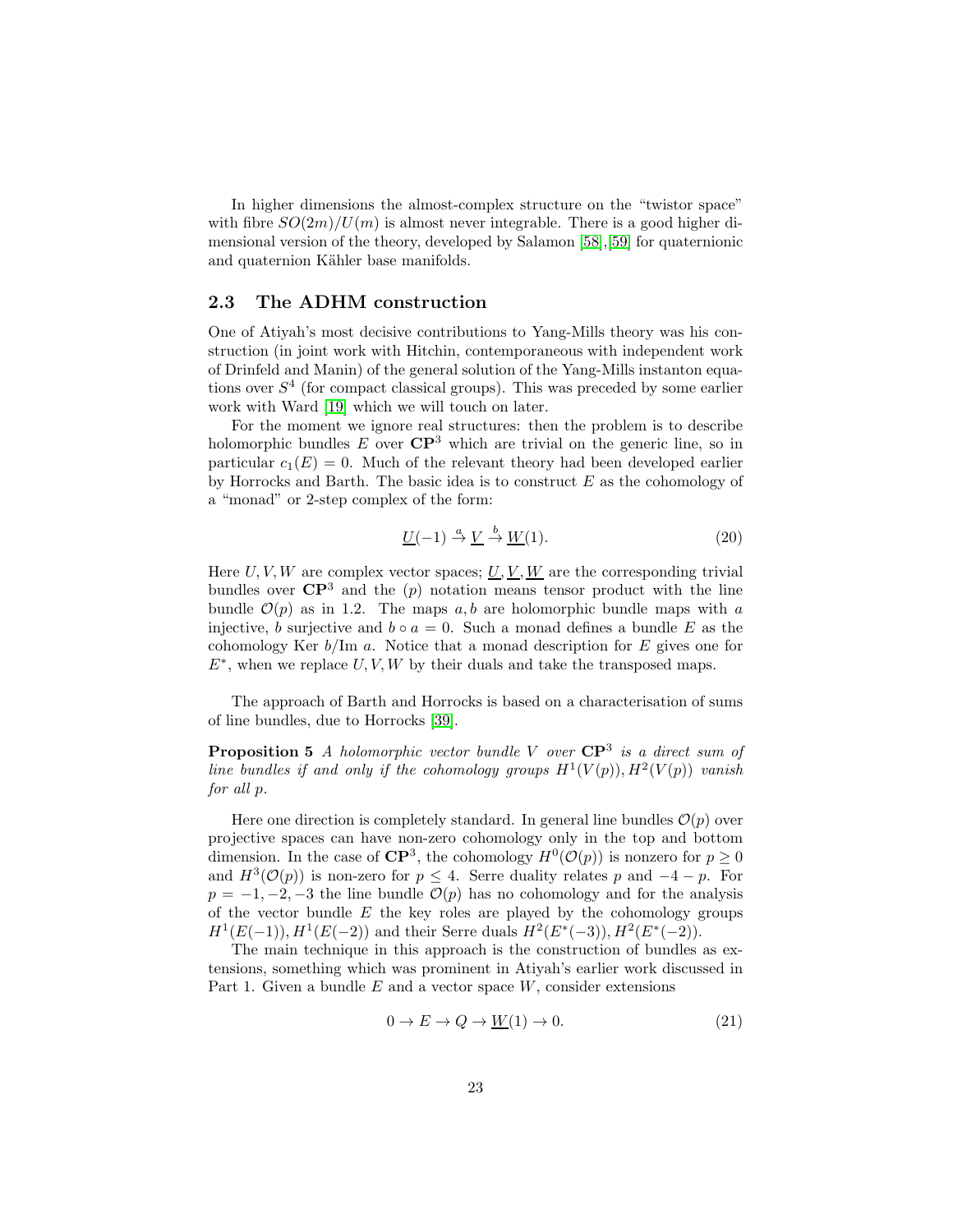These are classified by  $H^1(E(-1)) \otimes W^*$ . Take W to be  $H^1(E(-1))$ , so the extensions are classified by  $W \otimes W^* = \text{Hom}(W, W)$  and there is a preferred class given by the identity. This class defines a bundle Q and exact sequence (21). Taking the tensor product with  $\mathcal{O}(-1)$  we get a long exact sequence, part of which is

$$
W \xrightarrow{\partial} H^1(E(-1)) \to H^1(Q(-1)) \to 0 \to H^2(E(-1)) \to H^2(Q(-1)) \to 0
$$

The coboundary map  $\partial$  is the product with the extension class, hence an isomorphism, and we see that  $H^1(Q(-1)) = 0$  while  $H^2(Q(-1))$  is isomorphic to  $H^2(E(-1))$ . Dually, we consider a vector space U and extensions

$$
0 \to \underline{U}(-1) \to K \to E \to 0,\tag{22}
$$

classified by  $H^1(E^*(-1)) \otimes U$ . We take U to be the dual of  $H^1(E^*(-1))$ , which is  $H^2(E(-3))$ , and the extension corresponding to the identity. Now we find that  $H^1(K(-3)) = 0$  while  $H^2(K(-3))$  is isomorphic to  $H^2(E(-3))$ . In brief, passing from E to Q "kills"  $H^1(-(-1))$  while preserving  $H^2(-(-1))$  while passing from E to K kills  $H^1(-3)$  while preserving  $H^2(-(-3))$ .

Since the inclusion of E in Q induces an isomorphism on  $H^1(-(-1))$  the extension (21) prolongs to an extension  $\underline{U}(-1) \rightarrow V \rightarrow Q$  for some bundle V which fits into a diagram:



By construction, there are maps  $a: U(-1) \to V, b: V \to W(1)$  with  $ba = 0$ and such that  $E = \text{Ker } b/\text{Im } a$ . So the task is to show that, for a bundle E corresponding to an instanton, the bundle  $\mathcal V$  is trivial. Following through long exact cohomology sequences, one finds that  $H^1(\mathcal{V}(-1))$  and  $H^2(\mathcal{V}(-3))$  vanish but

 $H^1(\mathcal{V}(-2)) = H^1(E(-2))$ ,  $H^2(\mathcal{V}(-2)) = H^2(E(-2)).$ 

So a necessary condition for V to be trivial is that  $H^1(E(-2)) = H^2(E(-2)) =$ 0. Barth, and Barth and Hulek, [\[21\]](#page-46-3) established a converse.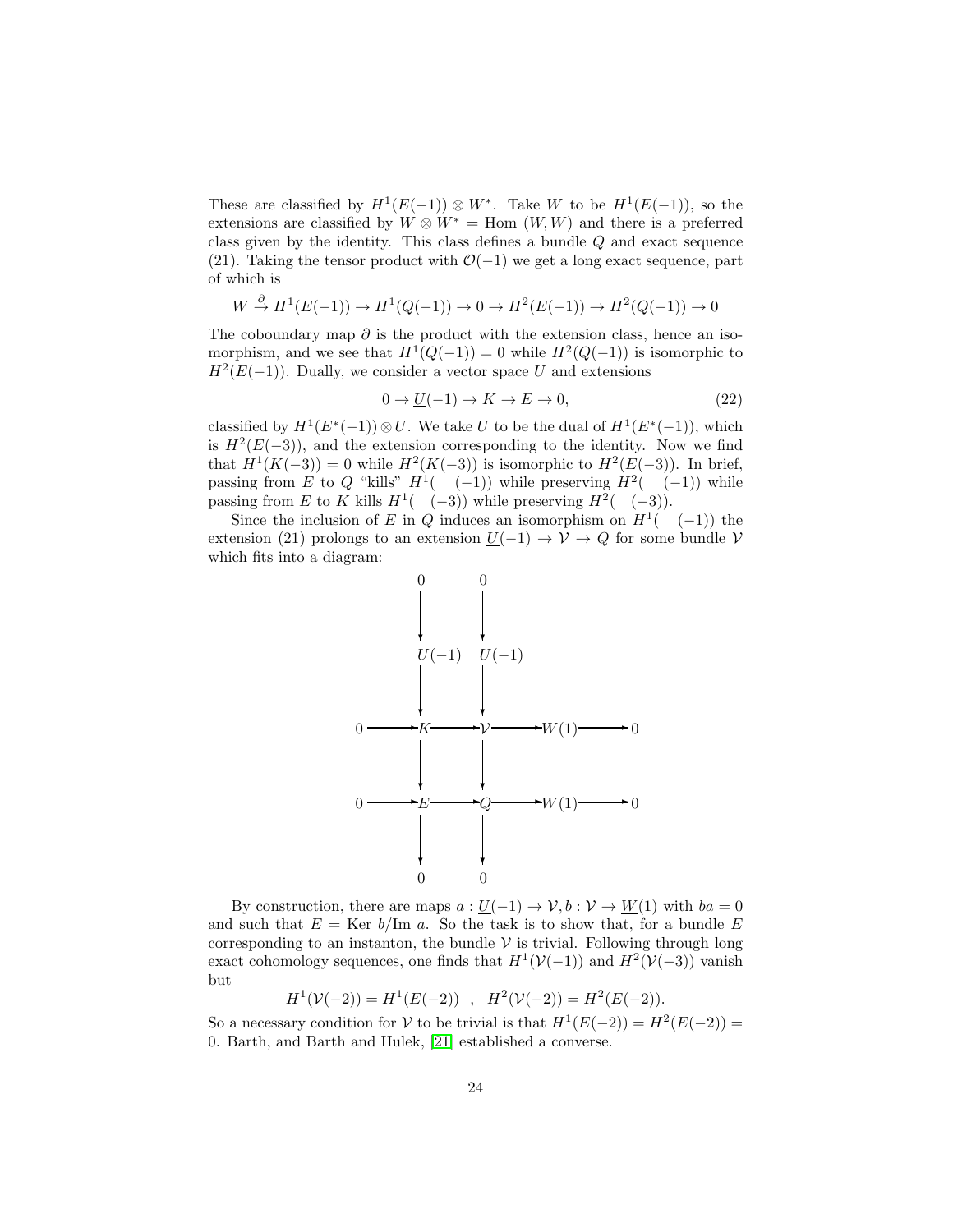**Proposition 6** If E is trivial on some line and  $H^1(E(-2)) = H^2(E(-2)) = 0$ vanish then the bundle  $V$  is trivial, and hence  $E$  arises from a monad.

(Here the cohomology groups  $H^2(E(-2))$  and  $H^1(E^*(-2))$  are Serre duals, so the two vanishing conditions are interchanged by interchanging  $E$  and  $E^*$ . In fact, Barth and Hulek considered bundles with  $E \cong E^*$ .) The proof is to show that, under these assumptions, all the intermediate cohomology of  $V$  vanishes so that Horrocks' result can be applied. Then one shows that  $H^0(\mathcal{V}(-1)), H^0(\mathcal{V}^*(-1))$  vanish, which implies that the line bundles in the sum given by Horrocks' theorem must be trivial.

The final step then, in the proof of the ADHM result, is to show that a bundle E arising from a  $U(r)$  instanton on  $S<sup>4</sup>$  satisfies the vanishing conditions in Proposition 6. Replacing E by E<sup>\*</sup> it suffices to show that  $H^1(E(-2)) = 0$ . This uses some further twistor theory, for linear equations. In general there are Penrose correspondences between cohomology classes on the twistor space and solutions of linear PDE on  $S<sup>4</sup>$ . In fact this is a local theory, so it applies to open sets U in  $S^4$  and  $\pi^{-1}(U)$  in  $\mathbb{CP}^3$ . In the case at hand the relevant correspondence is between  $H^1(E(-2))$  and solutions of the equation

$$
\underline{\nabla}^* \underline{\nabla} s + \frac{R}{6} s = 0 \tag{23}
$$

for sections s of  $\underline{E}$ . Here R is the scalar curvature of  $S<sup>4</sup>$ . The scalar curvature enters in making the equation conformally invariant, when considered as applying to suitable densities. If we take  $U \subset \mathbb{R}^4$  and use the Euclidean metric the relevant equation is just  $\underline{\nabla^*\nabla s} = 0$ . To give an idea of this correspondence we will consider the case when the bundle and connection are trivial, which goes back to the origins of Penrose's theory. So we have to go from a class Φ in  $H^1(\pi^{-1}(U), \mathcal{O}(-2))$  to a harmonic function on  $U \subset \mathbf{R}^4$ . For any line L in  $\pi^{-1}(U)$  the cohomology group  $H^1(L, \mathcal{O}(-2))$  is isomorphic to **C** and the choice of a metric in the conformal class fixes a definite isomorphism. So the restrictions of  $\Psi$  to the real lines gives a function on U and we want to see that this is harmonic. We can calculate in a small neighbourhood of the origin in  $\mathbb{R}^4$  and the corresponding line  $L_0 \subset \mathbb{C}P^3$ . Take a standard cover of  $L_0$  by two open sets overlapping in a neighbourhood of the equator and thicken these to open sets  $\Omega_1, \Omega_2$  in  $\mathbb{CP}^3$ . Using Čech cohomology, the class  $\Phi$  can be represented by a section  $\phi$  of  $\mathcal{O}(-2)$  over  $\Omega_1 \cap \Omega_2$ . Recall that the twistor space of  $\mathbb{R}^4$  can be identified with the total space of the bundle  $\mathcal{O}(1) \oplus \mathcal{O}(1)$  over  $L_0$ . Take a co-ordinate z on  $L_0$  and standard trivialisation of  $\mathcal{O}(1)$  away from  $z = \infty$  so we get co-ordinates  $z, \zeta_1, \zeta_2$  over  $\Omega_1 \cap \Omega_2$ . Now it is convenient to work in the complexification, considering all lines near to  $L_0$ . These are described as sections of  $\mathcal{O}(1) \oplus \mathcal{O}(1)$  and depend on four complex parameters p, q, r, s, corresponding to the section with equations

$$
\zeta_1 = pz + q \qquad \zeta_2 = rz + s.
$$

Over a neighbourhood of  $L_0$  the bundle  $\mathcal{O}(-2)$  can be identified with the pull back of the cotangent bundle of  $L_0$ . Thus we can write  $\phi = f(z, \zeta_1, \zeta_2)dz$  for a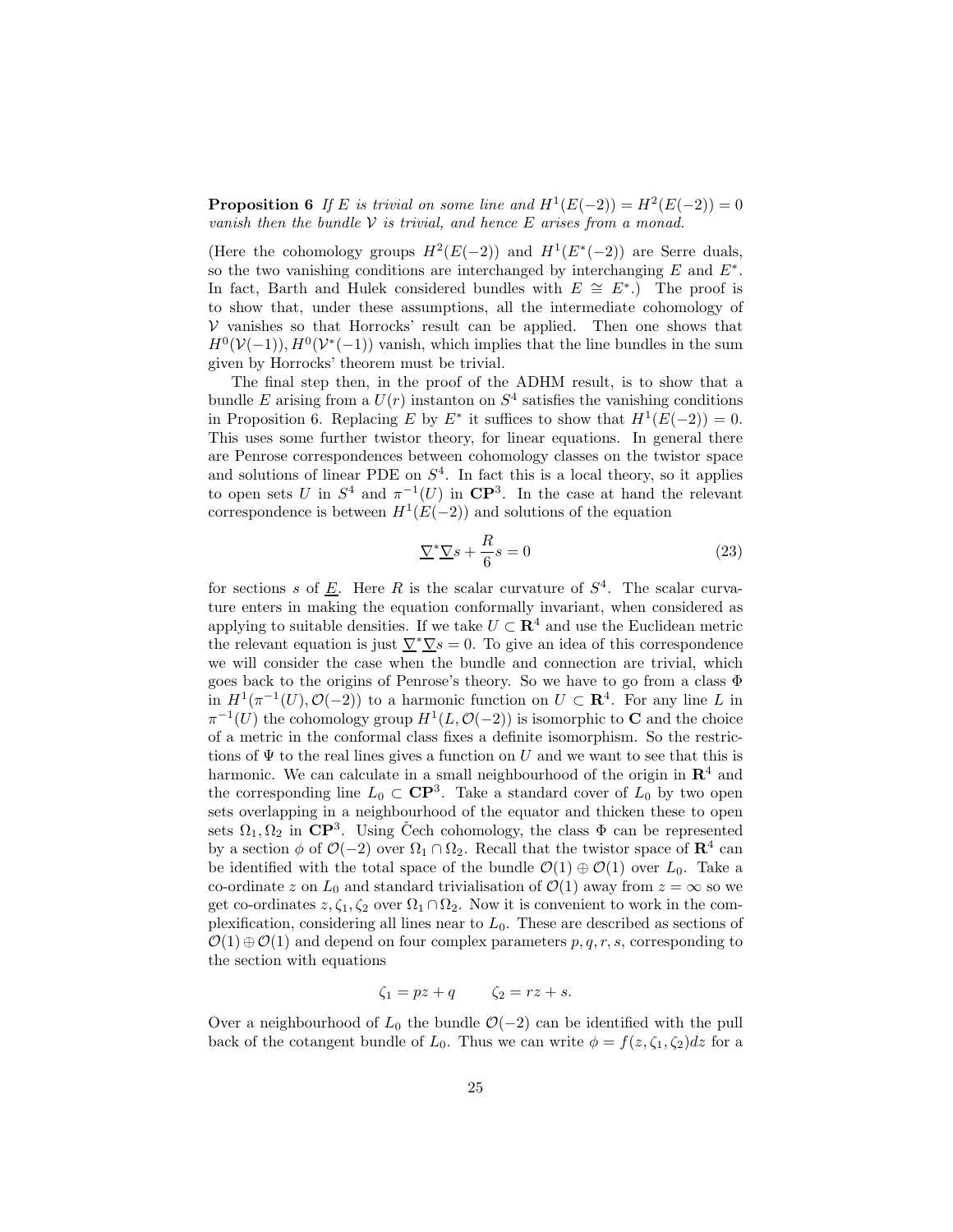holomorphic function  $f$  of three variables. With this set-up, the evaluation of the class on a line is defined by integrating around an equatorial contour, so we arrive at the function

$$
F(p,q,r,s) = \int_{\gamma} f(z, pz + q, rz + s) dz.
$$

Elementary calculus shows that  $F$  satisfies the equation:

$$
\frac{\partial^2 F}{\partial p \partial s} - \frac{\partial^2 F}{\partial q \partial r} = 0.
$$

This is the complexified Laplace equation corresponding to the quadratic form  $ps - qr$  on  $\mathbb{C}^4$ . Making a linear change of co-ordinates to put this quadratic form into the standard shape  $\sum x_i^2$  and then restricting to the real points we get an integral representation of harmonic functions, which in fact goes back to Bateman [\[20\]](#page-46-4) in 1904.

What we have discussed above is just the easiest part of the Penrose correspondence. But, assuming that correspondence, the vanishing of  $H^1(E(-2))$  for a bundle E corresponding to a unitary instanton is immediate because  $\frac{\nabla^*\nabla}{4} + \frac{R}{6}$ is a positive operator, so the only global solution of (23) over  $S<sup>4</sup>$  is  $s = 0$ .

## <span id="page-25-1"></span><span id="page-25-0"></span>2.4 Topology and geometry of moduli spaces

#### 2.4.1 Riemann surfaces

In this subsection we discuss the long and influential paper The Yang-Mills equations over Riemann surfaces [\[12\]](#page-45-5) by Atiyah and Bott. This takes up some of the themes in Atiyah's earlier work, discussed in Section 1, and subsequent developments outlined in 1.4. Let X be a compact Riemann surface of genus  $g \geq 1$ . For each r and  $0 \leq d < r$  there is a moduli space  $\mathcal{M}_{r,d}$  of stable holomorphic vector bundles over  $X$  of rank  $r$  and degree  $d$  and fixed determinant, and these have a Narasimhan-Seshadri description in terms of projective unitary representations. We will concentrate on bundles of rank  $r = 2$ . The most straightforward case in some ways is to take  $d = 0$  when one can fix the determinant to be the trivial line bundle, but there is a major complication that there are then also reducible representations. The moduli space of irreducible representations is not compact and the obvious compactification, adjoining the reducible representations, is singular. So we will consider the case with  $r = 2, d = 1$  and we get a compact moduli space  $\mathcal{M} = \mathcal{M}_{2,1}$  which is a complex manifold of dimension  $3g - 3$ . The problem is to describe the cohomology of  $\mathcal{M}$ . This question had been treated before from several points of view, beginning with Newstead who found the Betti numbers, and we will return to that below.

The novelty in the work of Atiyah and Bott was to bring in ideas from Yang-Mills theory. Let Y be any compact Riemannian manifold and  $E \to Y$  a  $U(r)$ bundle. Then we have an infinite-dimensional space  $A$  of all connections on  $E$ and an infinite-dimensional group  $\mathcal G$  of bundle automorphisms which acts on  $\mathcal A$ . The Yang-Mills functional  $\mathcal{L}(A) = ||F(A)||^2$  is a  $\mathcal{G}\text{-invariant functional on }\mathcal{A}$  and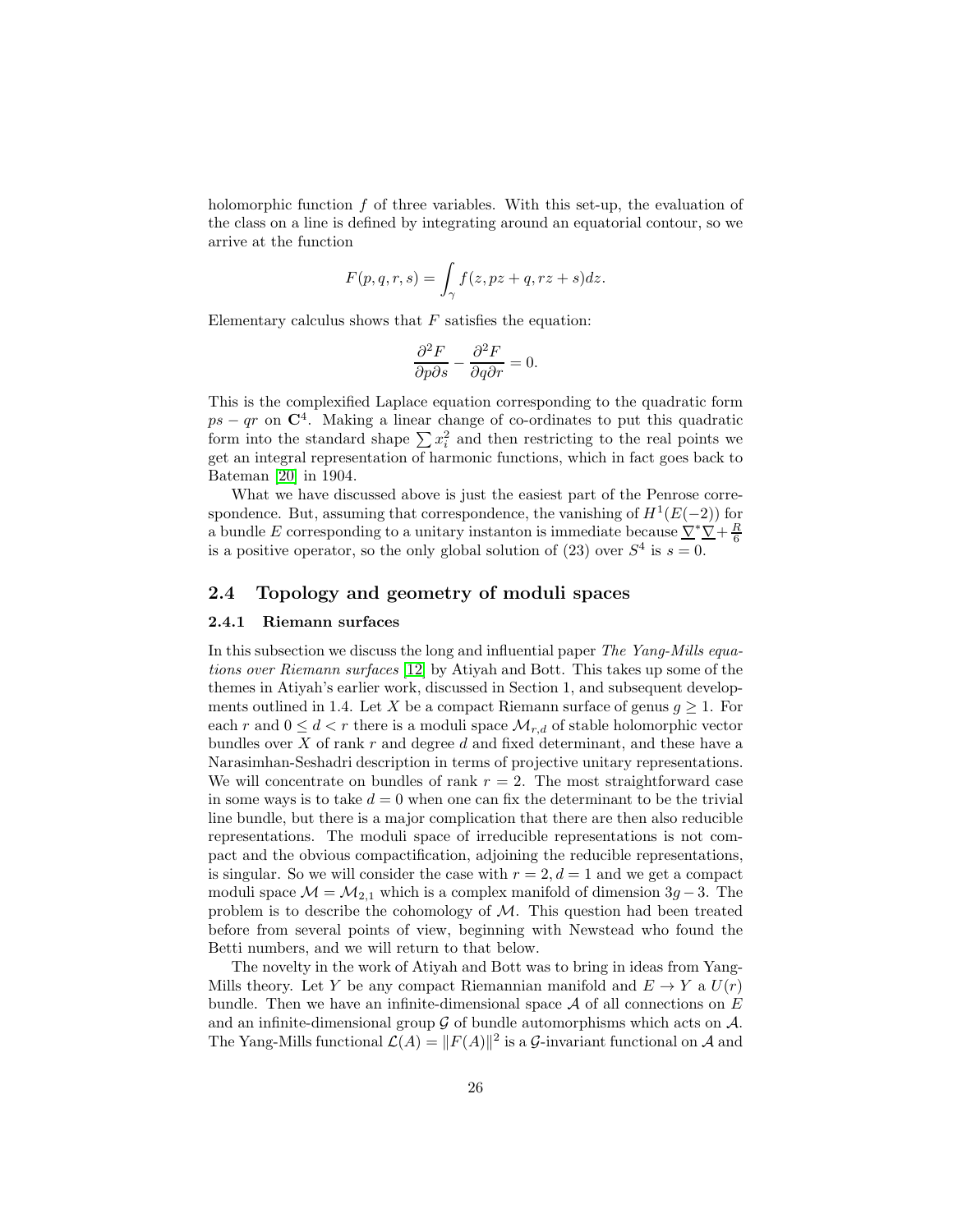its critical points are the Yang-Mills connections on E. If we have a compact hence finite dimensional, manifold  $B$  and a function  $f$  on  $B$  there are wellestablished theories which relate the critical points of f to the topology of B. There are also well-established extensions of these ideas to infinite dimensions, notably to the energy functional on paths in a manifold whose critical points are geodesics. To apply these ideas to the Yang-Mills case two basic points arise.

- As in any variational problem, there are fundamental analytical and PDE questions which have to be tackled and these depend very much on the dimension of the base manifold  $Y$ . We will say more about this later.
- The action of the gauge group  $\mathcal G$  means that the critical points are never isolated and one would like to work on the quotient space  $\mathcal{B} = \mathcal{A}/\mathcal{G}$  but then there are difficulties caused by the existence of reducible connections.

To set up the picture in more detail, fix a compatible Riemannian metric on the Riemann surface X so that X has area  $2\pi$  and fix a  $C^{\infty}$  rank 2 bundle  $E \to X$  with  $c_1(E) = 1$ . Fix a connection on the determinant bundle  $\Lambda = \Lambda^2 E$ with curvature  $-i$  times the area form on X. Let A be the space of connections on E which induce the given connection on  $\Lambda^2 E$  and let G be the group of automorphisms of  $E$  which act with determinant 1 on the fibres. The Yang-Mills connections are easy to describe. Recall that the equations are  $d_A^* F(A) = 0$ , or equivalently  $d_A(*F(A)) = 0$ . In this case  $*F(A)$  is a section of the bundle ad $E \subset$  $EndE$  and the equations say that it is covariant constant. For convenience, set  $\mathbf{F}(A) = -i * F(A)$ , so  $\mathbf{F}(A)$  is a Hermitian endomorphism of E with trace 1. If  $\mathbf{F}(A)$  is covariant constant—*i.e.*  $d_A \mathbf{F}(A) = 0$ — there are two possibilities:

- 1.  $\mathbf{F}(A) = \frac{1}{2} \mathbf{1}_E;$
- 2. **F**(A) has constant eigenvalues  $(\mu, 1 \mu)$  for some integer  $\mu \geq 1$ .

In the first case the induced connection on the trace free part of  $adE$  is a flat  $SO(3) = PU(2)$  connection and it is straightforward to show that these precisely correspond to the projective unitary representations given by the Narasimhan-Seshadri theorem. It is also easy to show that these are absolute minimisers of the Yang-Mills functional on A. So in  $\mathcal{B} = \mathcal{A}/\mathcal{G}$  the minimum of the functional can be identified with the moduli space  $\mathcal M$  we want to study.

In the second case, the eigenspaces give a decomposition  $E = L \oplus L^* \otimes \Lambda$ where L has degree  $\mu$  and the connection is given by a sum of connections with constant curvature on the two line bundles. Since the connection on  $\Lambda$  is fixed this is determined by a connection with constant curvature on L. Conversely for any connection on  $L$  we can build a Yang-Mills connection on  $E$ . Two connections with constant curvature on L differ by a flat connection, or in other words a representation  $\pi_1(\Sigma) \to S^1$ . These representations are parametrised by the 2g-dimensional torus  $J = H^1(X; \mathbf{R})/H^1(X, \mathbf{Z})$ . The Yang-Mills functional takes the value  $q(\mu) = \mu^2 + (1 - \mu)^2$  on these reducible connections. The conclusion is that the non-minimal critical points of the functional in  $\mathcal{A}/\mathcal{G}$  consist of copies  $J_{\mu}$  of J for  $\mu \geq 1$ , with critical value  $q(\mu)$ .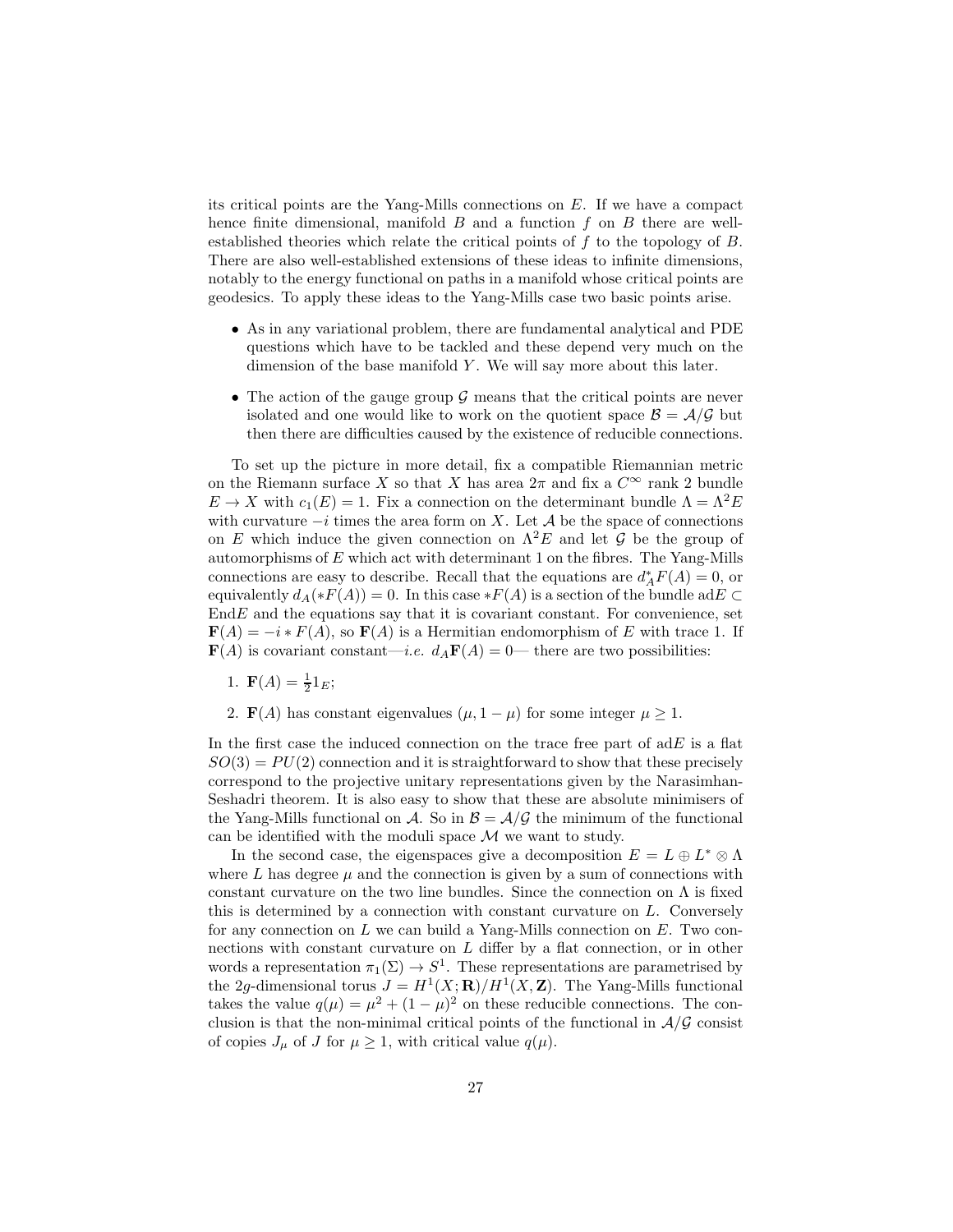The discussion so far has been based on the Riemannian geometry of  $X$ . Now we pass to the complex geometry. Any connection  $A \in \mathcal{A}$  defines a holomorphic structure on E through its  $\overline{\partial}$ -operator  $\overline{\partial}_A$ . For line bundles this gives the classical identification of the real torus  $J$  with the Jacobian of  $X$ , parametrising holomorphic line bundles of degree 0. The situation can be described by introducing another group  $\mathcal{G}^c$ , consisting of automorphisms of E of determinant 1 but not necessarily unitary. Then  $\mathcal{G}^c$  acts on  $\mathcal A$  in the following way. Thinking of a connection as a covariant derivative

$$
\nabla_A = \overline{\partial}_A + \partial_A
$$

an automorphism  $q \in \mathcal{G}^c$  acts by

$$
\nabla_{g(A)} = g \circ \overline{\partial}_A g^{-1} + (g^*)^{-1} \partial_A g^*.
$$
 (24)

Said in another way, a connection on E is determined by its  $\overline{\partial}$ -operator and the given Hermitian structure. (This is what is often called the Chern connection in complex differential geometry, see Chapter 0 in [\[34\]](#page-47-1) for example.) So we can identify A with the space of  $\bar{\partial}$ -operators and there is an obvious action of G on that space (which corresponds to the first term on the right hand side of (24)).

The conclusion from the above is that the set of equivalence classes of rank-2 holomorphic vector bundles over X with fixed determinant  $\Lambda$  can be identifies with the set of orbits of  $\mathcal{G}^c$  in A. We write set rather than space because the natural topology on the quotient  $A/G<sup>c</sup>$  is not Hausdorff, due to jumping phenomena of the kind we discussed in 1.3. This is the point of the notion of a "stable" bundle. Recall that in 1.2 we introduced an invariant  $\mu(V)$  of a rank 2 holomorphic vector bundle over  $X$ : the maximal degree of a line subbundle. In our situation, when V has degree 1 the stability condition is just that  $\mu(V) < 1$ . Then we get a  $\mathcal{G}^c$ -invariant stratification of  $\mathcal A$  consisting of

- An open set  $A_s \subset A$  of "stable points", i.e. connections which define stable holomorphic structures.
- For each  $\mu \geq 1$  a stratum  $C_{\mu} \subset \mathcal{A}$  of connections which define a holomorphic structure V with  $\mu(V) = \mu$ .

Let us now go back to the variational point of view. Following standard strategy and the analogy with finite dimensional problems we could consider the gradient flow of the Yang-Mills functional, which is the evolution equation in A

$$
\frac{\partial A}{\partial t} = -d_A^* F(A),\tag{25}
$$

and hope to show that this converges as  $t \to \infty$  to a critical point. This would give a G-invariant stratification of  $A$ , with strata labelled by the critical sets, which would be the basis for a Morse-theoretic analysis of the topology. But all this would depend on detailed analysis of the equation (25). Atiyah and Bott realised that the complex geometry allows one to bypass this (then conjectural) analysis because the putative "Morse" stratification is exactly the same as the stratification above coming from the complex geometry. In more detail: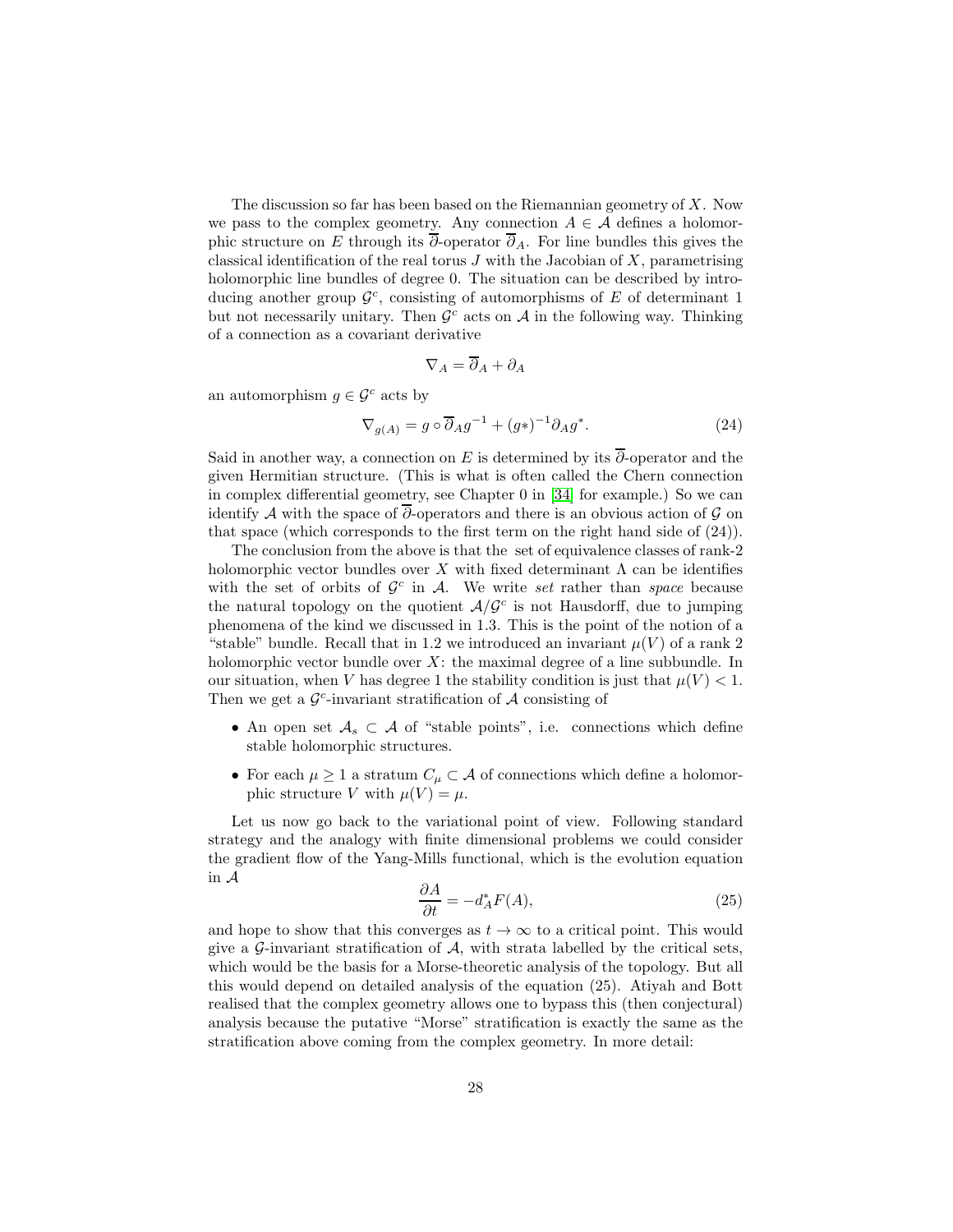- By definition of the moduli space of stable holomorphic bundles and the Narasimhan-Seshadri theorem there is a map  $R : \mathcal{A}_s \to \mathcal{M};$
- Let A be a point in  $C_{\mu}$ , so it defines a holomorphic structure V which is an extension

$$
0 \to L \to V \to \Lambda \otimes L^* \to 0 \tag{26}
$$

for a holomorphic line bundle L of degree  $\mu \geq 1$ . It is easy to see that this subbundle is unique. Then we get a map  $R_{\mu}: C_{\mu} \to J_{\mu}$  taking A to the corresponding reducible connection on  $L \oplus \Lambda \otimes L^*$ .

Then one can show from simple calculations with the flow equation (25) that if the flow exists for all time and converges to a critical point the limit points are given by the maps R and  $R_{\mu}$ . The essential point is that the flow preserves the  $\mathcal{G}^c$ -orbits. The whole picture extends to bundles of higher rank. An unstable bundle V has a canonical "Harder-Narasimhan filtration" so that successive quotients are semi-stable and this can be refined to a filtration

$$
0 = V_0 \subset V_1 \ldots \subset V_k \subset V
$$

with  $V_{i+1}/V_i$  stable. The gradient flow starting with a holomorphic structure  $\bigoplus V_{i+1}/V_i$ , with a projectively flat connection on each factor. of type V has a limit as  $t \to \infty$  corresponding to the holomorphic structure

We now move to the second point: taking account of the  $\mathcal{G}\text{-action}$  on  $\mathcal{A}$ . For this, Atiyah and Bott introduced the use of equivariant cohomology in Morse Theory. For any group  $\Gamma$  and space Z with  $\Gamma$  action the  $\Gamma$ -equivariant cohomology  $H^*_\Gamma(Z)$  is defined to be the ordinary cohomology of the space  $Z_\Gamma =$  $Z \times_{\Gamma} E\Gamma$  where  $E\Gamma$  is the total space of the universal bundle  $E\Gamma \rightarrow B\Gamma$ . Thus  $Z_{\Gamma}$  is a fibre bundle over B $\Gamma$  with fibre Z. Restriction to the fibre gives a map from  $H^*_\Gamma(Z)$  to  $H^*(Z)$  and pulling back from the base gives a map from  $H^*(B\Gamma)$ to  $H^*_\Gamma(\mathbb{Z})$  which makes  $H^*_\Gamma(\mathbb{Z})$  a module over the ring  $H^*(B\Gamma)$ . In the situation at hand we want to consider the equivariant cohomology  $H^*_{\mathcal{G}}(\mathcal{A})$  and relate this to the stratification.

The general picture in equivariant theory is, very roughly, that a point in Z with stabiliser  $\Gamma' \subset \Gamma$  should contribute  $H^*(B\Gamma')$  to the cohomology. In our case the stabiliser in G of a point in  $J_{\mu}$  is a copy of  $S^1$  and  $BS^1 = \mathbf{CP}^{\infty}$ with cohomology the polynomial ring in one variable of degree 2. Slightly more precisely, the whole critical set  $J_\mu$  can potentially contribute  $H^*(J_\mu \times \mathbf{CP}^\infty)$  to the equivariant cohomology of  $A$  but this is shifted in degree by the index: the dimension of the negative subspace for the Hessian of the functional  $\mathcal{L}$ . That is, from standard arguments using the existence of the stratification and the retraction maps  $R, R_{\mu}$ , the G-equivariant cohomology of A is no larger than the direct sum of the ordinary cohomology  $H^*(\mathcal{M})$  (which we are trying to compute) with the sum over  $\mu$  of the shifted  $H^*(J_\mu \times \mathbf{CP}^{\infty})$ . A fundamental observation of Atiyah and Bott is the "self-completing principle" which states that the equivariant cohomology of the whole space  $A$  is equal to this direct sum. Said in another way the "Morse inequalities" in this situation become equalities. This follows from general properties of the equivariant set-up. The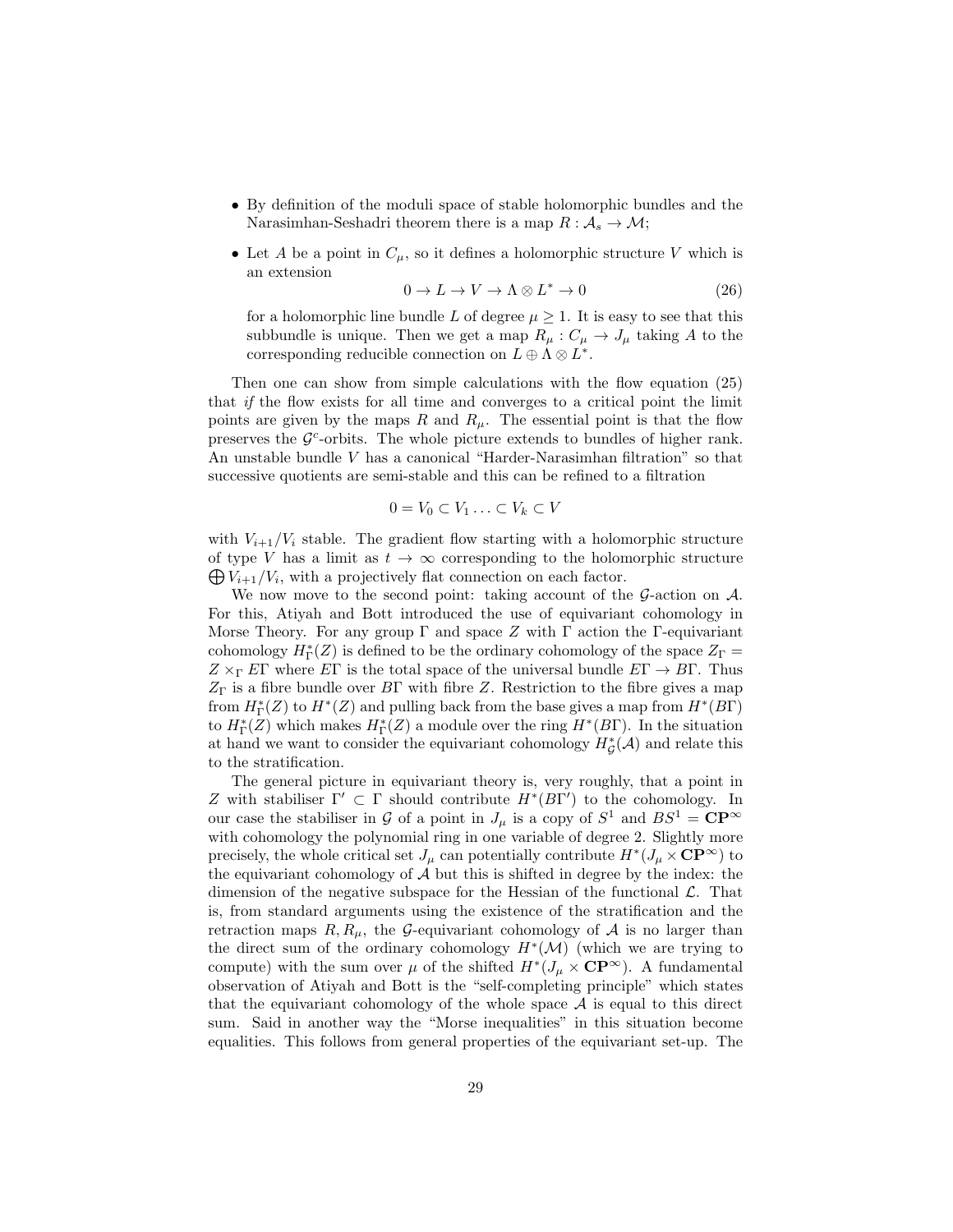index of a point of  $J_{\mu}$  can be computed to be  $2g + 4\mu$  and the conclusion can be expressed in terms of the equivariant Poincaré series  $P(t) = \sum \dim H_{\mathcal{G}}^q(\mathcal{A})$  as

$$
P(t) = P_{\mathcal{M}}(t) + \sum_{\mu=1}^{\infty} t^{2g+4\mu} \frac{(1+t)^{2g}}{(1-t^2)}
$$
(27)

.

where  $P_{\mathcal{M}}$  is the ordinary Poincaré polynomial of the moduli space M.

The next question is to identify the equivariant cohomology of the space of connections  $A$ . Since  $A$  is contractible this is the same as the cohomology of the classifying space  $\overline{B}\mathcal{G}$  which can be found by standard algebraic topology arguments. The answer is as follows. There is a universal bundle, which is a G-equivariant  $SO(3) = PU(2)$  bundle over  $X \times A$ . Here G acts trivially on X. This has a Pontrayagin class in the 4-dimensional equivariant cohomlogy of  $X \times A$  which is  $H^*(X) \otimes H^*_{\mathcal{G}}(A)$ . Taking the Künneth components of this we get classes  $u \in H^4_{\mathcal{G}}(\mathcal{A}), \omega \in H^2_{\mathcal{G}}(\mathcal{A})$  and a map  $\nu : H_1(\Sigma) \to H^3_{\mathcal{G}}(\mathcal{A}).$  Then the result is that  $H_{\mathcal{G}}*(\mathcal{A})$  is freely generated by these classes, *i.e.* 

$$
H^*_{\mathcal{G}}(\mathcal{A}) = \mathbf{Q}[u,\omega] \otimes \Lambda^* H_1(X)
$$

where u has degree 4,  $\omega$  has degree 2 and  $H_1(X)$  has degree 3. Thus the Poincaré series is

$$
P(t) = \frac{(1+t^3)^g}{(1-t^4)(1-t^2)}
$$

and combining this with (27) gives a formula for the Poincaré polynomial of  $\mathcal{M}$ :

$$
P_{\mathcal{M}}(t) = \frac{1}{(1 - t^2)(1 - t^4)} ((1 + t^3)^{2g} - t^{2g}(1 + t)^g).
$$

This can be expressed in various other ways. Examining the Atiyah-Bott argument gives a refinement to describe the homology groups of  $M$  as representations of the mapping class group of X (which acts on  $\mathcal M$  via its description through projective flat connections). These representations are all built out of the exterior powers  $\Lambda^{j} = \Lambda^{j} H^{1}(X; \mathbf{Q})$ . It is neatest to normalise the gradings about the middle dimensions, so we write

$$
\underline{\Lambda}^j = \Lambda^{g+j} \quad \underline{H}_i = H_{3g-3+i}(M; \mathbf{Q}).
$$

The one finds [\[26\]](#page-46-5) the genus-independent formula

$$
\underline{H}_i = \sum a_{ij} \underline{\Lambda}_j,
$$

where  $a_{ij}$  is the co-efficient of  $t^i$  in

$$
\frac{(t^{2j}-t^{-2j})(t^j-t^{-j})}{(t^2-t^{-2})(t-t^{-1})}.
$$

For example when  $g = 2$  the rational homology of  $\mathcal{M}$ —the intersection of two quadrics as described in 1.4—is **Q** in dimensions 0, 2, 4, 6 and a copy of  $H^1(X; \mathbf{Q})$ in dimension 3.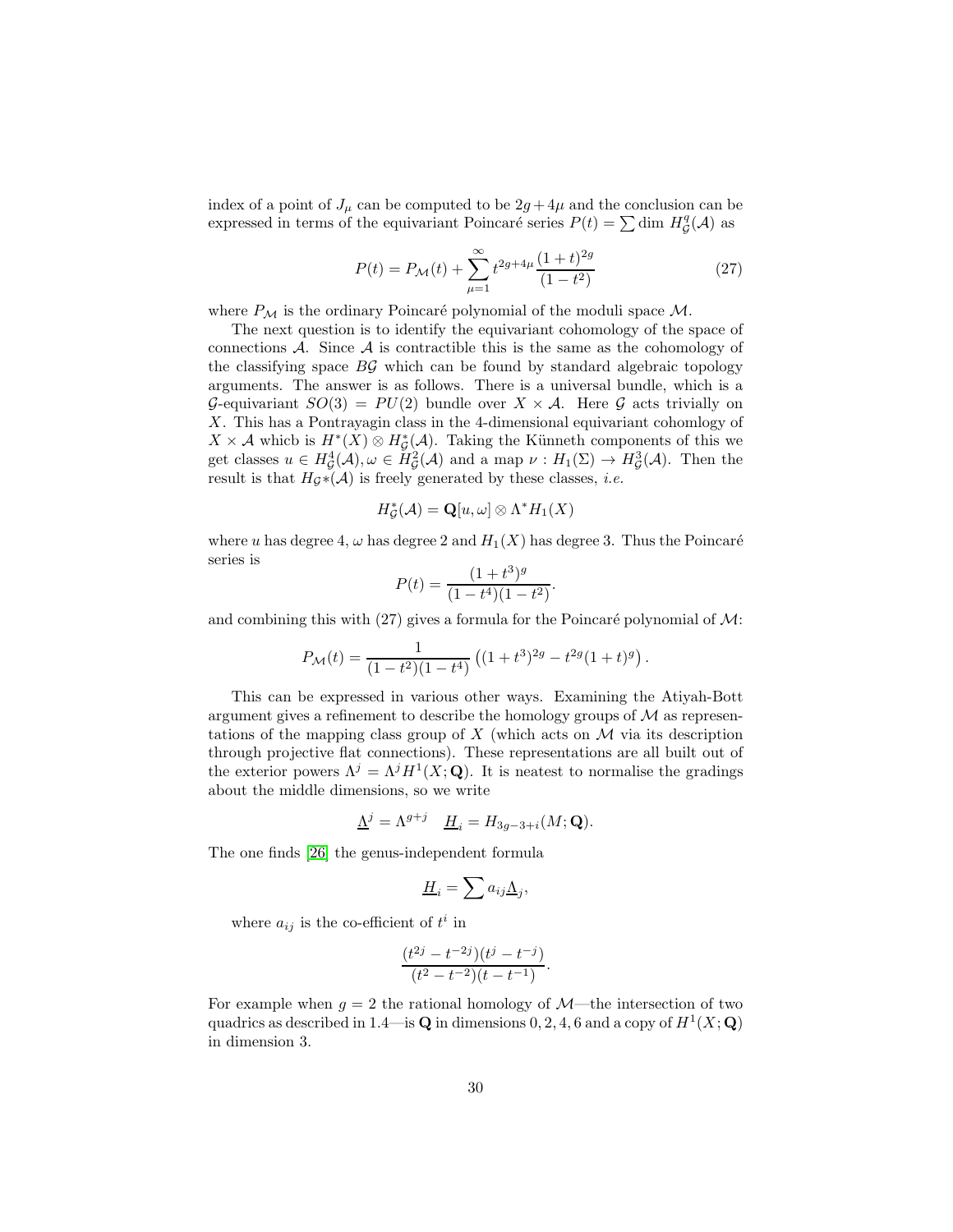#### <span id="page-30-0"></span>2.4.2 Other results and developments

The arguments of Atiyah and Bott applied to bundles of all ranks and they obtained inductive formulae for the Betti numbers of moduli spaces  $\mathcal{M}(r, d)$  of stable bundles for r, d coprime. In the simplest case considered above of  $\mathcal{M}(2,1)$ the Betti numbers had been found first by Newstead [\[54\]](#page-48-6). General formulae had been found by Harder and Narasimhan [\[35\]](#page-47-3) using the Weil conjectures and counting points in moduli spaces defined over finite fields. Atiyah and Bott pointed out intriguing parallels between the different approaches—one related to physics and one to number theory— which were developed further by Asok, Doran and Kirwan [\[2\]](#page-45-6) and, more recently, Gaitsgory and Lurie [\[31\]](#page-46-6).

Atiyah and Bott also found further information about the topology of these moduli spaces. They showed that they are simply connected and the integral homology has no torsion and they obtained results about the cohomology ring. Returning again, for simplicity, to the case of  $r = 2, d = 1$  their arguments showed that the restriction map from  $H^*(B\mathcal{G})$  to  $H^*(\mathcal{M})$  is surjective; we have explicit generators  $\omega, u, \nu(H_1(\Sigma))$  for the former so it is question of finding the relations between these in  $H^*(\mathcal{M})$ . For example when  $g = 2$  one easily finds that  $\omega^2 = 2u$  in  $H^4(M)$ . They also made progress on a conjecture of Newstead regarding the characteristic classes of  $M$ , which they showed reduced to the conjecture  $p_1^g = 0$  where  $p_1$  is the first Pontrayagin class of the tangent bundle

The decade following the Atiyah and Bott paper saw many further developments in the understanding of the topology of these moduli spaces of which we just mention a few.

- King and Newstead gave a complete description of the relations in the cohomology rings  $H^*(\mathcal{M})$  for rank 2 bundles [\[41\]](#page-47-4). The higher rank case was treated by Earl and Kirwan [\[30\]](#page-46-7).
- Kirwan proved the Newstead conjecture  $p_1^g = 0$  [\[43\]](#page-47-5).
- In another direction, one can consider the integrals

$$
\int_{M} \omega^p u^q,\tag{28}
$$

where  $p + 2q = 3g - 3$  and the dimensions of the vector spaces

$$
H^0(M,L^k)
$$

where L is the positive line bundle over the moduli space with  $c_1(L) = \omega$ . These are related by the Riemann-Roch formula. The vector spaces came into prominence as "conformal blocks" in conformal field theory, fitting later into Witten's quantum field theory interpretation, and generalisation, of the Jones polynomial. This was a major interest of Atiyah's in the late 1980's and one example of the general notion of a Topological Qunatum Field Theory, as discussed in Dan Freed's article in this volume. In [\[65\]](#page-48-7), Thaddeus used the Verlinde formulae for the dimensions of these vector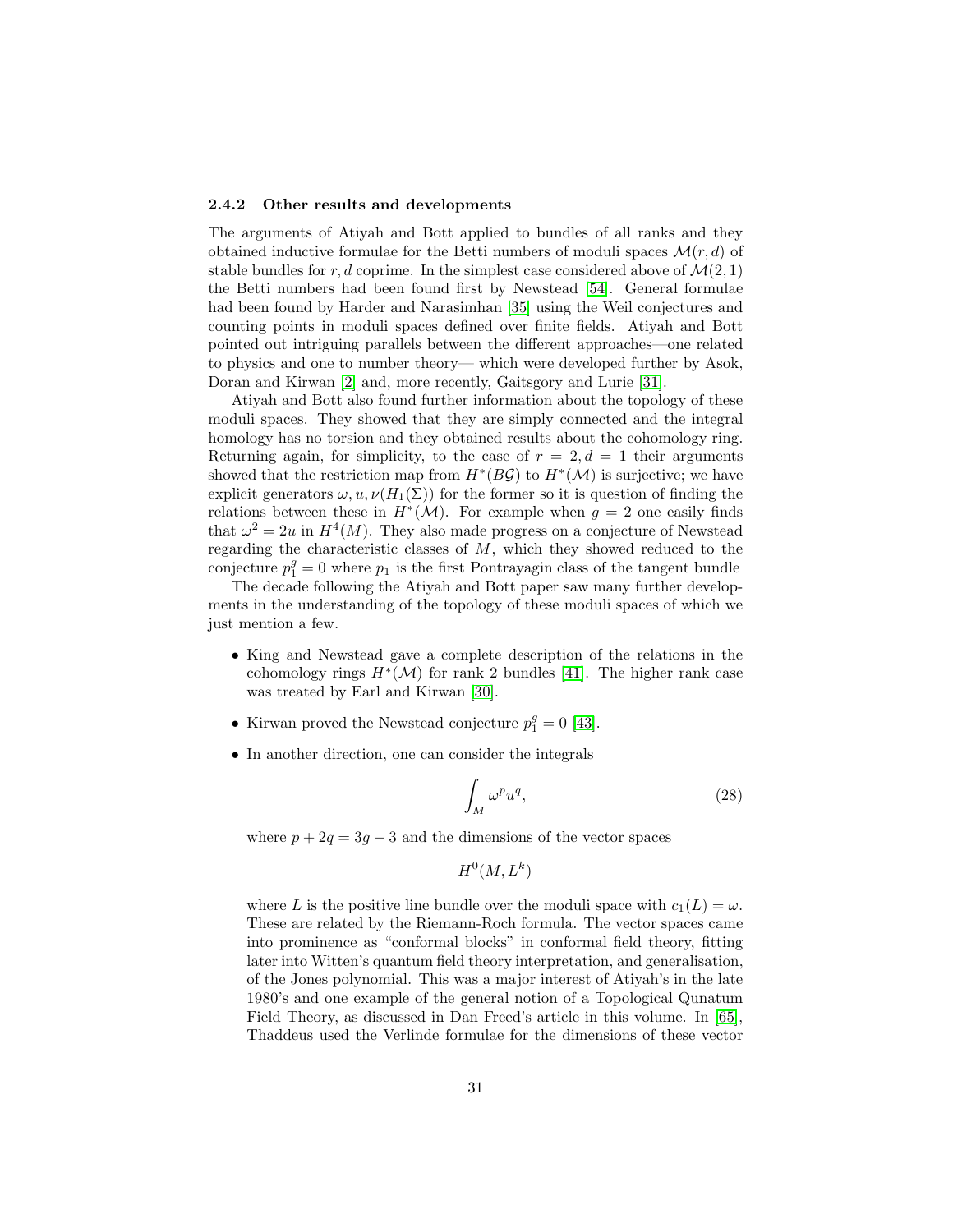spaces to evaluate the integrals (28). About the same time, Witten [\[71\]](#page-49-2), developed a related theory, focused on the volume of the moduli spaces, which could also be used to find the integrals. Later, Jeffrey and Kirwan [\[40\]](#page-47-6) evaluated the corresponding integrals over moduli spaces of bundles of all ranks, using a localisation formula related to what we will discuss in 2.4.5 below.

• Another huge development involved moduli spaces of "pairs" consisting of a holomorphic bundle  $E$  with extra structure. Prominent examples, which we will touch on later, are vortices  $(E, \psi)$ , studied by Bradlow, Garcia-Prada and many others, where  $\psi$  is a holomorphic section of E, and the Higgs bundles  $(E, \phi)$  introduced by Hitchin [\[37\]](#page-47-7), where  $\phi$  is a holomorphic 1-form with values in EndE.

# <span id="page-31-0"></span>2.4.3 Moment maps: symplectic, Kähler and hyperkähler

One of the most influential results in the paper of Atiyah and Bott—a digression from the main theme of the paper—was their interpretation of curvature as a moment map. This is a concept from symplectic geometry and Atiyah wrote several papers about aspects of symplectic geometry in the mid-1980's.

Recall the Hamiltonian construction in symplectic geometry. If  $(V, \omega)$  is a symplectic manifold and  $H$  is a smooth function on  $V$  one defines a vector field  $X_H$  by the condition that its contraction with  $\omega$  is the 1-form dH. This has the property that the Lie derivative of  $\omega$  along  $X_H$  vanishes, so the flow generated by  $X_H$  is a 1-parameter family of symplectomorphisms, preserving  $\omega$ . Conversely, at least locally, any such flow is generated by a Hamiltonian function  $H$ . Now suppose that a Lie group G acts on V preserving  $\omega$ . A map

$$
\mu: V \to \mathrm{Lie}(G)^*
$$

is called a moment map for the action if for each  $\xi$  in Lie(G) the pairing  $\langle \mu, \xi \rangle$ is a Hamiltonian function for the 1-parameter subgroup generated by  $\xi$ . In other words, at each point  $x \in V$  the derivative  $d\mu : TV_v \to \text{Lie}(G)^*$  is the transpose of the infinitesimal action  $Lie(G) \to TV_v$  under the identification of  $TV_v$  with its dual furnished by  $\omega$ . The moment map is equivariant if it intertwines the actions of G on V and  $Lie(G)^*$ .

Now go back to the infinite dimensional space  $A$  of connections on a bundle over a compact Riemann surface  $X$ . This is an affine space with associated vector space  $\Omega^1(X; \mathrm{ad} E)$ . There is a symplectic form

$$
\Omega(a, b) = \int_X \text{Tr}(a \wedge b). \tag{29}
$$

Note that this does not use the complex structure on  $X$ , only the orientation. This is a generalisation of the skew pairing on ordinary 1-forms defined by wedge product and integration.

The gauge group  $\mathcal G$  acts on  $\mathcal A$  preserving the symplectic form. The Lie algebra of G is the space  $\Omega^0(X, \text{ad}E)$  and integration gives a map from  $\Omega^2(X, \text{ad}E)$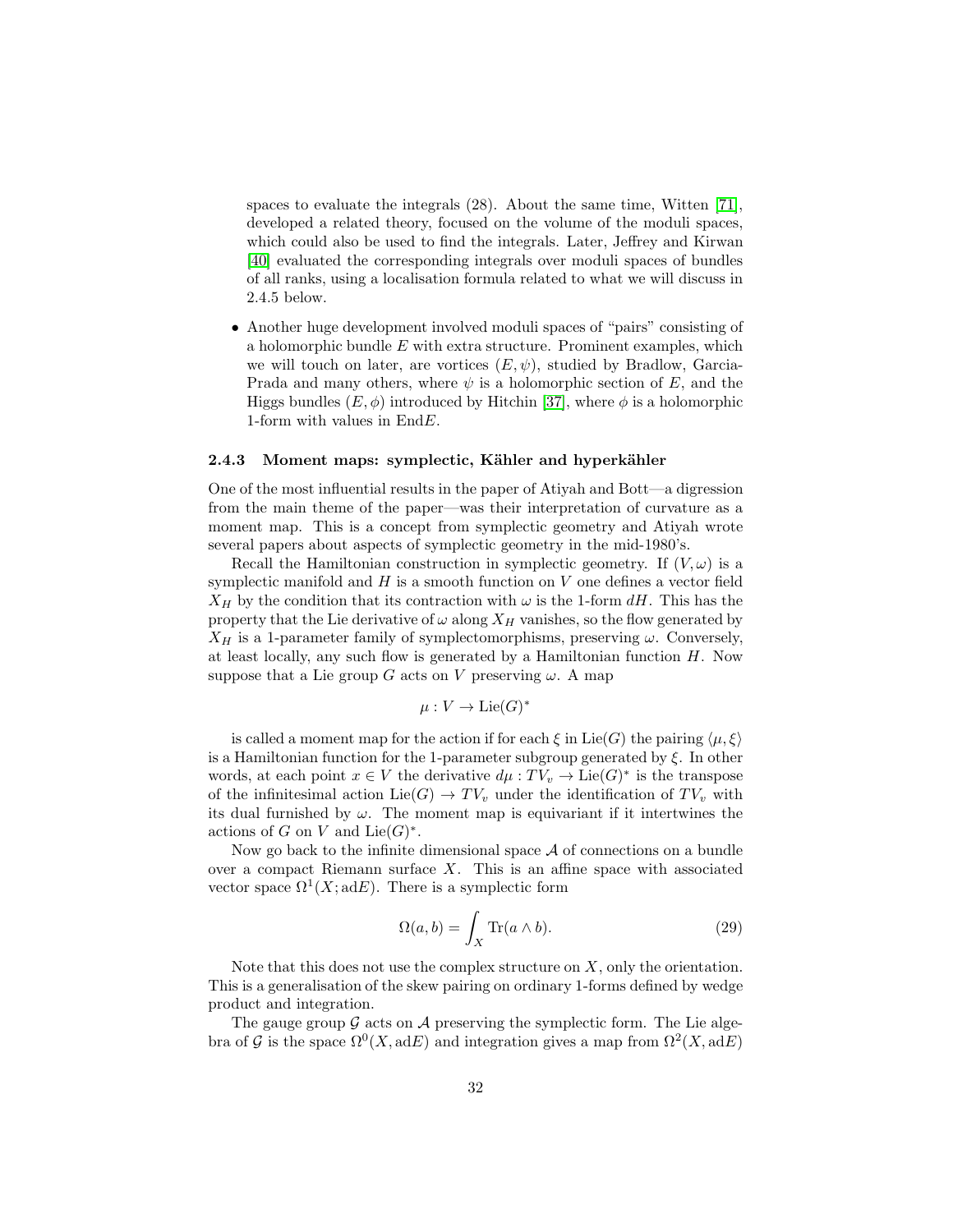to the dual of the Lie algebra. The observation of Atiyah and Bott is that the map from A to  $\Omega^2(X, \text{ad}E)$  given by the curvature of a connection is an equivariant moment map for the action of  $G$ . This paved the way to a number of important subsequent developments. In one direction, in symplectic geometry, with an equivariant moment map  $\mu$  as above, one considers the "symplectic" or "Marsden-Weinstein" quotient

$$
V//G = \mu^{-1}(0)/G
$$

which has (ignoring possible singularities) an induced symplectic form. Applied to the space of connections, this gives a symplectic form on the moduli space of irreducible flat connections. For a bundle  $E$  with nonzero degree there is a slight modification of this. In the general picture, with a group G acting on  $(V, \omega)$ , if the Lie algebra of G has a non-trivial centre a moment map is not unique since one can add any element of the dual of the centre. The basic example is when  $G = S<sup>1</sup>$  so a moment map is a Hamiltonian function and one can add a constant. For a bundle with non-zero degree we modify the moment map so that the zeros are given by connections with constant central curvature and we get a symplectic form on the moduli spaces we considered before. About the same time, Goldman defined symplectic structures on moduli spaces of representations of the fundamental group of a surface into any semi-simple Lie group [\[32\]](#page-47-8). Taking the group  $SL(2,\mathbf{R})$ , he made a connection with results of Wolpert [\[72\]](#page-49-3) on the symplectic geometry of Teichmuller space.

In another direction, the identification of the curvature as a moment map fits the Narasimhan-Seshadri theorem into a general theme of "equality of symplectic and complex quotients" which emerged at around the same time as the Atiyah-Bott paper. This is a theory which initially applies in finite dimensional situations. Suppose that V is a complex manifold,  $\omega$  is a Kähler form and G is a compact Lie group acting on  $V$  and preserving both the complex structure and  $\omega$ . There is a complexification  $G^c$  and the action extends to a holomorphic action of  $G^c$  on V. The full quotient  $V/G^c$  will not usually be a well-behaved object-it will not be Hausdorff— but under suitable technical hypotheses one defines a set of "stable" points  $V^s \subset V$  such that the quotient  $V^s/G^c$  is Hausdorff. Then the general principle is that this complex quotient agrees with the symplectic quotient defined via a moment map. Further, the pictures are compatible in that the induced symplectic form on the quotient space is a Kähler form with respect to the visible complex structure in the complex description. In the case of moduli spaces of flat connections this gives a simple conceptual setting for the Kähler structures which had been written down before by Narasimhan [\[49\]](#page-48-8).

This principle of equality of symplectic and complex quotients sheds light on the discussion in 1.3 above of small resolutions. Take  $G = S^1$  acting on  $\mathbb{C}^2 \times \mathbb{C}^2$ with weight  $+1$  on the first factor and  $-1$  on the second. With the standard symplectic form a Hamiltonian is

$$
H(x, y) = |x|^2 - |y|^2.
$$

We are free to add a constant so for each  $\epsilon \in \mathbf{R}$  we have a symplectic quotient  $H^{-1}(\epsilon)/S^1$ . Taking  $\epsilon > 0$  means that we are considering pairs  $(x, y)$  with  $x \neq 0$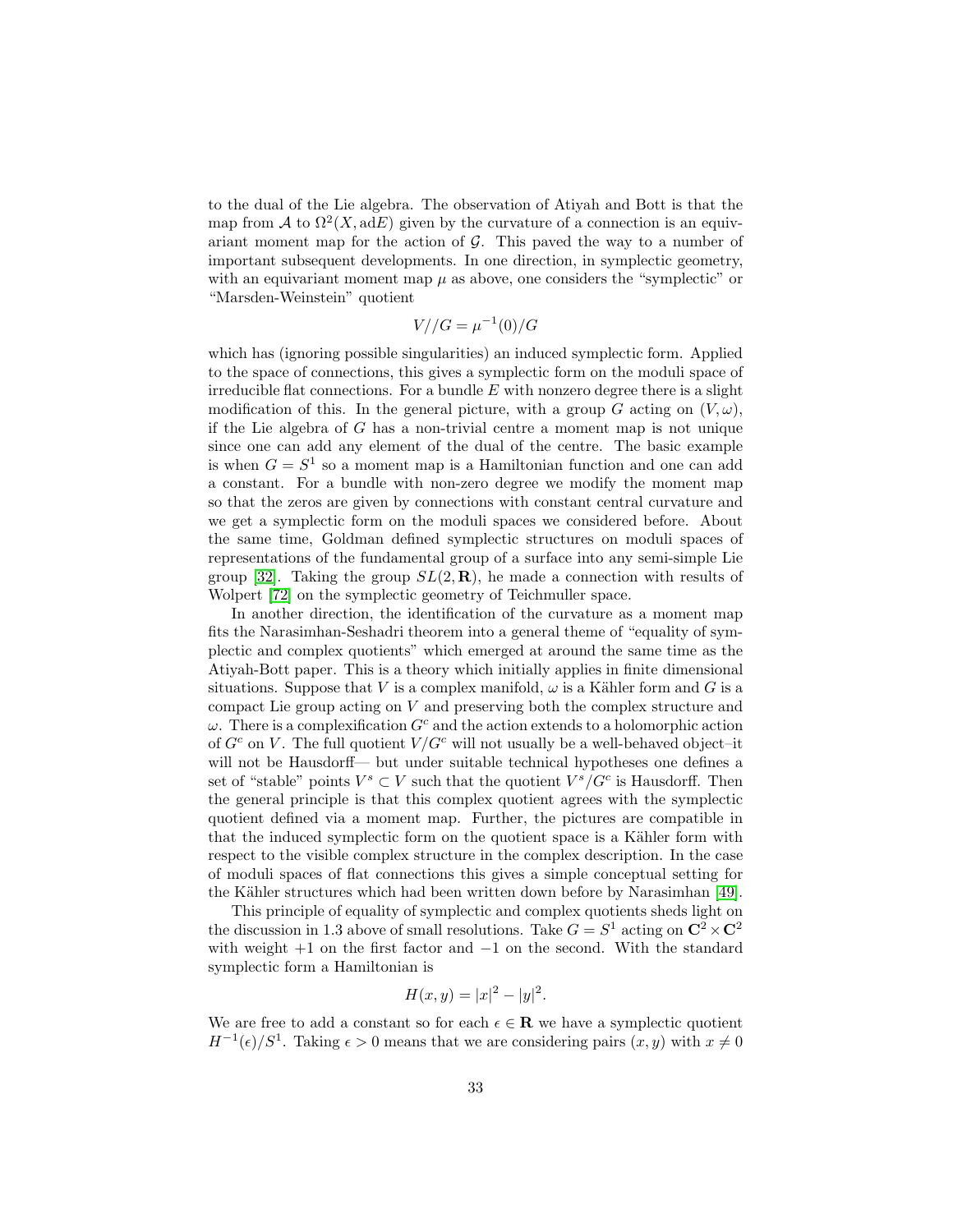and the symplectic quotient agrees with the quotient  $U^+$  that we considered before. Similarly, taking  $\epsilon = 0$  or  $\epsilon < 0$  gives the other two quotient spaces that we considered. In other words, the "Atiyah flop" interchanging the two small resolutions appears as the variation of the symplectic quotient with respect to the level set of the Hamiltonian. In the complex geometry picture this enters through the fact that one has to make a choice of stability condition. The study of variation of moduli spaces under change of stability conditions has become a huge area. As one example, we mention the work of Thaddeus [\[66\]](#page-49-4) in which he considered vortices—pairs  $(E, \psi)$  consisting of a rank 2 bundle E and a holomorphic section  $\psi$ . Thaddeus takes bundles with odd degree and fixed determinant. There is a family of stability conditions depending on a real parameter  $\sigma$  and hence a family of moduli spaces  $N_{\sigma}$ . When  $\sigma$  is very large the condition just requires that the bundle E is stable, so in this regime  $N_{\sigma}$  fibres over the moduli space  $\mathcal{M}_{2,1}$  with fibre  $P(H^0(E))$  over E. When  $\sigma$  is small the stability condition just requires that  $\psi$  has no zeros and  $N_{\sigma}$  is a projective space parametrising extensions up to scale. Between these extremes there are a finite number of values of  $\sigma$  where the moduli space changes, as in the model example above. Thaddeus was able to describe these changes explicitly and, using this, was able to give a proof of the Verlinde formula and also another approach to the homology of the moduli spaces.

The equivariant Morse theory techniques of Atiyah and Bott were developed in the thesis of Kirwan, supervised by Atiyah, obtaining a general machine for calculating cohomology of quotient spaces in symplectic and algebraic geometry [\[42\]](#page-47-9). As one of the simplest examples, Kirwan's theory calculates the Betti numbers of the quotient of the set of configurations of d points in the Riemann sphere by the action of the the Möbius transformations (assuming, for technical reasons, that d is odd).

In infinite-dimensional situations, such as the action of  $\mathcal G$  on  $\mathcal A$ , this principle of equality of symplectic and complex quotients is a guide rather than a general theorem. But the idea has been important in subsequent developments in complex differential geometry. These include examples related to gauge theory, some of which we will discuss further below, and also to other structures such as Kähler metrics. The author has written about this in many places so we will just refer to [\[27\]](#page-46-8), [\[28\]](#page-46-9).

These moment map ideas are also important in four-dimensional gauge theory and mesh in with other work of Atiyah. In abstract, suppose now that  $V$  is a hyperkähler manifold. That is, V has a Riemannian metric  $q$ , three compatible complex structures  $I_1, I_2, I_3$  giving an action of the quaternions and three corresponding Kähler forms  $\omega_1, \omega_2, \omega_3$ . Suppose that G acts on V preserving all this structure. Then a hyperkähler moment map is a map

$$
\underline{\mu}:V\to\mathrm{Lie}(G)^*\otimes\mathbf{R}^3
$$

whose components give moment maps as considered before for the three symplectic forms  $\omega_i$ . This set-up was considered by Hitchin *et al.* [\[38\]](#page-47-10), who showed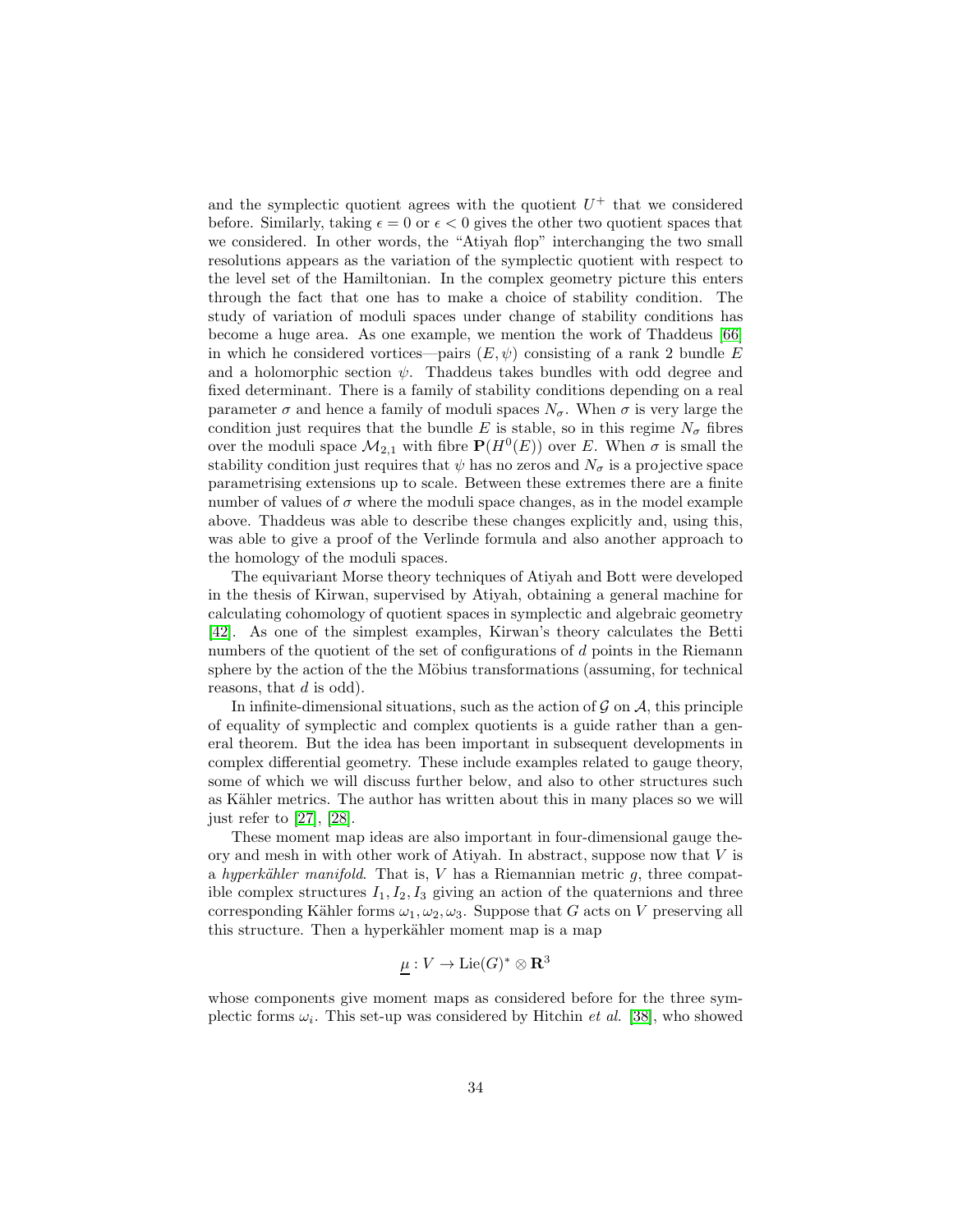that, under suitable technical hypotheses, the quotient

$$
V///G = \mu^{-1}(0)/G,
$$

has an induced hyperkähler structure. To explain this in outline, write  $\mu$  =  $(\mu_1, \mu_2, \mu_3)$  and fix one complex structure, say  $I_1$ . Then one finds that  $\mu_2 + i\mu_3$ is holomorphic with respect to  $I_1$ , so its zero set is an  $I_1$ -complex subvariety. Then (ignoring possible singularities) the quotient  $V//G$  can be regarded as the Kähler quotient of this complex subvariety, as considered before. Replacing  $I_1$  by  $I_2$  and  $I_3$  one sees the three complex structures on  $V//G$ .

This theory can be applied in two ways to the moduli spaces of instantons over  $\mathbb{R}^4$ , which end up giving the same hyperkähler structures. For the first. we work in an infinite dimensional setting, as in the paper of Atiyah and Bott. Let  $\omega_1, \omega_2, \omega_3$  be the standard basis for the self-dual 2-forms on  $\mathbb{R}^4$ . Then for tangent vectors a, b to the space A of connections on  $E \to \mathbf{R}^4$  we have symplectic forms

$$
\Omega_i(a,b) = \int_{\mathbf{R}^4} \text{Tr}(a \wedge b) \wedge \omega_i,
$$

making  $A$  formally into an infinite dimensional hyperkähler manifold and the self-dual part of the curvature  $F^+(A)$  has three components  $F_i^+(A)$ . The basic fact is that the  $F_i^+$  are moment maps for the gauge group action on A with respect to the forms  $\Omega_i$ : in other words,  $F^+$  is a hyperkähler moment map. Since  $\mathbb{R}^4$  is not compact one should really be more careful in specifying what kind of behaviour at infinity is allowed but suffice it here to say that the relevant gauge group should be the "based gauge group" of automorphisms which fix the fibre over infinity. Thus the quotient is the moduli space of instantons "framed" at infinity. The conclusion then is that these moduli spaces of framed instantons have hyperkähler structures given by the quotient construction.

The other approach is more elementary and uses the ADHM description. Recall that this identifies moduli spaces of instantons with equivalence classes of monads, which are given by matrix data. We write down explicitly what this data is, after suitable normalisations. To do this it is convenient to single out one complex structure on  $\mathbb{R}^4$ . Then for an instanton with structure group  $U(r)$ and Chern class  $k$  one finds that the matrix data consists of linear maps

$$
\alpha_1,\alpha_2:\mathbf{C}^k\to\mathbf{C}^k,P:\mathbf{C}^r\to\mathbf{C}^k,Q:\mathbf{C}^k\to\mathbf{C}^r
$$

satisfying the equations

$$
[\alpha_1, \alpha_2] + PQ = 0,\t\t(30)
$$

$$
[\alpha_1, \alpha_1^*] + [\alpha_2, \alpha_2^*] + PP^* - Q^*Q = 0,
$$
\n(31)

and also certain nondegeneracy conditions. The framed moduli space is given by the quotient of such solutions  $(\alpha_1, \alpha_2, P, Q)$  by the obvious action of  $U(k)$ . (The obvious action of  $U(r)$  changes the framing.) Now the point is that the set of all quadruples of maps  $(\alpha_1, \alpha_2, P, Q)$  is a quaternionic vector space:

$$
\mathrm{Hom}(\mathbf{C}^k,\mathbf{C}^k)\otimes_{\mathbf{C}}\mathbf{H}\oplus \mathrm{Hom}(\mathbf{C}^k,\mathbf{C}^r)\otimes_{\mathbf{C}}\mathbf{H},
$$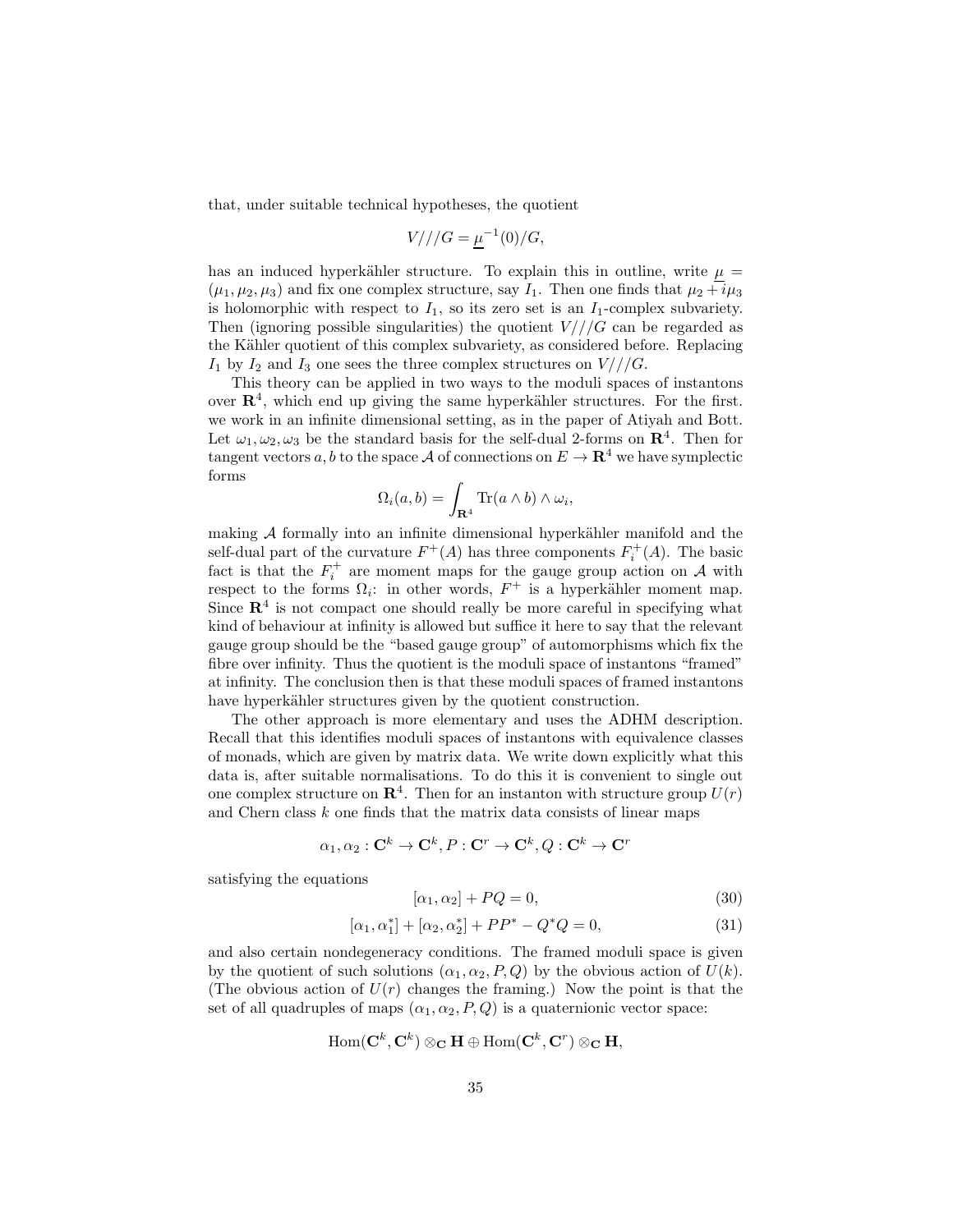and the quadratic expressions on the left hand sides of  $(30),(31)$  make up the hyperkähler moment map for the action of  $U(k)$ . Thus the moduli space appears as a finite dimensional hyperk¨ahler quotient. Geometrically, the choice of complex structure gives a projective plane  $\mathbb{CP}^2$  inside the twistor space and the the equation (30) is the condition that the data  $(\alpha_1, \alpha_2, P, Q)$  provides a monad defining a holomorphic vector bundle over this plane, which is just the restriction of the bundle over  $\mathbb{C}P^3$  considered in the twistor approach. In fact this construction sets up a 1-1 correspondence between the framed moduli spaces of instantons and moduli spaces of holomorphic bundles over  $\mathbb{C}P^2$  trivialised over the line at infinity. This was shown in [\[24\]](#page-46-10), confirming a suggestion of Atiyah in Chapter VII of [\[7\]](#page-45-4).

At this point we make a digression which will connect again with Atiyah's early work on double points. As we said in 1.3, the remarkable feature is that a 2-dimensional double point singularity can be resolved in a family (after taking a covering). This leads to a famous story in complex geometry, through work of Brieskorn and others, involving "ADE singularities". The finite subgroups of  $SU(2)$  are in 1-1 correspondence with the Lie algebras of type A,D,E. For each such group  $\Gamma$  the quotient  $\mathbb{C}^2/\Gamma$  has the special property that its resolution and smoothings are diffeomorphic and it can be resolved in a family. The intersection pattern of the exceptional curves in the resolution yields the Dynkin diagram of the Lie group. The ordinary double point singularity is the case  $A_1$  where the subgroup  $\Gamma$  is  $\pm 1$  and there is just one exceptional curve. Moving now to differential geometry, Gibbons and Hawking introduced the notion of "ALE gravitational instantons". These are hyperkähler 4-manifolds which are asymptotically locally Euclidean i.e. the structure asymptotic at infinity to the flat structure on  $\mathbb{C}^2/\Gamma$  for some  $\Gamma \subset SU(2)$  as above. In the simplest case when  $\Gamma = {\pm 1}$  such a metric had been found earlier, independently, by Calabi and Eguchi-Hanson. For the other  $A_k$  singularities, Gibbons and Hawking gave an explicit construction based on harmonic functions on  $\mathbb{R}^3$  with poles. Hyperkähler structures on 4-manifolds are (anti) self-dual so have twistor spaces. Hitchin found the twistor description of the Gibbons-Hawking metrics and showed that it fitted beautifully with the Brieskorn theory. Such a metric has a family of complex structures parametrised by the 2-sphere. For two special points on the sphere the complex structure is that of the resolution of the singularity and for the other points of the smoothing. In his paper [\[8\]](#page-45-7) Atiyah used Hitchin's twistor description to find explicit formulae for the Green's function on these  $A_k$  gravitational instantons. Regarding a pair of points in the 4-manifold as a pair of lines in twistor space, he showed that the Green's function corresponds to the Serre class in an Ext group, related also to a paper of Atiyah and Ward [\[68\]](#page-49-5) on the construction of bundles on twistor spaces.

To get back to hyperkähler quotients; the question left open after the developments outlined above was the existence of gravitational instantons corresponding to the D and E families of Lie groups. This was answered decisively by Kronheimer in his thesis supervised by Atiyah [\[45\]](#page-47-11). Kronheimer used a quotient construction which has some similarities to the ADHM description of instanton moduli spaces. For any finite subgroup  $\Gamma \subset SU(2)$ , Kronheimer considers the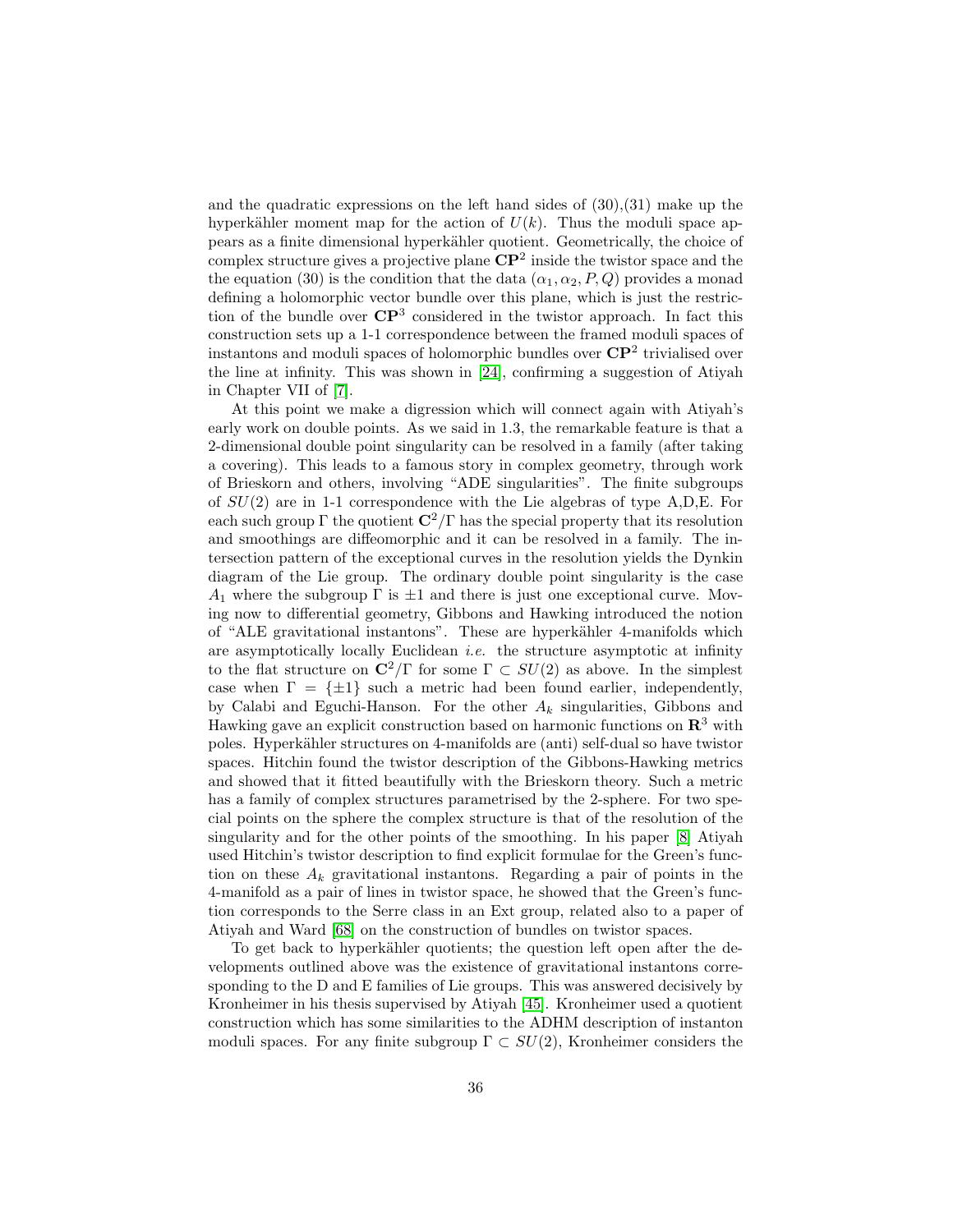regular representation R. Then  $R \otimes \mathbb{C}^2$  is a quaternionic representation of  $\Gamma$ . Let  $M = \left(R \otimes \mathbf{C}^2\right)^{\Gamma}$  be the space of vectors fixed by  $\Gamma$  and let  $G$  be the subgroup of  $U(R)$  of transformations which commute with Γ. Then G acts on M preserving a hyperkähler structure and Kronheimer showed that the hyperkähler quotient is the desired ALE space. One has a family of these quotients obtained by varying the level set of the moment map and in this way Kronheimer obtained a complete classification of all ALE gravitational instantons.

These ideas also apply to solution of the Bogomolny equation or monopoles which were a major research interest of Atiyah. The Bogomolony equation is an equation on  $\mathbb{R}^3$  obtained from the dimension reduction of the instanton equation on  $\mathbb{R}^4$ . One component of the connection becomes a Higgs field: so the data is a connection A on a bundle E over  $\mathbb{R}^3$  and a section  $\phi$  of adE. The Bogomolny monopole equation is

$$
d_A \phi = *F(A). \tag{32}
$$

This is supplemented by asymptotic conditions at infinity. In the case when the structure group is  $SU(2)$  one requires that  $|\phi|$  tends to 1 at infinity. Then the restriction of  $\phi$  to a large sphere defines a map, up to homotopy, from  $S^2$  to  $S^2$  and hence an integer degree k. For each  $k \geq 1$  there is a moduli space  $M_k$ of monopoles, which has dimension  $4k - 1$ . When  $k = 1$  the moduli space is just  $\mathbb{R}^3$  and the solution can be thought of as a particle centred at a point in  $\mathbb{R}^3$ . One has a hyperkähler picture, inherited from that in  $\mathbb{R}^4$ , and the moduli spaces can be seen as hyperkähler quotients. Again, this requires one to work with suitable framed moduli spaces  $\tilde{M}_k$  which are circle bundles over the  $M_k$ , hence of dimension 4k. There is also an analogue of the ADHM construction, due to Nahm, which gives another hyperkahler quotient description of the same moduli spaces.

While the general set-up is very similar to the instanton case there are important differences. One is that the hyperkähler metrics on the  $M_k$  are complete, so the construction gives a new source of complete hyperkähler manifolds. This was developed in work of Atiyah and Hitchin [\[15\]](#page-46-11). The first interesting case is when  $k = 2$ . The moduli space  $\tilde{M}_2$  has dimension 8 but another hyperkähler quotient by the circle action gives a reduced space  $M$  of dimension 4 which can be identified, topologically, as the cotangent bundle of the real projective plane. The quotient construction involves fixing an origin  $\mathbb{R}^3$  and the solutions can be thought of, roughly speaking, as a pair of 1-monopoles centred at antipodal points  $\pm x \in \mathbb{R}^3$  with a circle-valued phase which determines how the 1-monopoles are glued together. The line  $\mathbf{R}x$  gives a point in  $\mathbf{RP}^2$  and the phase and  $|x|$  can be thought of as polar co-ordinates on the cotangent space. This approximate description becomes more exact in the asymptotic regime where  $|x| \to \infty$  and breaks down when  $|x| \to 0$ .

The group  $SO(3)$  of rotations of  $\mathbb{R}^3$  acts by isometries on M. (It does not preserve the hyperkähler structure  $I, J, K$  but rotates it.) The generic orbits have codimension 1, so the metric can be regarded as a solution of a system of ODE's (the Einstein equations with this symmetry). Atiyah and Hitchin were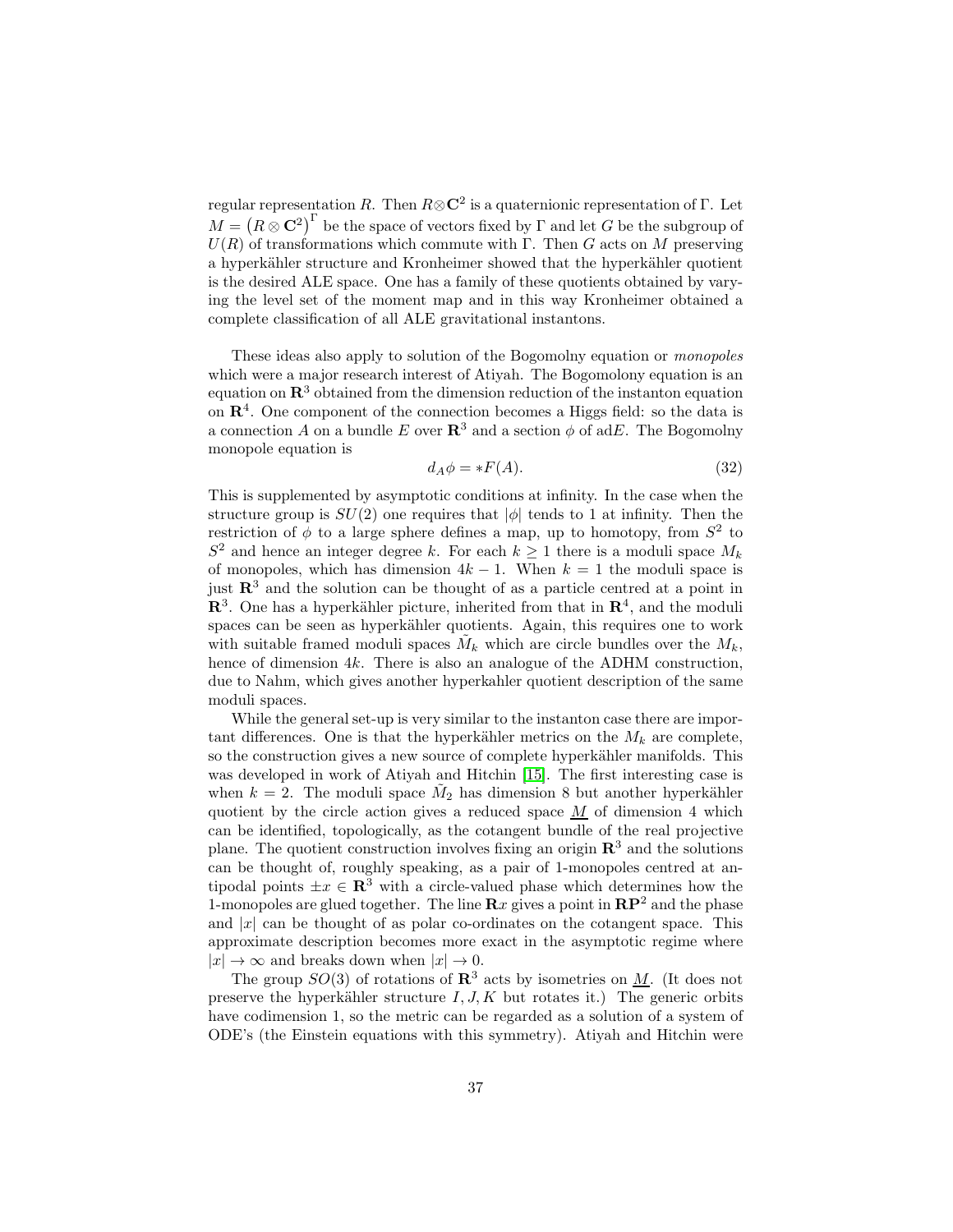able to solve this system in terms of elliptic integrals, so arriving at an explicit formula for the metric. The Atiyah-Hitchin manifold  $M$  has been important in subsequent developments in 4-dimensional Riemannian geometry. The asymptotic behaviour is different from the ALE manifolds we discussed above: it is called asymptotically locally flat (ALF). Other, older, examples are the Taub-Nut space and families obtained by the Gibbons Hawking construction related to the  $A_k$  series of ALE manifolds. The Atiyah-Hitchin manifold is the first in another  $D_k$  series of ALF gravitational instantons which have been the scene for much subsequent activity, for example [\[23\]](#page-46-12).

In another direction, Atiyah and Hitchin used their description of the metric to investigate the "dynamics" of monopoles. To explain the idea, consider a potential function  $V$  on some Riemannian manifold  $Q$  which has a minimum, say  $V = V_0$ , on a submanifold  $L \subset Q$ . We consider the motion of a particle  $q(t)$ on  $Q$  in the potential  $V$ , so the energy is

$$
V + \frac{1}{2} |\dot{q}|^2.
$$

If the energy is close to  $V_0$  the particle is constrained to move in a small neighbourhood of  $L$  and it can be shown that the motion is well-approximated by geodesic motion on L, for the induced Riemannian metric. In the case at hand one has an infinite-dimensional, field-theory, version of this set-up. The manifold Q becomes the space of gauge equivalence classes of pairs  $(A, \phi)$  on  $\mathbb{R}^3$  and the potential V is

$$
V(A, \phi) = \int_{\mathbf{R}^3} |F(A)|^2 + |d_A \phi|^2
$$

which is minimised on the monopole moduli space (similar to what we discussed for instantons). The equation of motion now becomes a hyperbolic equation on  $\mathbb{R}^{3,1}$ . The principle above indicates that low energy solutions to this hyperbolic equation can be approximated by geodesics on the moduli space. Using their formulae for the metric and solving the geodesic equations numerically, Atiyah and Hitchin obtained a wealth of information about this dynamical question.

In other work, Atiyah initiated the study of monopoles on 3-dimensional hyperbolic space [\[11\]](#page-45-8). If we take a standard circle action on  $S<sup>4</sup>$ , with fixed point set a 2-sphere, the quotient  $(S^4 \setminus S^2)/S^1$  can naturally be viewed as hyperbolic 3-space  $H_3$ . More precisely,  $S^4 \setminus S^2$  is conformally equivalent to  $H_3 \times S^1$ . Just as translation-invariant instantons on  $\mathbb{R}^4$  correspond to monopoles on  $\mathbb{R}^3$  so is the same for  $S^1$ -invariant instantons and hyperbolic monopoles. The great advantage is that the analysis can be greatly simplified by considering instantons which extend smoothly over the 2-sphere. This is not the most general case: one has a real parameter given (for  $SU(2)$  bundles) by the length of the Higgs field at infinity and solutions extend when this parameter is integral. For non-integral values one gets singular connections of the kind studied later by Kronheimer and Mrowka [\[46\]](#page-47-12). Taking this parameter to infinity corresponds, under scaling, to making the curvature of the hyperbolic space tend to 0, so the geometry converges to  $\mathbb{R}^3$  on bounded regions. Monopoles over both  $\mathbb{R}^3$  and  $H_3$  have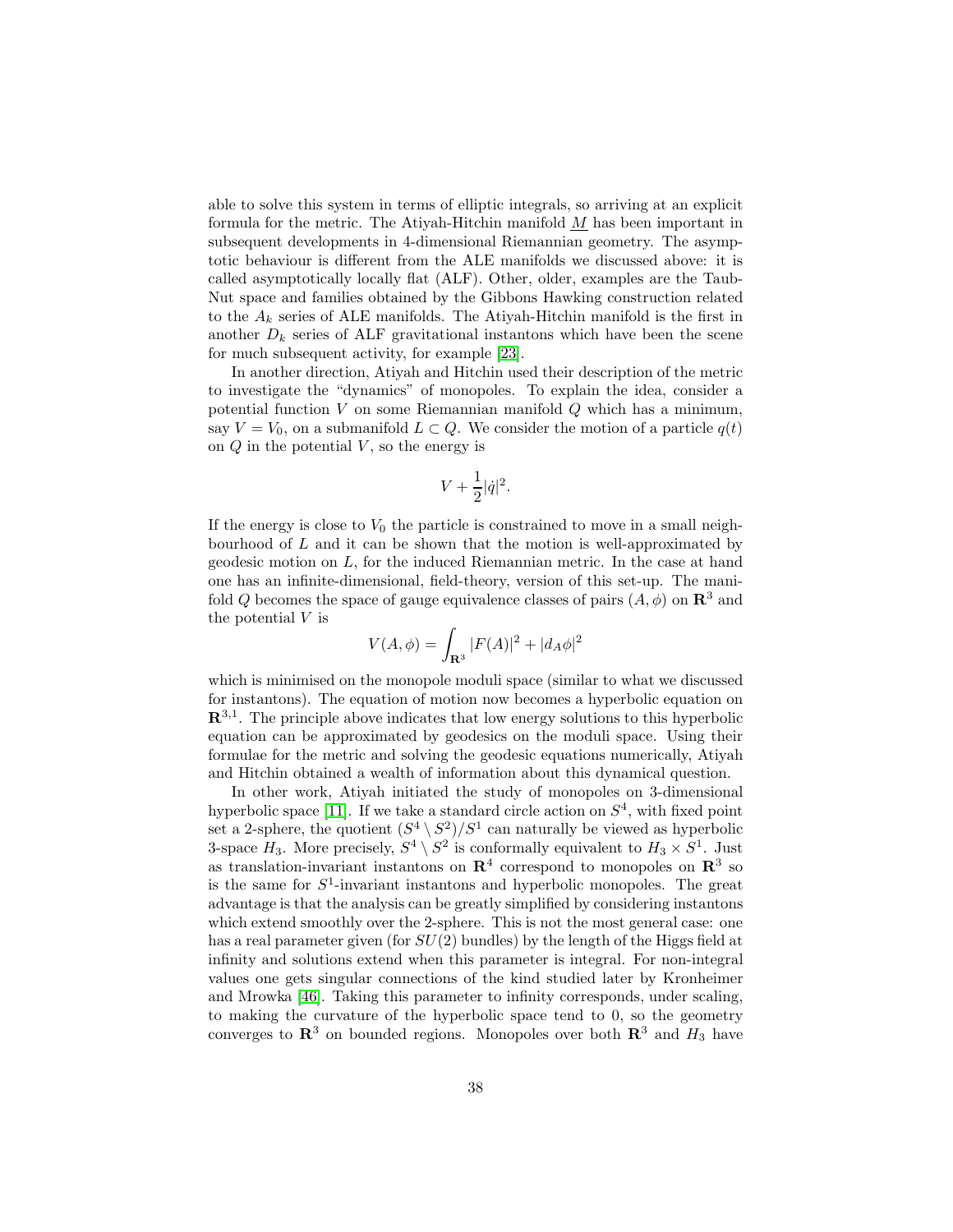twistor descriptions. The relevant "mini-twistor" spaces, introduced by Hitchin [\[36\]](#page-47-13), are the spaces of oriented geodesics and are complex surfaces. For  $\mathbb{R}^3$  this is the tangent bundle  $TS^2$  of the 2-sphere and in the hyperbolic case it is the complement of the anti-diagonal  $\overline{\Delta}$  in  $S^2 \times S^2$  (i.e.  $\overline{\Delta}$  is the set of antipodal pairs). The tangent bundle  $TS^2$  can be identified with the singular quadric cone in  $\mathbb{CP}^3$  minus the vertex while  $S^2 \times S^2$  is a smooth quadric, so in the convergence of the hyperbolic to the flat case we encounter again the degeneration of smooth quadrics to the cone.

As a final example of the application of these hyperkähler quotient ideas we mention Hitchin's work on Higgs bundles over Riemann surfaces. That is, pairs  $(E, \phi)$  where E is a rank r bundle and  $\phi \in H^0(\text{End } E \otimes K)$ . The theory can also be seen as a dimension reduction of the instanton theory in four dimensions. The moduli space of Higgs bundles is hyperkähler. It has another description as the moduli space of irreducible projective representations of the fundamental group in  $GL(r, \mathbb{C})$ , thus making a link with the old work of Weil [\[70\]](#page-49-0).

#### <span id="page-38-0"></span>2.4.4 Topology of instanton and monopole moduli spaces

We move back a few years, to a 1978 paper of Atiyah and Jones [\[18\]](#page-46-13) and return to the line of ideas in the paper of Atiyah and Bott. For a G-bundle E over  $S<sup>4</sup>$  we have the space of connections A and gauge group G and the Yang-Mils functional  $\mathcal L$  which takes its minimum on the instanton moduli space. The general question is whether the topology of M can be related to that of  $A/G$ and possible non-minimal critical points, as done by Atiyah and Bott in the 2-dimensional case. It will be convenient here to use the framed moduli spaces and hence restrict to the subgroup  $\mathcal{G}_{\infty} \subset \mathcal{G}$  fixing the fibre over infinity. Then  $\mathcal{G}_{\infty}$  acts freely on A and we do not have any trouble with reducible connections. In the 2-dimensional case we focused on rational cohomology but here the main interest is in more subtle, torsion, phenomena. The equivalence class of the G-bundle E is determined by an element of  $\pi_3(G)$ –the homotopy class of a transition function defined on an equatorial 3-sphere. If, as we will assume, G is a simple Lie group we have  $\pi_3(G) \cong \mathbb{Z}$  so the bundles are labelled by an integer k. The quotient  $\mathcal{B} = \mathcal{A}/\mathcal{G}_{\infty}$  is homotopy equivalent to the corresponding component  $\Omega_k^3(G)$  of the third loop space  $\Omega^3 G = \text{Maps } (S^3, G)$ , where throughout we use based maps. This homotopy equivalence can be seen by considering preferred transition function defined by the parallel transport of a connection along meridians. Atiyah and Jones initiated the investigation of the maps on homotopy and homology induced by the inclusion  $\tilde{M}_k \to \Omega_k^3 G$ . (The group structure implies that all the components  $\Omega_k^3(G)$  have the same homotopy type so we will sometimes blur the distinction between them.)

From now on we restrict to the group  $G = SU(2)$ , which is diffeomorphic to  $S^3$ . The main result of Atiyah and Jones states that for each q, when k is sufficiently large, the induced map  $i_* : H_q(\tilde{M}_k) \to H_q(\Omega_k^3(S^3))$  is a projection onto a direct summand. In particular, all the homology of  $\Omega_k^3(S^3)$  is eventually seen in the instanton moduli spaces, as  $k$  increases. Their proof used the family of t'Hooft solutions to the instanton equations, mentioned in (2.1). These can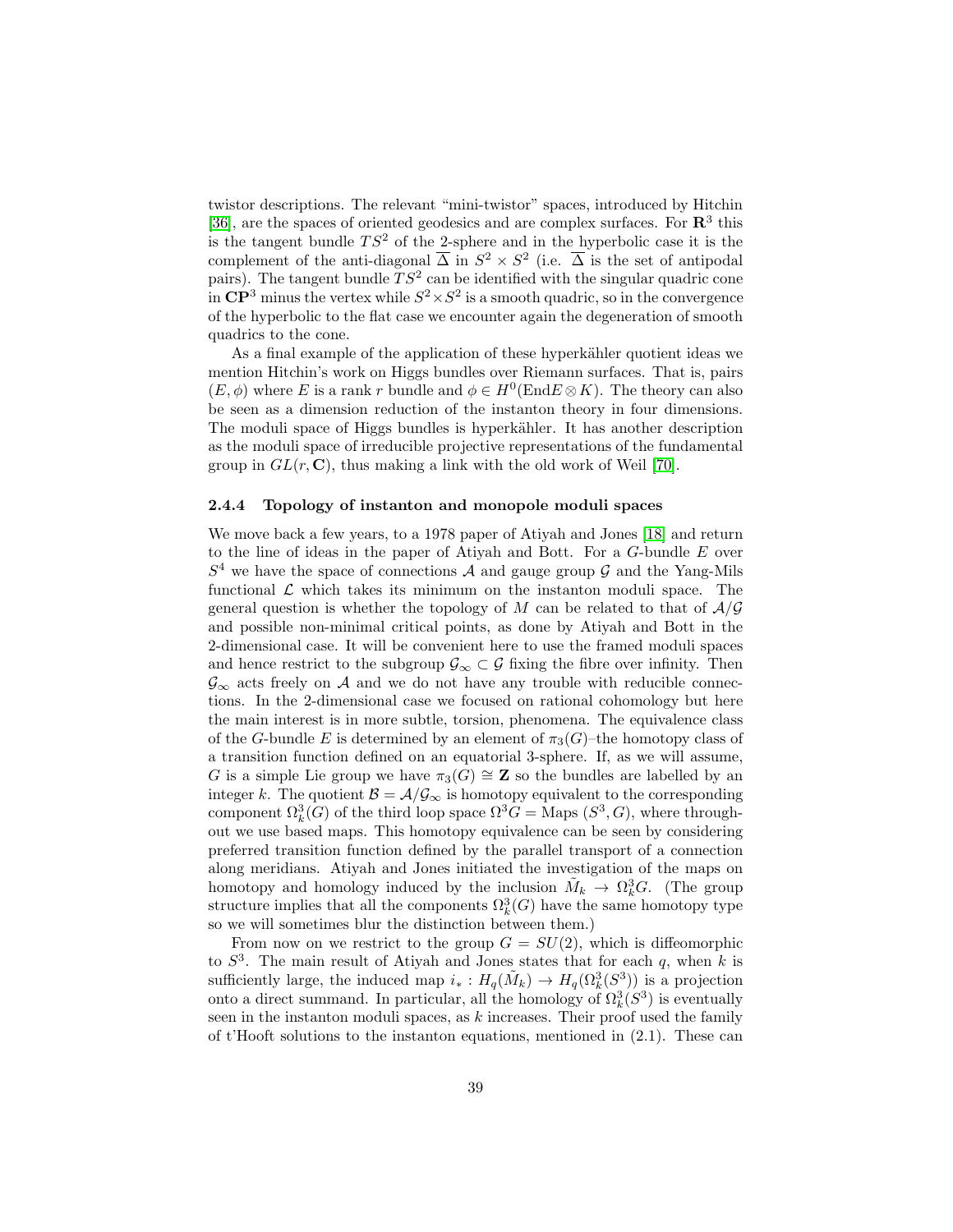be described in various ways. In terms of the ADHM data (30),(31) they arise when  $r = 2$  and the composite  $P \circ Q$  is zero. So  $\alpha_1, \alpha_2$  commute and for the t'Hooft solutions we take them to be diagonal

$$
\alpha_1 = \text{Diag}(\lambda_1, \ldots, \lambda_k) \quad \alpha_2 = \text{Diag}(\mu_1, \ldots, \mu_k).
$$

The nondegeneracy conditions require that the k points  $(\lambda_i, \mu_i)$  in  $\mathbb{C}^2$  are distinct and one finds that the remaining data is given by positive weights, or scales, associated to these k points. For the topological discussion these scales can all be set to 1 and we have a family of solutions parametrised by the configuration space  $C_k(\mathbf{R}^4)$  of k distinct points in  $\mathbf{C}^2 = \mathbf{R}^4$ . Now Atiyah and Jones show that the map from  $C_k(\mathbf{R}^4)$  to  $\Omega_k^3(S^3)$  given by this t'Hooft family is homotopy equivalent to a composite of two other maps. One is the map

$$
\Omega^4(S^4) \to \Omega^4(\mathbf{HP}^{\infty}) = \Omega^4 B SU(2) = \Omega^3 SU(2),
$$

defined by the standard inclusion  $S^4 = \mathbf{HP}^1 \subset \mathbf{HP}^{\infty}$ . The other is the case  $n = 4$  of a map  $C_k(\mathbf{R}^n) \to \Omega_k^n S^n$ , well known in homotopy theory, which Segal had shown induces an isomorphism on q-dimensional homology once  $k \geq a$ . Combining this with other arguments from algebraic topology they deduced their result.

The most influential part of the Atiyah-Jones paper was a conjecture (subsequently the "Atiyah-Jones conjecture") they made, to the effect that the homology  $H_q(\tilde{M}_k)$  should be equal to  $H_k(\Omega^3(S^3))$  once  $k \geq 9$ . Part of the motivation for this came from an important analogy between Yang-Mills theory in dimension 4 and harmonic maps in dimensions 2. In this analogy the instantons correspond to holomorphic maps from a Riemann surface to a Kähler manifold. The simplest case is when both domain and target are the Riemann sphere, so we are considering rational maps which, after fixing base points, can be taken in the form

$$
f(z) = \sum_{i=1}^{k} \frac{a_i}{z - z_i},
$$

or limits of these when some of the points  $z_i$  coincide. Segal showed in [\[60\]](#page-48-9), around the same time as the Atiyah-Jones work, that the inclusion of the space  $R_k$  of rational maps of degree k into  $\Omega_k^2 S^2$  induces an isomorphism on  $H_q$  once  $k \gg q$ , which is the analogue of the Atiyah-Jones conjecture.

This conjecture of Atiyah and Jones was the scene for a lot of activity in the 1980's. It was eventually proved (for  $SU(2)$  instantons) by Boyer, Hurtubise, Milgram and Mann in 1993 [\[22\]](#page-46-14). The activity followed two main lines: variational methods, chiefly by Taubes, and more explicit geometrical descriptions of the moduli spaces. We recall some background for the variational problem. The Yang-Mills functional is defined in all dimensions  $n$ . Like many other variational problems, there is a a critical dimension  $n = 4$  where it is scale invariant. For harmonic maps the corresponding dimension is 2. Below this critical dimension the analysis is relatively straightforward. So, for example, Rade established long-time existence and convergence of the Yang-Mills flow (24) in dimensions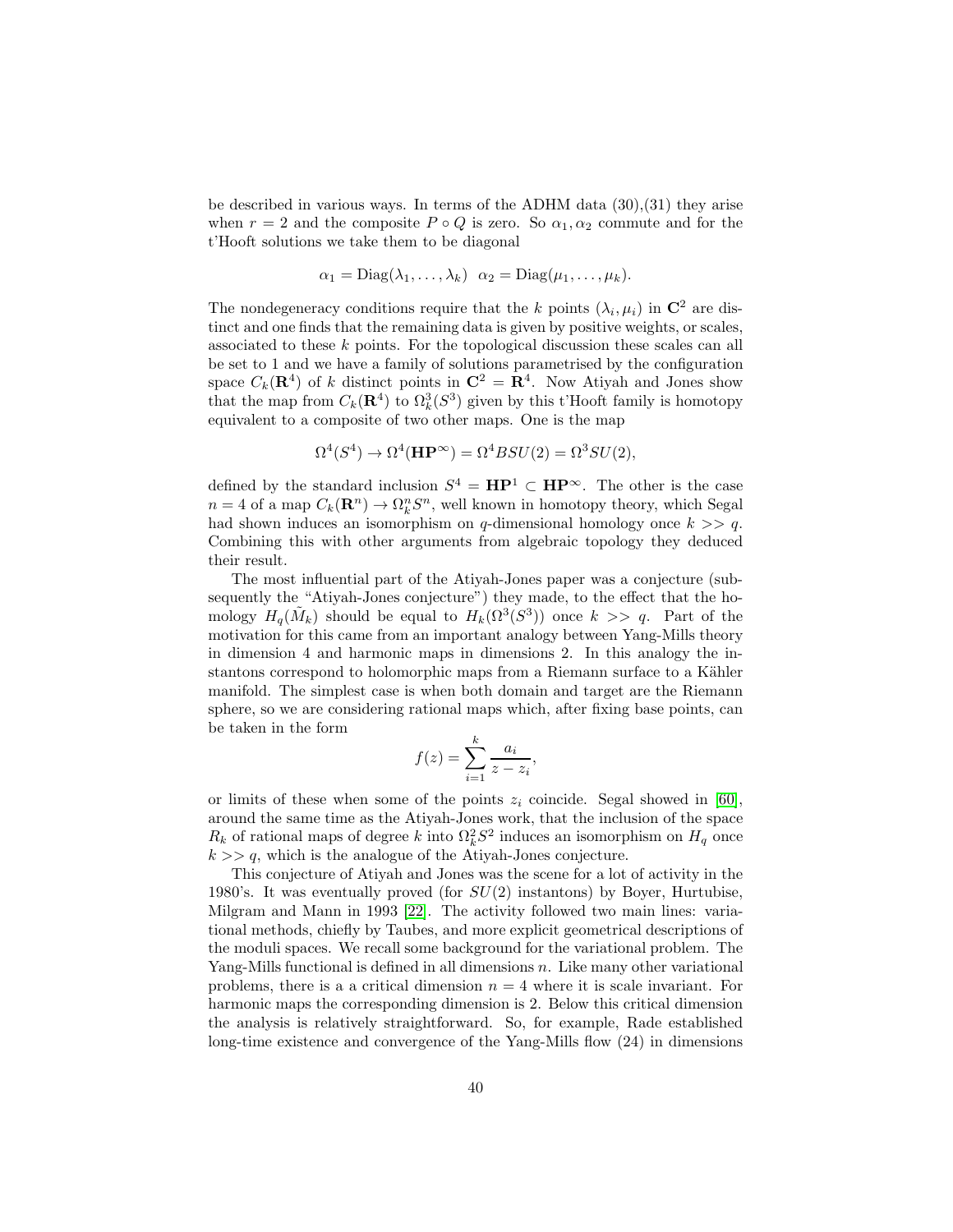2 and 3. Roughly speaking, in dimensions 2 or 3 the topology of the space of connections modulo gauge must match up with the critical points in the usual Morse theory fashion.

Going to dimension 4, with an eye to the Atiyah-Jones conjecture, there is a network of difficulties. Most important, at the time Atiyah and Jones were writing there was no theory which could implement variational arguments at the critical dimension. The basic problem is the lack of compactness: as sequence of connections with bounded Yang-Mills functional may fail to converge due to "bubbling" at points. In the following years such results were developed, using deeper analysis of this bubbling. In the case of harmonic maps of surfaces this development was initiated by Sacks and Uhlenbeck and in the Yang-Mills case by Taubes and Uhlenbeck The second difficulty, at the time Atiyah and Jones were writing, was that little was known about the higher critical points of the Yang-Mills functional. The analogy with harmonic maps gave some grounds for thinking that there might be none. Subsequently these were proved to exist, first by Uhlenbeck, Sibner and Sibner [\[67\]](#page-49-6) using variational arguments and later by relatively explicit constructions [\[57\]](#page-48-10). But an important result of Taubes  $[62]$  showed that the index of these higher critical points must increase with k: the index cannot be less than roughly one quarter the dimension of the moduli space of instantons. Taubes' argument used the action of quaternions in a way remininscent of the Morse theory proof of the Lefschetz hyperplane theorem. This index bound is consistent with the Atiyah-Jones conjecture and Taubes proved a number of results in that direction [\[63\]](#page-48-12), but not the full conjecture. More precisely, Taubes introduced maps  $T_k : \tilde{M}_k \to \tilde{M}_{k+1}$ , unique up to homotopy, and showed that resulting direct limit of homology groups is  $H_*(\Omega_0^3 S^3)$ . In particular, if the homology groups  $H_q(\tilde{M}_k)$  stabilise as  $k \to \infty$  then the limit must be  $H_q(\Omega_0^3 S^3)$ . But this leaves open the possibility that there are additional classes in  $H_q(\tilde{M}_k)$ , for arbitrarily large k, which map to zero in  $H_q(\tilde{M}_{k'})$ for some  $k' > k$ .

We turn now to the more "geometrical" approaches. Gravesen [\[33\]](#page-47-14) obtained a result similar to that discussed above of Taubes by using a description due to Atiyah [\[10\]](#page-45-9) of the G-instanton moduli spaces as spaces of holomorphic maps from  $S^2$  to the loop space  $\Omega G$ . This is an infinite dimensional complex manifold and Gravesen's work extends Segal's theory for rational maps to the infinite dimensional situation. The technique of Boyeret al in [\[22\]](#page-46-14) exploited the identification of instantons with holomorphic bundles on the plane mentioned in 2.4.3 above. They defined a stratification of the moduli space based on the configuration of jumping lines and, by a detailed study of this, were able to show that the homology groups stabilise. Combined with the results of Taubes or Gravesen, this gave a proof of the Atiyah-Jones conjecture. Another proof, of a slightly different result, was found by Kirwan using the ADHM description and her general theory of quotient spaces [\[44\]](#page-47-15).

The topology of instanton moduli spaces and the variational theory of the Yang-Mills functional seems an interesting area for future study. Do analogues of the Atiyah-Jones conjecture hold true for other 4-manifolds? One recent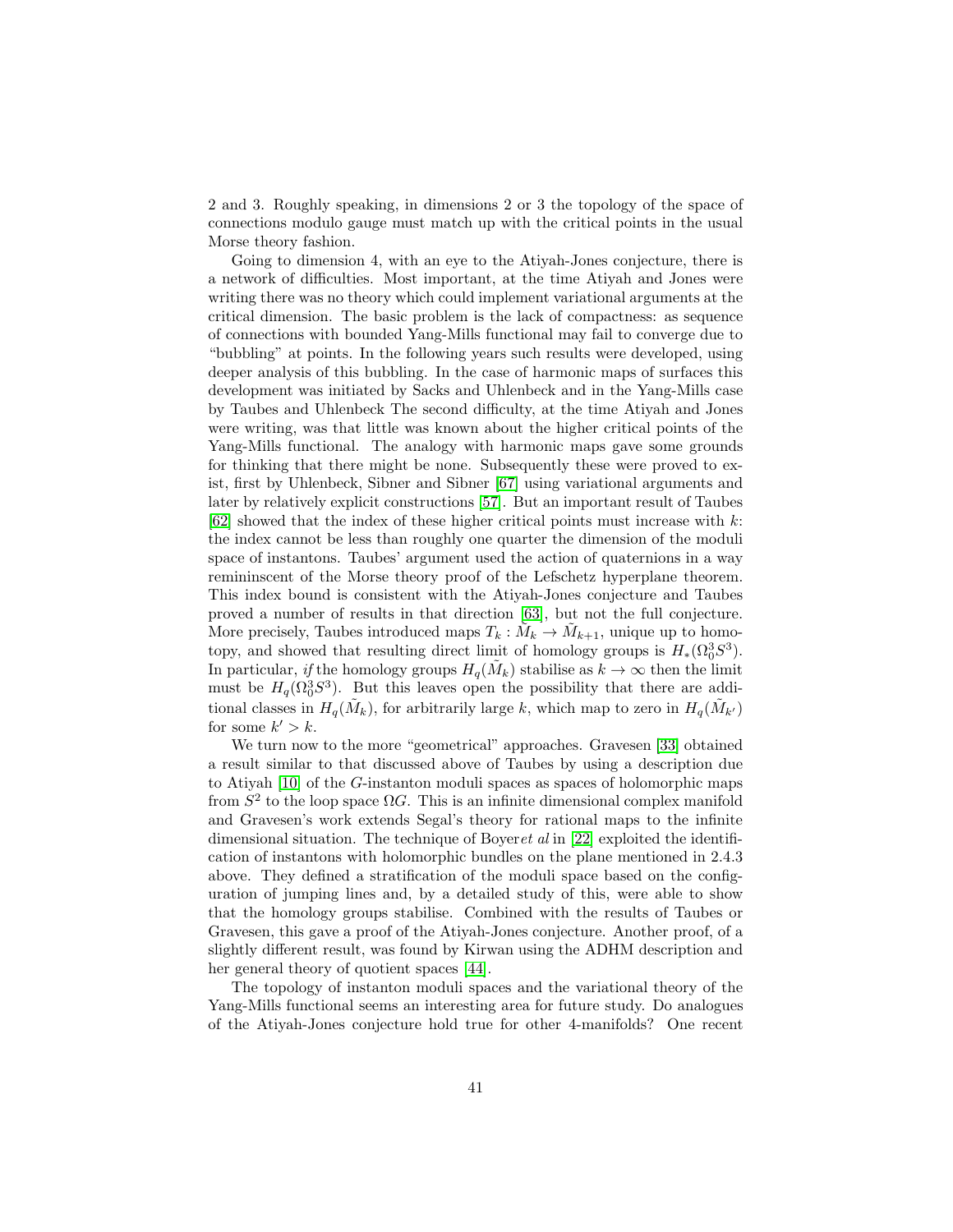relevant development is due to Waldron, who showed that the Yang-Mills flow in dimension 4 has long-time smooth solutions [\[68\]](#page-49-5).

While variational methods have, so far, been only partially successful for Yang-Mills theory on 4-manifolds, there is a very satisfactory picture for analogous questions involving monopoles. Taking the gauge group  $SU(2)$  the moduli space of charge k monopoles can be identified with the rational map spaces  $R_k$ . Taubes' index bounds apply also to monopoles and he developed a full variational theory in this case [\[63\]](#page-48-12). Putting this together gives an alternative proof of Segal's result on the homology approximation of  $\Omega_k^2 S^2$  by  $R_k$  for large k. Similar results hold for other structure groups where the moduli spaces that appear are spaces of holomorphic maps from  $S^2$  to coadjoint orbits. Monopoles also tie up with the instanton discussion. The proof, mentioned above, by Uhlenbeck, Sibner and Sibner of the existence of higher critical points can be seen as a variant, for hyperbolic monopoles, of Taubes' theory for Euclidean monopoles.

#### <span id="page-41-0"></span>2.4.5 Localisation

Atiyah was very interested in an integration formula found by Duistermaat and Heckman in 1982 [\[29\]](#page-46-15). Consider a compact sympletic  $2m$ -manifold  $(V, \omega)$  with a circle action generated by a Hamiltonian function  $H$ . Suppose for simplicity that the action has a finite set of fixed points, or in other words H has nondegenerate critical points. The Duistermaat-Heckman formula is

$$
\int_{V} e^{-itH} \frac{\omega^{2m}}{m!} = \sum_{p} \frac{e^{-itH(p)}}{e(p)t^{m}},\tag{33}
$$

where p runs over the fixed points and  $e(p)$  is the product of the weights of the action on  $TV_p$ .

If we take any function  $H$  on  $V$ , standard theory gives an *asymptotic* formula as  $t \to \infty$  for the integral on the left hand side of (33) with a sum of contributions from the critical points which reproduces the expression on the right hand side in this case. This is the stationary phase approximation. The point of the Duistermaat-Heckman result is that the fact that  $H$  generates a circle action implies that the stationary phase approximation is exact.

Considering H as a map  $H: V \to \mathbf{R}$ , let  $\mu$  be the measure on **R** given by the push forward of the volume form  $\omega^m/m!$  on V. The integral on the left hand side of (33) now appears as the Fourier transform of  $\mu$  and simple arguments from analysis, together with the asymptotic statement, show that the equation (33) is equivalent to the fact that  $\mu$  is piecewise polynomial. In the simplest case, when V is the 2-sphere the measure  $\mu$  is supported in an interval on which it is a constant multiple of Lebesgue measure. This is a restatement of Archimedes' theorem on the area of zones in the sphere. The same holds for the action of of a torus  $T^k$  on a symplectic manifold  $(V, \omega)$  with a moment map  $m: V \to \mathbf{R}^k$ , where  $\mathbf{R}^k$  is viewed as the dual of the Lie algebra. The push-forward of the volume form is piecewise polynomial. Using ideas from Morse Theory, Atiyah obtained a result in similar vein: the support of this measure—that is, the image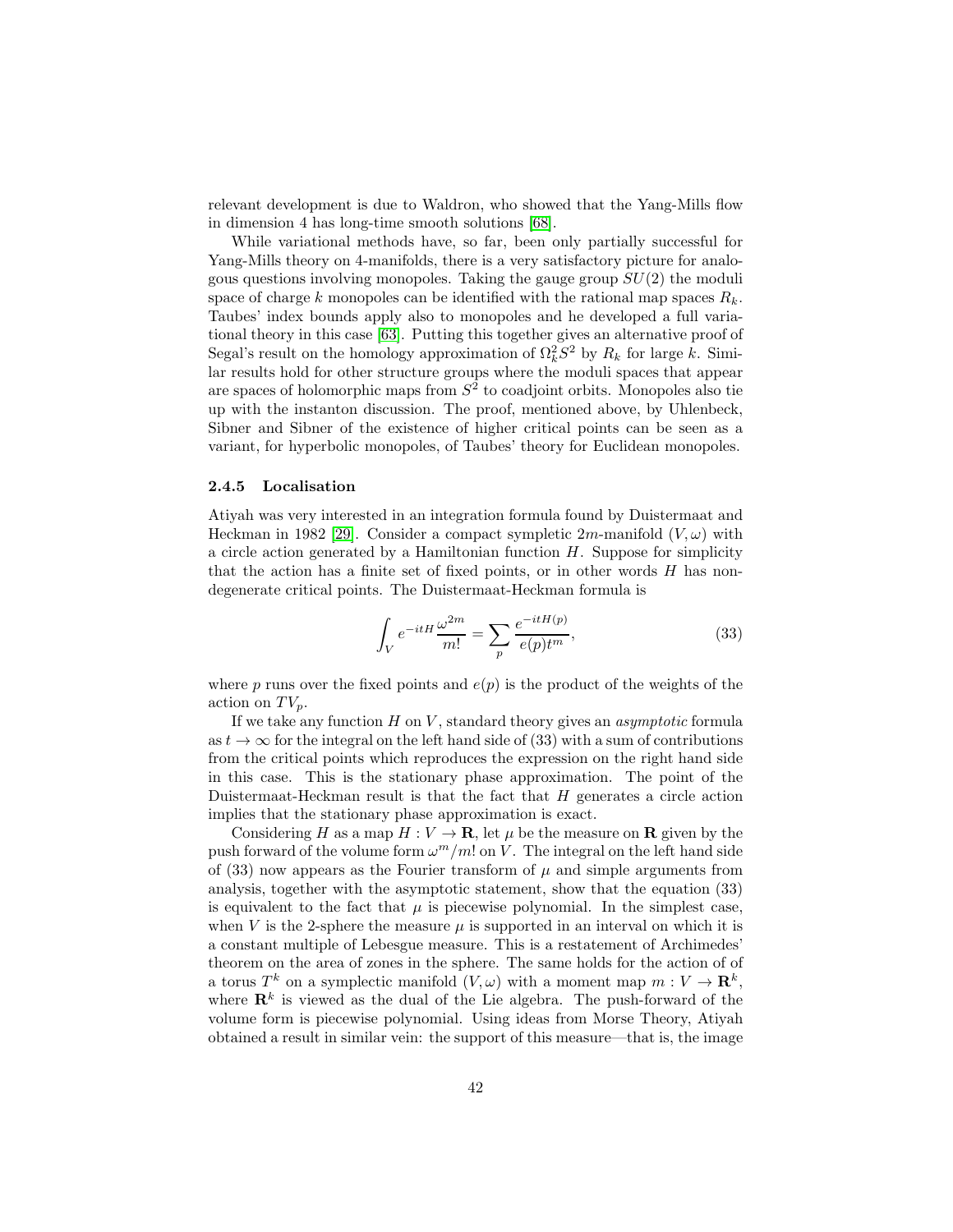of  $m$ —is a convex polyhedron [\[9\]](#page-45-10). (Similar results were obtained about the same time by Guillemin and Sternberg.) In the case when  $V$  is a co-adjoint orbit of a compact Lie group and  $T^k$  is the maximal torus this recovers classical matrix inequalities and has an intimate connection with representation theory.

In another direction, Atiyah and Bott explained how the formula (33) can be regarded as a localisation formula in equivariant cohomology [\[13\]](#page-45-11). Recall that for any group G acting on V the equivariant cohomology  $H^*_{G}(V)$  is the cohomology of the space  $V_G = EG \times_G V$  which fibres over BG with fibre V. For a compact oriented  $2m$  manifold V we have then an integration-over-thefibre map

$$
I: H^*(V_G) \to H^{*-2m}(BG).
$$

In the case at hand, with  $G = S^1$  the cohomology  $H^*(BG)$  is the polynomial ring in a generator  $\tau$  of degree 2 so, taking complex co-efficients, we have a map

$$
H_{S^1}^*(V)\to {\mathbf C}[\tau].
$$

Atiyah and Bott showed that, in the abstract, this map can be computed from data at the fixed points of the action. The simplest case is when the action is free. Then the equivariant cohomology is the same as the cohomology of the quotient space  $V/S<sup>1</sup>$  and it is clear that the integration over the fibre vanishes. The general Atiyah-Bott formula, for isolated fixed points, is

$$
I(\alpha) = \sum_{p} \frac{i_p^*(\alpha)}{E(TV_p)}
$$
(34)

where  $i_p$  is the inclusion of p in V and  $E(TV_p)$  is the equivariant Euler class of the tangent bundle. Each term in the sum on the right hand side is computed as an element of the field of fractions  $C(\tau)$  but the sum lands in the polynomials  $\mathbf{C}[\tau]$ .

To connect with the Duistermaat-Heckman formula we recall the Cartan model for equivariant cohomology via differential forms. In the case of a circle action we take  $\Omega^*_V \otimes \mathbf{C}[\tau]$  with a differential

$$
d_X = d + \tau i_X,
$$

where  $i_X$  is contraction with the vector field X generating the action. Acting on the  $S^1$ -invariants in  $\Omega_V^* \otimes \mathbf{C}[\tau]$ , this has square zero and the resulting cohomology groups are isomorphic to  $H_{S^1}^*(V)$ . Now the hypothesis that H is a Hamiltonian for the circle action is equivalent to saying that  $\omega + \tau H$  is a  $d_X$ -closed form. In other words H gives an extension of  $\omega$ , which is an ordinary closed form, to an equivariantly closed form. Now the integral on the left hand side of (33) is just

$$
I(\exp(\omega + \tau H)) \in \mathbf{C}[\tau],
$$

except that we replace the formal variable  $\tau$  by the complex variable it in interpreting the formula.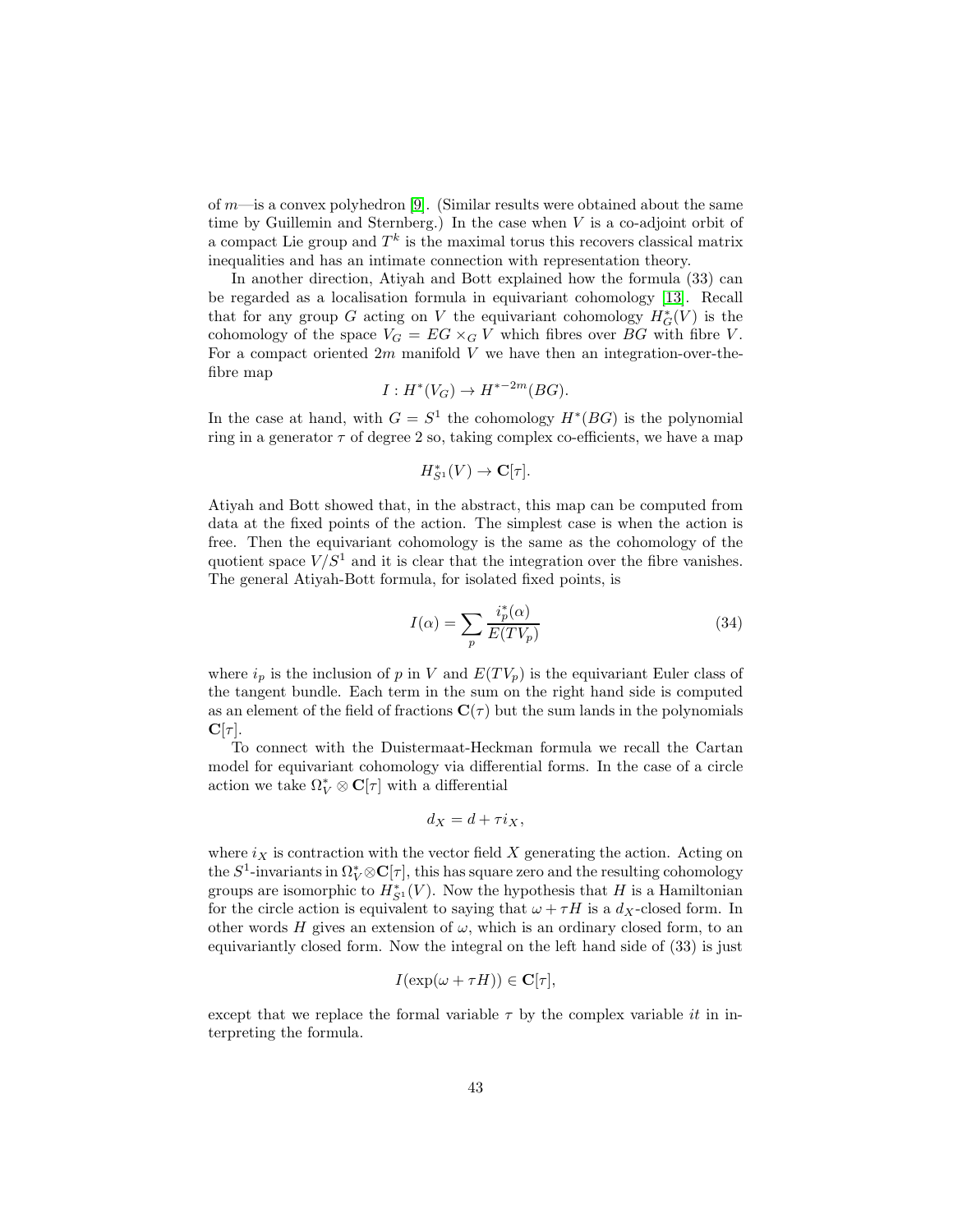#### <span id="page-43-0"></span>2.4.6 The Seiberg-Witten curve and Nekrasov's instanton counting

We finish this article with a brief discussion of a development which brings together many of the themes we have discussed in Atiyah's work.

As we mentioned above, the individual terms in the Atiyah-Bott fixed point formula are defined as rational functions of  $\tau$ . The same applies for an action of a torus  $T = T^{\mu}$  with isolated fixed points, where each fixed point contributes a rational function of variables  $(\tau_1, \ldots, \tau_\mu)$ . The fixed point contribution

$$
\frac{i_p^*(\alpha)}{E(TV_p)}
$$

makes sense for classes  $\alpha \in H^*_T(V)$  which are of the wrong dimension to integrate over the manifold. In particular we can consider the class 1 in  $H^0$ . For a compact manifold V the sum of these contributions must vanish but we will now consider the case of an action on a non-compact manifold with a finite number of fixed points. Then we can make the formal definition

$$
\int_{V} 1 = \sum_{p} \frac{1}{E(TV_p)}\tag{35}
$$

which is a rational function of  $(\tau_1, \ldots, \tau_\mu)$ .

To understand this more, suppose that V is a manifold with boundary  $\partial V =$  $W$  on which the torus  $T$  acts and there are no fixed points on the boundary. Then the quantity in  $(35)$  is a topological invariant of the action of T on the boundary W. For the simplest case, suppose that  $T = S<sup>1</sup>$  and that the action on W is free. Then  $W/S^1 = Q$  is a  $(2m-2)$ -manifold and  $W \to Q$  is an  $S^1$ -bundle with a Chern class  $c_1 \in H^2(Q)$ . Then it is not hard to see that

$$
\int_{V} 1 = \tau^{-m} \langle c_1^{m-1}, [Q] \rangle \tag{36}
$$

In the general case of a  $T$ -action with no fixed points on  $W$ , for almost all elements  $\xi$  of the Lie algebra of T the corresponding vector field  $X_{\xi}$  on W has no zeros. Let A be a 1-form on W such that the Lie derivative of A under  $X_{\xi}$  vanishes and  $A(X_{\xi}) = 1$ . Such 1-forms exist: for example we can take a T-invariant Riemannian metric on W such that  $X_{\xi}$  has length 1 and the 1-form dual to  $X_{\xi}$ . We then obtain a quantity

$$
J = \int_W A \wedge dA^{m-1},
$$

and it is straightforward to show that this is independent of the choice of A and is a rational function of  $\xi$ . Then one has a formula

$$
\int_{V} 1 = J \tag{37}
$$

where the right hand side is a rational function defined on the Lie algebra of the torus. (In the case when  $W$  is 3-dimensional, this invariant is related to the asymptotic Hopf invariant introduced by Arnold [\[1\]](#page-45-12).)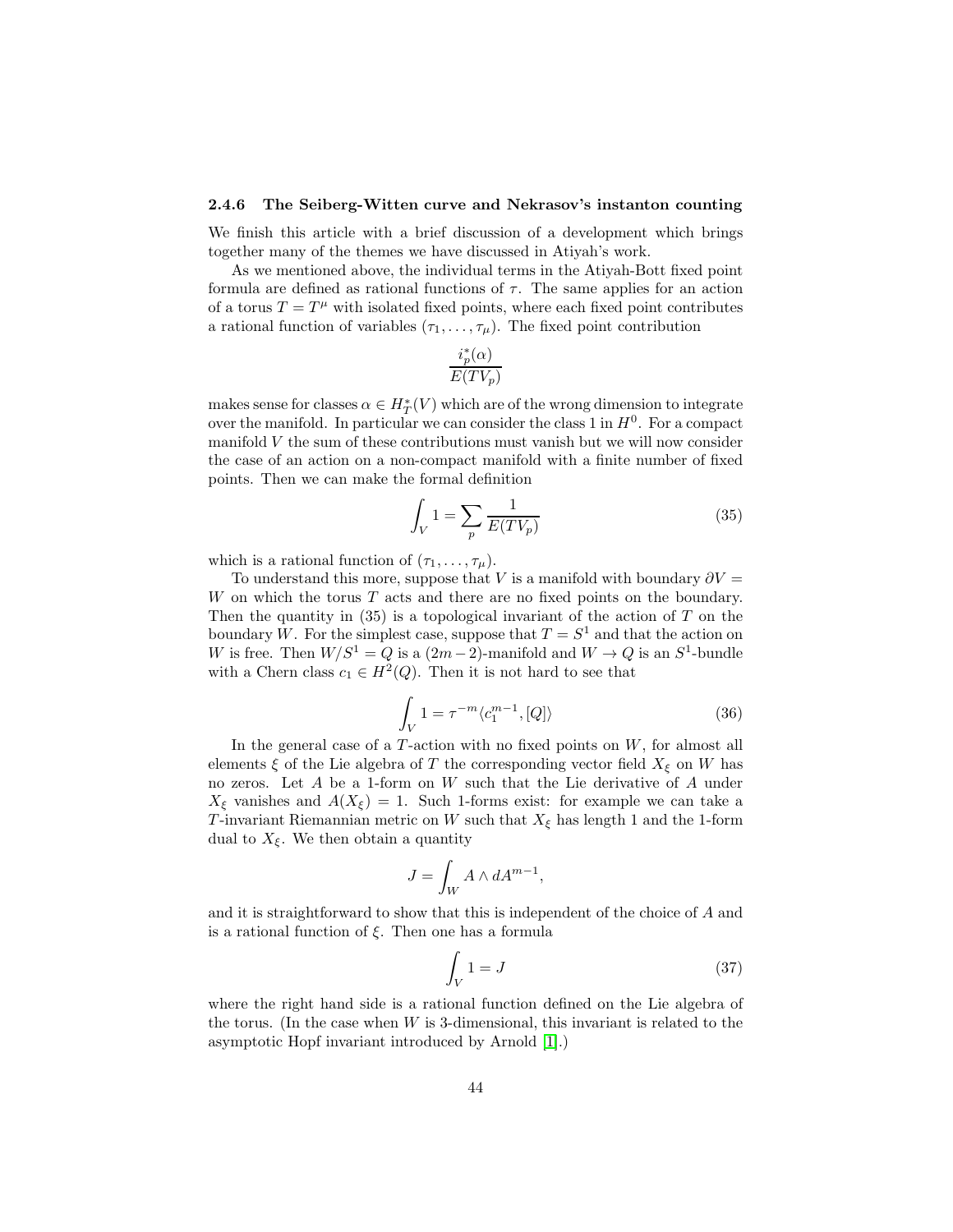Nekrasov applied these ideas in [\[52\]](#page-48-13) to framed moduli spaces  $\tilde{M}_{k,r}$  of instantons on  $\mathbb{R}^4$  with rank r and Chern class k. There are commuting actions of  $SO(4)$ , acting by rotations of  $\mathbb{R}^4$ , and of  $U(r)$ , acting on the framing. We take maximal tori  $T^2$  in  $SO(4)$  and  $T^{r-1} \in SU(r) \subset U(r)$  (the centre of  $U(r)$ ) acts trivially). More precisely, Nekrasov considered a "completion"  $\overline{M}_{k,r}$  of the moduli space which depends on a choice of complex structure  $\mathbb{R}^4 = \mathbb{C}^2$ . As we mentioned in 2.4.3 the framed instanton moduli spaces can be identified with moduli spaces of holomorphic bundles on the complex plane trivialised at infinity. Then the completion  $\overline{M}_{k,r}$  can be defined as a set of Gieseker stable torsion-free sheaves on the plane, framed at infinity. From another point of view, we modify the ADHM equations (30,(31) to

$$
[\alpha_1, \alpha_2] + PQ = 0 \quad , \quad [\alpha_1^*, \alpha_1] + [\alpha_2^*, \alpha_2] + P^*P - QQ^* = \epsilon,
$$

for some nonzero  $\epsilon$ . In other words we are changing the level set in the definition of the hyperkähler quotient, just as we have discussed before. In the simplest case of  $k = 1, r = 2$  the moduli space is

$$
M_{2,1}=\mathbf{C}^2\times(\mathbf{C}^2\setminus\{0\})/\pm 1).
$$

The first factor gives the "centre" of the instanton and the norm of the second factor gives the "scale". The "Uhlenbeck completion", which does not depend on a choice of complex structure, adds ideal instantons with scale zero to give

$$
\mathbf{C}^2 \times (\mathbf{C}^2/\pm 1),
$$

whereas the Gieseker completion is obtained by blowing up the singular set to add an exceptional divisor  $\mathbb{C}^2 \times \mathbb{CP}^1$ .

The advantage of the Gieseker completion is that the spaces  $M_{r,k}$  are smooth manifolds. The action of  $T^2 \times T^{r-1}$  on the moduli space extends to  $\overline{M}_{r,k}$  and Nekrasov showed that there are a finite number of fixed points which can be described explicitly in terms of Young diagrams. So the preceding discussion applies. For simplicity we now take  $r = 2$  so the torus acting is  $T^2 \times S^1$  and we take co-ordinates  $(\epsilon_1, \epsilon_2, a)$  on the Lie algebra. Nekrasov defines

$$
Z(\epsilon_1, \epsilon_2, a, \Lambda) = \sum_{k=0}^{\infty} \Lambda^k \int_{\overline{M}_{2,k}} 1.
$$
 (38)

These definitions were motivated by supersymmetric Yang-Mills theory and in particular the work of Seiberg and Witten. Nekrasov made a series of conjectures about this function Z. One was that

$$
F(\epsilon_1, \epsilon_2, a, \Lambda) = \epsilon_1 \epsilon_2 \log Z(\epsilon_1, \epsilon_2, a)
$$

is holomorphic across  $\epsilon_1, \epsilon_2 = 0$ . Another was that  $F(0, 0, a, \Lambda)$  is given by a certain formula involving the periods of the meromorphic 1-form  $zdw/w$  on the "Seiberg-Witten curve": the elliptic curve  $C_{u,\Lambda}$  defined by the solutions  $(z, w)$ of the equation

$$
\Lambda(w + w^{-1}) = z^2 + u.
$$
\n(39)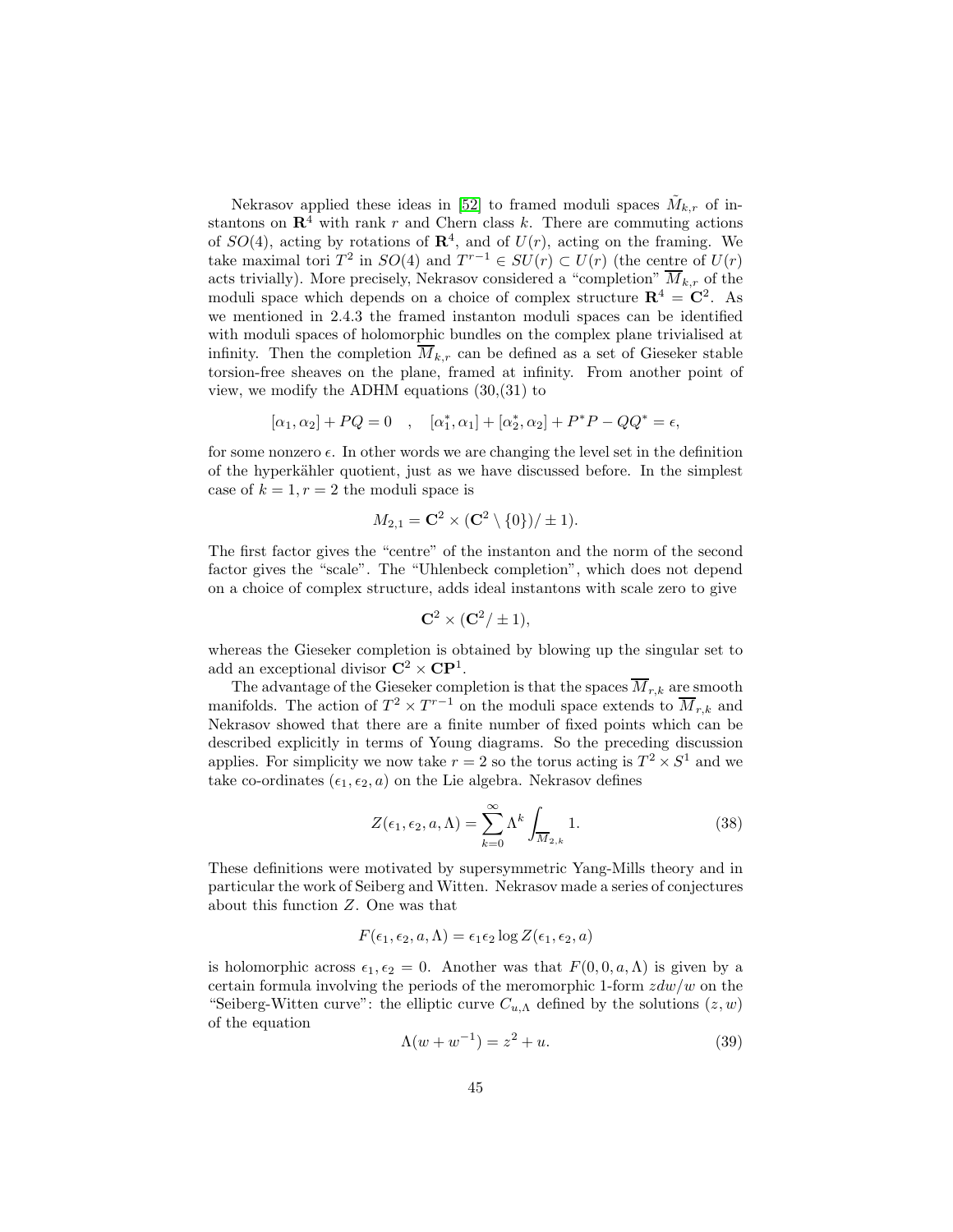These conjectures were proved subsequently by Nekrasov and Okounov [\[53\]](#page-48-14) and by Nakajima and Yoshioka [\[48\]](#page-47-16) and we refer to those papers for further details. For the present article, the point is that this work—combining Atiyah-Bott localisation, instanton moduli spaces, the ADHM constuction and hyperkähler quotients—produced fundamental results in quantum Yang-Mills theory.

# <span id="page-45-12"></span>References

- [1] V. I. Arnold The asymptotic Hopf invariant and its applications Proc. Summer School in Diff. Equations at Dilizhan, 1973; English translation Sel. Math. Sov. 327-345 (1986)
- <span id="page-45-6"></span>[2] A. Asok, B. Doran and F. Kirwan Yang-Mills theory and Tamagawa numbers Bull. Lond. Math. Soc. 40 533-67 (2008)
- <span id="page-45-1"></span>[3] M.F Atiyah Complex fibre bundles and ruled surfaces Proc. Lon. Math. Soc. I 407-34 (1955)
- <span id="page-45-0"></span>[4] M.F Atiyah Complex analytic connections in fibre bundles Trans. Amer. Math. Soc. 85 181-207 (1957)
- <span id="page-45-2"></span>[5] M.F Atiyah Vector bundles over an elliptic curve Proc. Lond. Math. Soc. VII 414-52 (1957)
- <span id="page-45-3"></span>[6] M.F Atiyah On analytic surfaces with double points Proc. Roy. Soc. A 247 237-44 (1958)
- <span id="page-45-4"></span>[7] M.F Atiyah Geometry of Yang-Mills fields Lezioni Fermiane Acad. Nazionale dei Lincei & Scuola Normale Sup. Pisa (1979)
- <span id="page-45-7"></span>[8] M.F Atiyah Green's functions for self-dual four-manifolds Advances in Mathematics Supplementary studies 6A 129-58 (1981)
- <span id="page-45-10"></span>[9] M.F Atiyah Convexity and commuting Hamiltonians Bull. Lon. Math. Soc. 14 1-15 (1982)
- <span id="page-45-9"></span>[10] M.F. Atiyah Instantons in two and four dimensions Commun.Math.Phys. 93 437-51 (1984)
- <span id="page-45-8"></span>[11] M.F Atiyah Magnetic monopoles in hyperbolic space in Proc. Bombay Colloquium on vector bundles over algebraic varieties Oxford UP 1-34 (1987)
- <span id="page-45-5"></span>[12] M.F Atiyah and R. Bott The Yang-Mills equations over Riemann surfaces Phil. Trans. R. Soc. Lon. A 308 523-615 (1982)
- <span id="page-45-11"></span>[13] M.F Atiyah and R. Bott The moment map and equivariant cohomology Topology 23 1-28 (1984)
- [14] M.F Atiyah, V. G. Drinfeld, N. J. Hitchin and Yu. I Manin Construction of instantons Phys. Lett. 65A 185-7 (1978)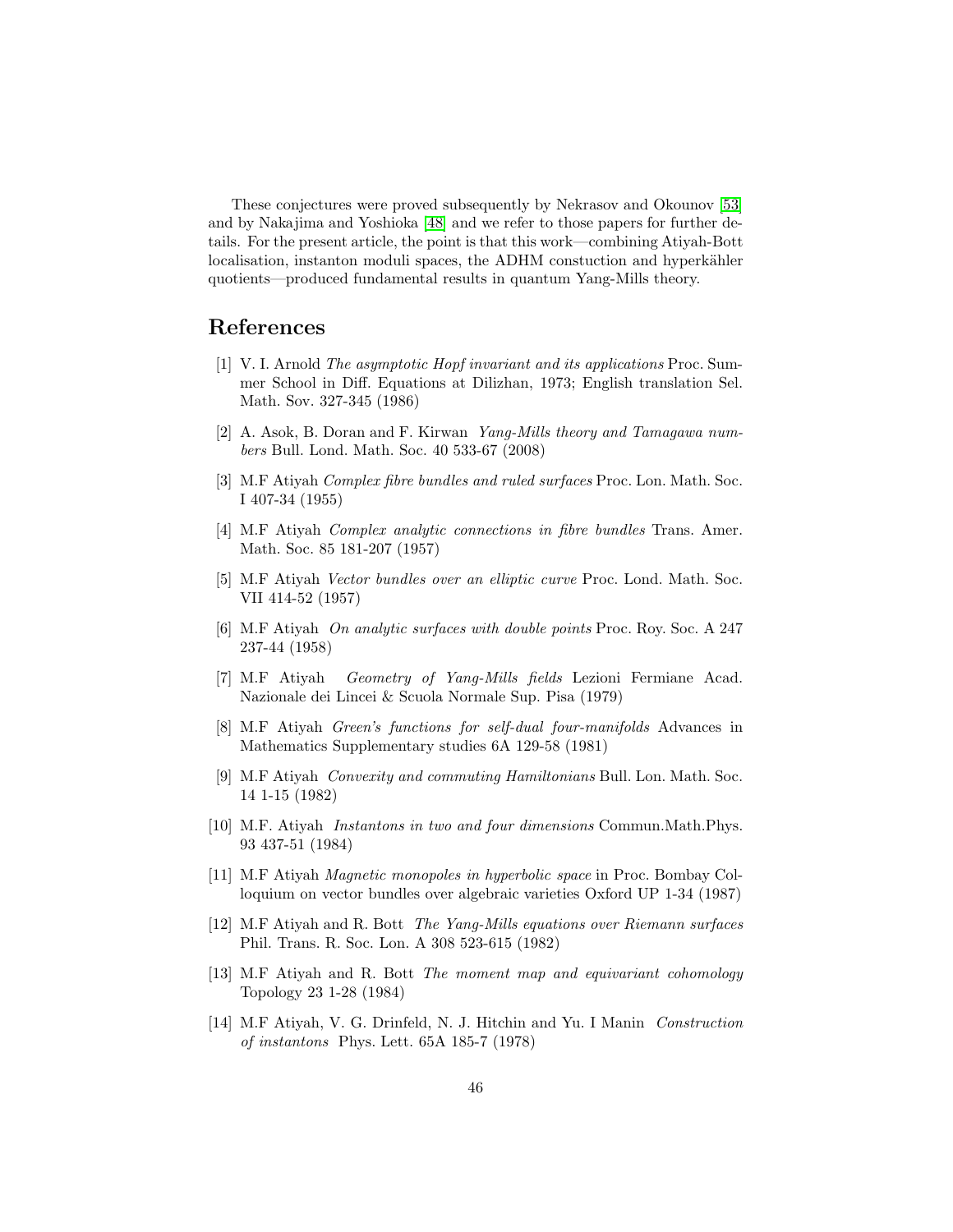- <span id="page-46-11"></span><span id="page-46-0"></span>[15] M.F Atiyah and N. J. Hitchin Geometry and dynamics of magnetic monopoles Princeton U. P. (1988)
- [16] M.F Atiyah, N. J. Hitchin and I. M. Singer Deformations of instantons Proc. Nat. Acad. Sci USA 74 2662-3 (1977)
- <span id="page-46-1"></span>[17] M.F Atiyah, N. J. Hitchin and I. M. Singer Self-duality in four-dimensional Riemannian geometry Proc. Roy. Soc. Lond. A 362 425-61 (1978)
- <span id="page-46-13"></span>[18] M. F. Atiyah and J. D. S. Jones Topological aspects of Yang-Mills theory Commun. Math. Phys. 61 97-118 (1978)
- <span id="page-46-2"></span>[19] M. F. Atiyah and R. S. Ward *Instantons and algebraic geometry* Commun. Math. Phys. 55 117-24 (1977)
- <span id="page-46-4"></span>[20] H. Bateman The solution of partial differential equations by means of definite integrals Proc. Lond. Math. Soc. 1 451-458 (1904)
- <span id="page-46-3"></span>[21] W. Barth and K. Hulek Monads and moduli of vector bundles Manuscripta Math. 25 323-347 (1978)
- <span id="page-46-14"></span>[22] C .P. Boyer, J.C. Hurtubise, B.M. Mann and R.J. Milgram The topology of instanton moduli spaces. I. The Atiyah-Jones conjecture. Ann. of Math. 137 561-609 (1993)
- <span id="page-46-12"></span>[23] S. Cherkis and A. Kapustin  $D_k$  gravitational instantons and Nahm equations Adv. Theor. Math. Phys. 2 1287-1306 (1999).
- <span id="page-46-10"></span>[24] S.K.Donaldson Instantons and geometric invariant theory Comm. Math. Phys. 93 453-460 (1984)
- [25] S. K. Donaldson Nahm's equations and the classification of monopoles Commun. Math. Phys. 96 387-407. (1984)
- <span id="page-46-5"></span>[26] S.K. Donaldson Topological field theories and formulae of Casson and Meng-Taubes Geom. Topol. Monogr. 2 87-102 (1999)
- <span id="page-46-8"></span>[27] S.K. Donaldson Moment maps and diffeomorphisms Sir Michael Atiyah: a great mathematician of the twentieth century. Asian J. Math. 3 1-15 (1999)
- <span id="page-46-9"></span>[28] S. K. Donaldson Moment maps in differential geometry Surveys in differential geometry, Vol. 8 171-189 (2002)
- <span id="page-46-15"></span>[29] J. J. Duistermaat and G.J. HeckmanOn the variation in the cohomology of the symplectic form of the reduced phase space Invent. Math. 69 (1982)
- <span id="page-46-7"></span>[30] R. Earl and F.C.Kirwan Complete sets of relations in the cohomology rings of moduli spaces of holomorphic bundles and parabolic bundles over a Riemann surface Proc. London Math. Soc. 89 570-62 (2004)
- <span id="page-46-6"></span>[31] D. Gaitsgory and J. Lurie Weil's conjecture for function fields. Vol. 1. Annals of Mathematics Studies, 199. Princeton University Press (2019)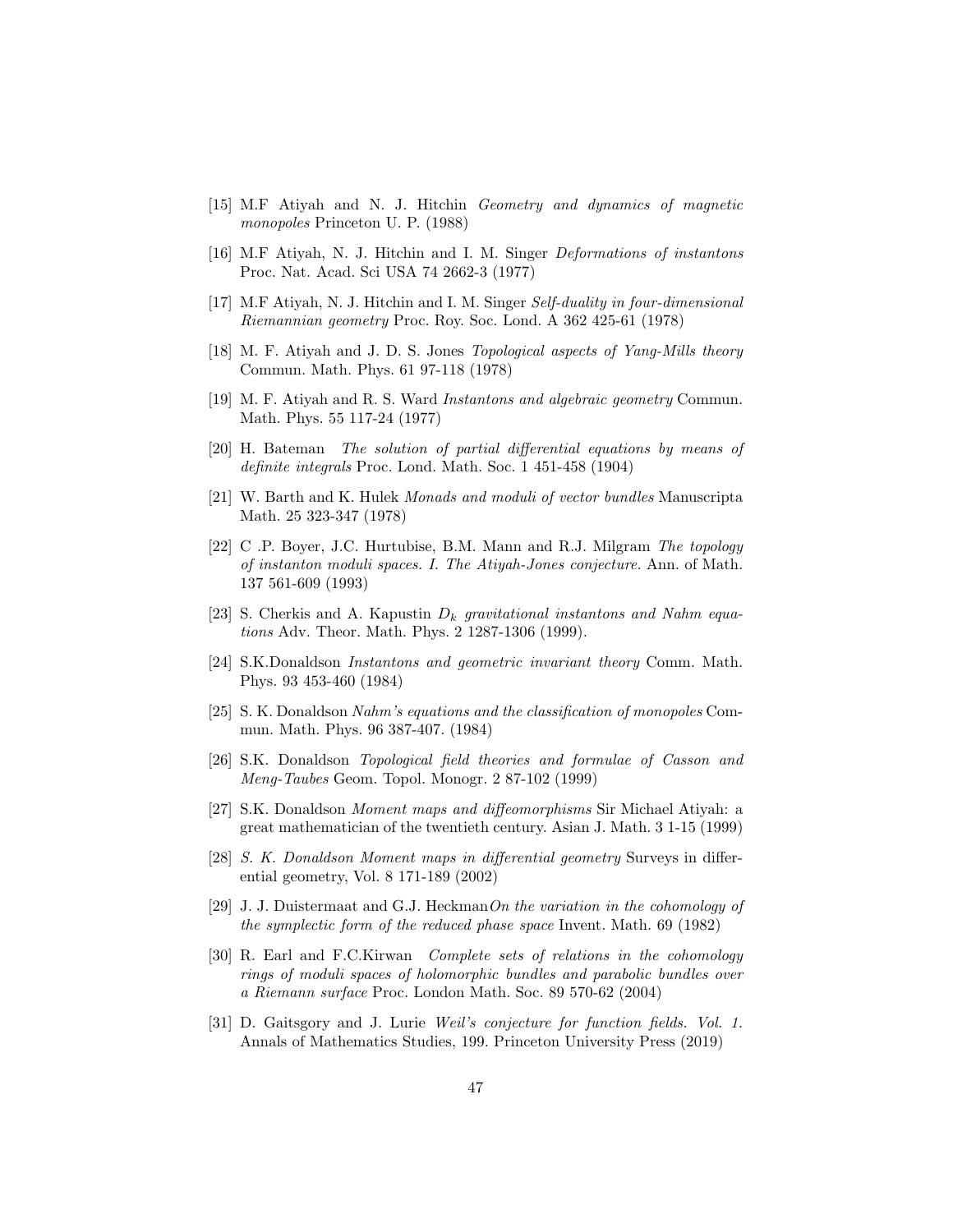- <span id="page-47-14"></span><span id="page-47-8"></span>[32] W. M. Goldman The symplectic nature of fundamental groups of surfaces Adv. in Math. 54 200-225 (1984)
- [33] J. Gravesen On the topology of spaces of holomorphic maps Acta Math. 162 247-286 (1989)
- <span id="page-47-3"></span><span id="page-47-1"></span>[34] P. Griffiths and J. Harris Principles of Algebraic Geometry Wiley 1978
- [35] G. Harder and M.S. Narasimhan On the cohomology groups of moduli spaces of vector bundles on curves Math. Ann. 212 215-248 (1974/75)
- <span id="page-47-13"></span><span id="page-47-7"></span>[36] N. J. Hitchin Monopoles and geodesics Comm. Math. Phys. 83 579-602 (1982)
- [37] N. J. Hitchin The self-duality equations on a Riemann surface Proc. London Math. Soc. 55 59-126 (1987)
- <span id="page-47-10"></span>[38] N. J. Hitchin, A. Karlhede, U. Lindström, M. Rocek Hyper-Kähler metrics and supersymmetry Comm. Math. Phys. 108 535-589 (1987)
- <span id="page-47-2"></span>[39] G. Horrocks Vector bundles on the punctured spectrum of a local ring Proc. London Math. Soc. 14 689-713 (1964)
- <span id="page-47-6"></span>[40] L. Jeffrey and F. C. Kirwan Intersection theory on moduli spaces of holomorphic bundles of arbitrary rank on a Riemann surface Annals of Math. 148 109-96 (1998)
- <span id="page-47-4"></span>[41] A. D. King and P. E. Newstead On the cohomology of the moduli space of rank 2 vector bundles on a curve Topology 37 (1998) 407-418 (1998)
- <span id="page-47-9"></span>[42] F. C. Kirwan Cohomology of quotients in symplectic and algebraic geometry Math. Notes 31 Princeton U.P. (1984)
- <span id="page-47-5"></span>[43] F. C. Kirwan The cohomology rings of moduli spaces of bundles over Riemann surfaces J. Amer. Math. Soc. 5 853-906(1992)
- <span id="page-47-15"></span>[44] F.C. Kirwan Geometric invariant theory and the Atiyah-Jones conjecture The Sophus Lie Memorial Conference (Oslo, 1992), 161-186, Scand. Univ. Press, Oslo, 1994. 570-622.
- <span id="page-47-11"></span>[45] P. B. Kronheimer The construction of  $ALE$  spaces as hyper-kähler quotients Jour. Diff. Geom. 29 665-683 (1989)
- <span id="page-47-12"></span>[46] P. B. Kronheimer and T. S. Mrowka *Gauge theory for embedded surfaces*. I Topology 32 773-826 (1993)
- <span id="page-47-0"></span>[47] D. B. Mumford Projective invariants of projective structures and applications 1963 Proc. Internat. Congr. Mathematicians (Stockholm, 1962) pp. 526-530 Inst. Mittag-Leffler, Djursholm
- <span id="page-47-16"></span>[48] H. Nakajima and K. Yoshioka Instanton counting on blow-up I: 4 dimensional pure gauge theory Inventiones Math. 162 313-355 (2005)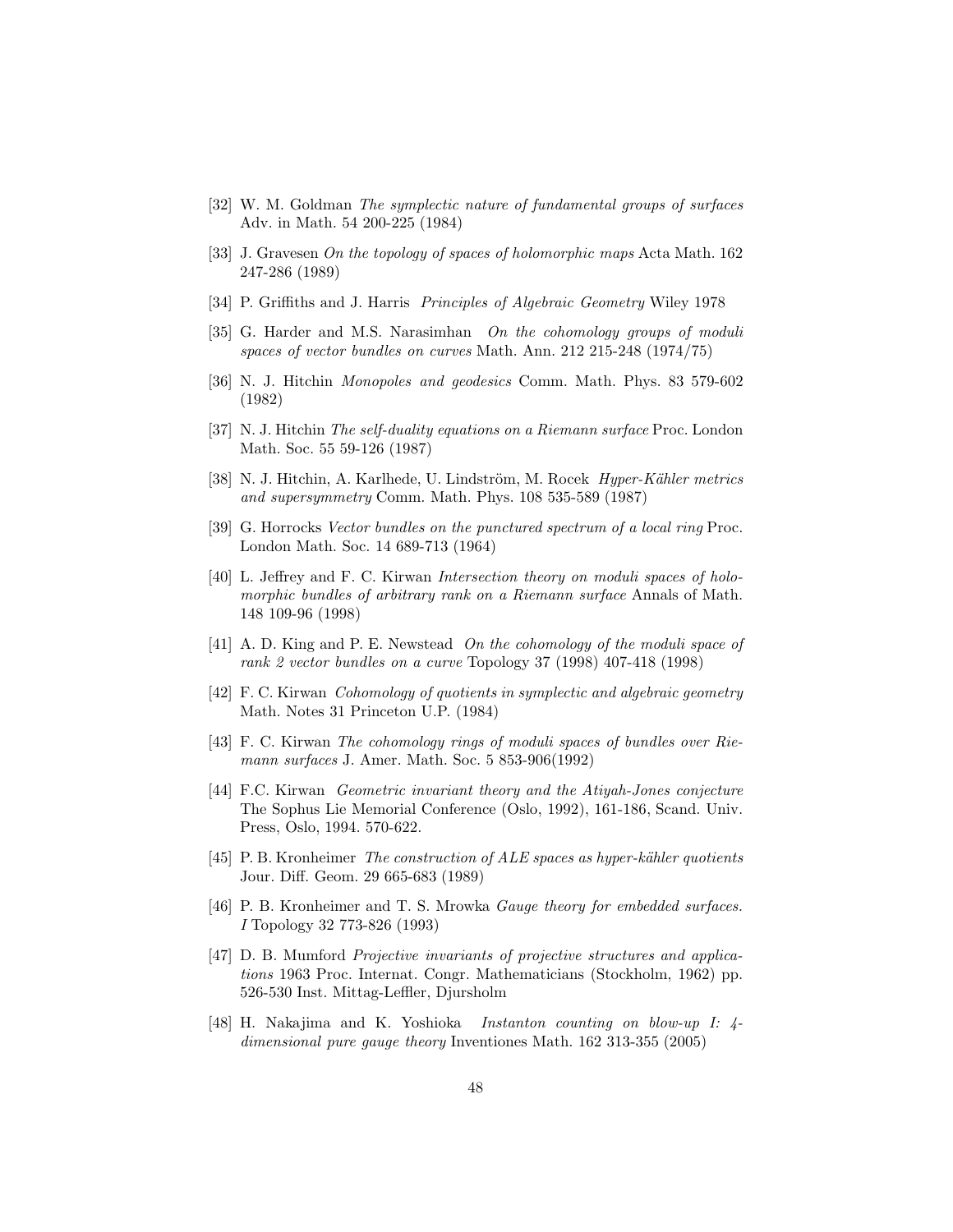- <span id="page-48-8"></span>[49] M.S. Narasimhan Geometry of moduli spaces of vector bundles Actes du Congrès International des Mathématiciens (Nice, 1970), Tome 2, Gauthier-Villars, Paris, 1971 (199-201)
- <span id="page-48-1"></span>[50] M.S. Narasimhan and S. Ramanan Moduli of vector bundles on a compact Riemann surface Ann. of Math. 89 14-51 (1969)
- <span id="page-48-2"></span>[51] M. S. Narasimhan and C. S. Seshadri Stable and unitary vector bundles over an algebraic curve Ann. of Math. 82 (1965) 540-567.
- <span id="page-48-13"></span>[52] N. Nekrasov Seiberg-Witten prepotential from instanton counting Advances Theor. Math. Physics 7 831-64 (2003)
- <span id="page-48-14"></span>[53] A. Okounkov and N. Nekrasov Seiberg-Witten prepotential and random partitions In: The unity of mathematics, 525-596, Progr. Math., 244, Birkhäuser (2006)
- <span id="page-48-6"></span>[54] P. E. Newstead Topological properties of some spaces of stable bundles Topology 6 241-62 (1967)
- <span id="page-48-0"></span>[55] P. E. Newstead Stable bundles of rank two and odd degree over a curve of genus two Topology 7 205-215 (1968)
- [56] J. Rade On the Yang-Mills heat equation in two and three dimensions J. Reine Angew. Math. 431 123-63 (1992)
- <span id="page-48-10"></span>[57] L. Sadun and J. Segert Non-self-dual Yang-Mills connections with nonzero Chern number Bull. Amer. Math. Soc. 24 163-70 (1991)
- <span id="page-48-4"></span>[58] S. M. Salamon Quaternionic K¨ahler manifolds Invent. Math. 67 143-171 (1982)
- <span id="page-48-5"></span>[59] S. M. Salamon Differential geometry of quaternionic manifolds Ann. Sci. Ecole Norm. Sup.  $19\,31-55\,(1986)$
- <span id="page-48-9"></span>[60] G. B. Segal The topology of spaces of rational functions Acta Math. 143 39-72 (1979)
- <span id="page-48-3"></span>[61] R. L. E. Schwarzenberger Vector bundles on the projective plane Proc. Lond. Math. Soc. 311 623-40 (1961)
- <span id="page-48-11"></span>[62] C.H. Taubes Stability in Yang-Mills theories Comm. Math. Phys. 91 (1983) 235-263 (1983)
- <span id="page-48-12"></span>[63] C. H. Taubes Min-max theory for the Yang-Mills-Higgs equations Comm. Math. Phys. 97 473-540(1985)
- [64] C. H. Taubes The stable topology of self-dual moduli spaces J. Differential Geom. 29 163-230 (1989)
- <span id="page-48-7"></span>[65] M. Thaddeus Conformal field theory and the cohomology of the moduli space of stable bundles J. Differential Geom. 35 (1992) 131-149(1992)